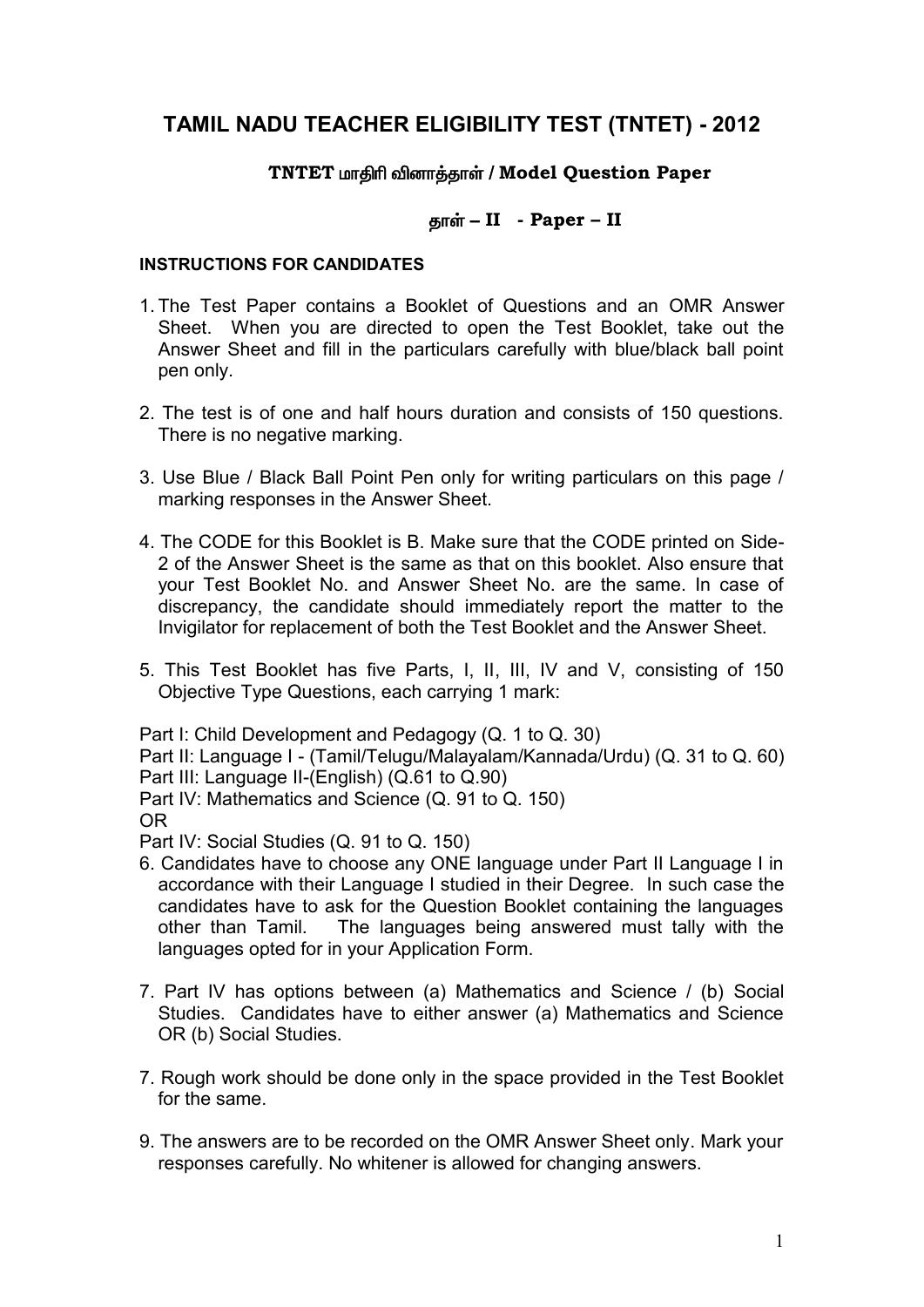# குழந்தை மேம்பாடும் கற்பித்தல் முறைகளும்<br>Child Development and Pedagogy i.

| 1. தன்னெறிப்படுத்தும் அறிவுரைப் பகா்தலை பிரபலப்படுத்தியவா்                             |
|----------------------------------------------------------------------------------------|
| A கார்ல்ரோஜர்ஸ்   B டார்வின்   C டைலர்    D பாவ்லோ                                     |
|                                                                                        |
| Non Directive councelling was advocated by<br>A Karl Rogers B Darwin C Taylor D Pavlov |
|                                                                                        |
| 2. 'கனவுகள் ஆய்வு' என்ற நூலை வெளியிட்டவர்                                              |
| A ஜான் டேவி<br>வில்லியம் ஜேம்ஸ்<br>$\mathbf{B}$                                        |
| C எட்வாடு தீச்சன்ஸ்<br>D சிக்மண்ட் பிராய்டு                                            |
| The book titled 'Dream Analysis' was published by                                      |
| A John Dewey<br><b>B</b> William James                                                 |
| C Edward Tichenes<br>D Sigmund Freud                                                   |
| 3. மனப்போராட்டங்களின் வகைகள்                                                           |
| C <sub>3</sub><br>$A$ 4<br>B <sub>2</sub><br>- 8<br>D                                  |
|                                                                                        |
| Types of Mental Conflicts are ______                                                   |
| $\overline{C}$<br>$\overline{3}$<br>A 4<br><b>B</b> 2<br>8<br>D                        |
| 4. கற்பித்தலின் முதல் படிநிலை                                                          |
| A மதிப்பீடு செய்தல் B தயாா் செய்தல் C வாசித்தல் D திட்டமிடுதல்                         |
|                                                                                        |
| First step in Teaching<br>A Evaluation B Preparation C pursuing D Planning             |
|                                                                                        |
| <b>5.</b> தவறான ஜோடியை குறிப்பிடுக                                                     |
| a) நுண்ணறிவு ஈவு சோதனை — ஆல்பா்ட் பினே b) மொழிச் சோதனை—                                |
| வெக்ஸ்லா்                                                                              |
| c) நு.ஈ – <u>C.A.</u> x 100<br>M.A.                                                    |
| $A \text{ a } \& b \text{$ சாியான விடை<br>$a \& c$ சரியான விடை<br>B                    |
| $C \, c \, \& a \, \text{efflum}$ ன விடை<br>D<br>b மட்டும் சரி                         |
|                                                                                        |
| Find the odd pair out                                                                  |
| a) IQ test - Albert benae b) Verbal test-vexler c) I.Q - C.A. x 100<br>M.A.            |
|                                                                                        |
| A a & b are correct<br>$\mathbf{B}$<br>a & c are correct                               |
| b alone is correct<br>C $\,c\,$ & a are correct<br>D                                   |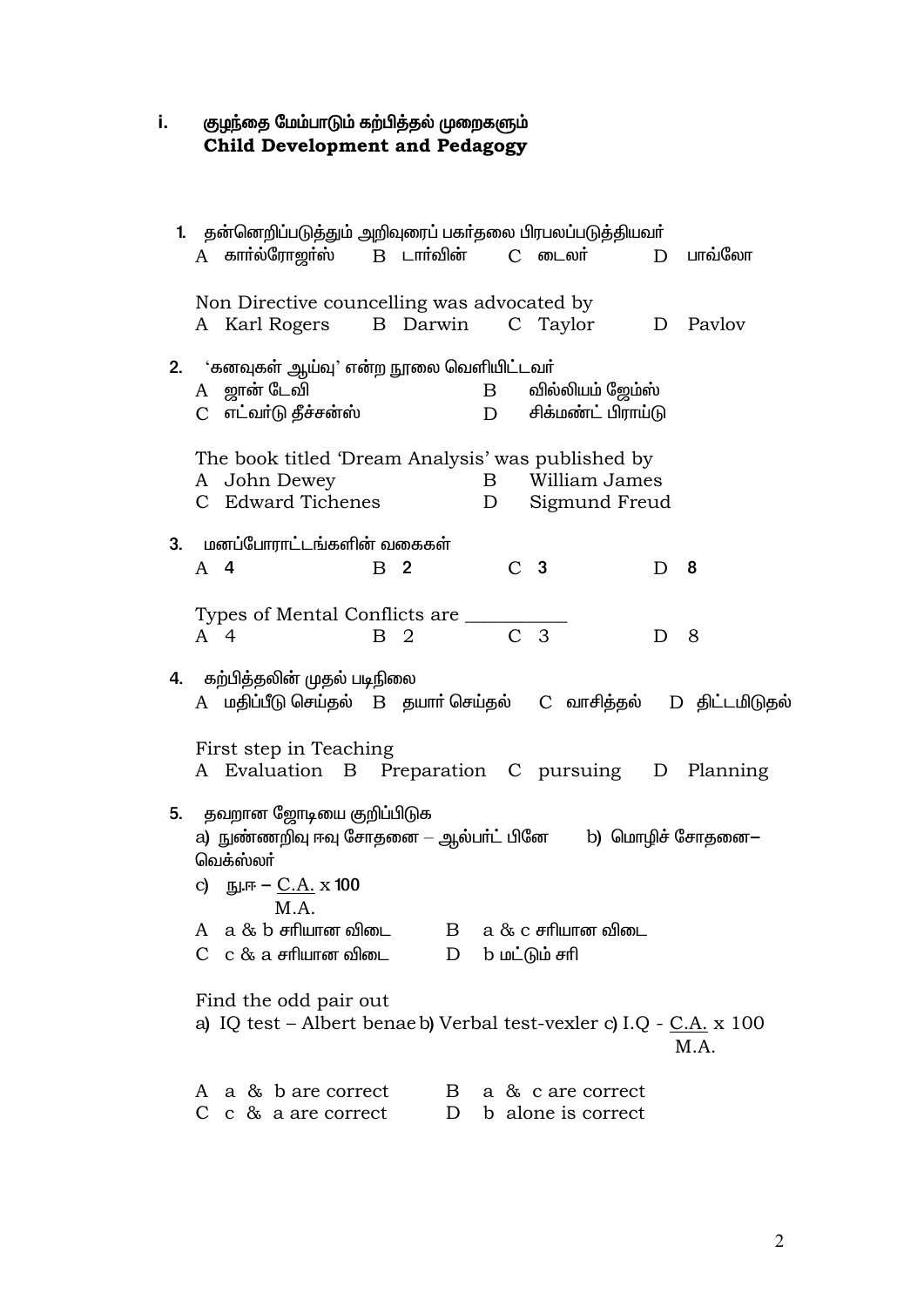|    | 6. கருவுறுதலின்போது ஆணிடமிருந்து பெறப்படும் குரோமோசோம்                                                                                                                                                                                                                |  |
|----|-----------------------------------------------------------------------------------------------------------------------------------------------------------------------------------------------------------------------------------------------------------------------|--|
|    | C XY<br>A Y<br>B X<br>D XX                                                                                                                                                                                                                                            |  |
|    | During fertilization the chromosome received from the male<br>partner is                                                                                                                                                                                              |  |
|    | A Y<br>C XY<br>B X<br>D<br>XX                                                                                                                                                                                                                                         |  |
| 7. | நுண்ணறிவு சாா்ந்த பன்முகக்காரணிக் கோட்பாட்டினை அளவிட தாண்டைக்<br>கூறும் வழி யாது ?                                                                                                                                                                                    |  |
|    | A CVAD<br>B CAVD C CDAV<br>D CDVA                                                                                                                                                                                                                                     |  |
|    | Name the test deviced by Thorndike in multiple theory of<br>Intelligence                                                                                                                                                                                              |  |
|    | A CVAD<br>B CAVD C CDAV<br>D CDVA                                                                                                                                                                                                                                     |  |
|    | 8. தூண்டல்-துலங்கல் ஏற்படக் காரணம்<br>B முதிா்ச்சி C புலன் உறுப்புகள்<br>அனுபவங்கள்<br>$A$ மூளை<br>D                                                                                                                                                                  |  |
|    | Stimulus – response is due to<br>A Brain<br>B Maturity C Sense organs D Experience                                                                                                                                                                                    |  |
| 9. | A                                                                                                                                                                                                                                                                     |  |
|    | B                                                                                                                                                                                                                                                                     |  |
|    | மேலே காணும் இரு கோடுகளில் 'A' என்ற கோடு 'B' யை விட நீளம் குறைந்து<br>காணும் காட்சியினை _________________ எனலாம்<br>A பாய்கன்டார்ப் திரிபுக் காட்சி B படுக்கை நேர்கோடு திரிபுக் காட்சி<br>சேல்னா்ஸ் திாிபுக் காட்சி<br>D முல்லர்-லயர் திரிபுக் காட்சி<br>$\mathcal{C}$ |  |
|    | A                                                                                                                                                                                                                                                                     |  |
|    | B                                                                                                                                                                                                                                                                     |  |
|    | In the above figure the line 'A' is perceived to be shorter than the<br>line 'B'. This is due to<br>A Poyendoffs illusion B Horizontal - Vertical line illusion                                                                                                       |  |
|    | C Zollener's illusion D Muller-Lyer illusion                                                                                                                                                                                                                          |  |
|    | 10. குமரப் பருவம் ஒரு சிக்கலான அமைதியற்ற பருவம் எனக் கூறியவா்<br>$A$ பிர்க்சன் $B$ கோல் $C$ ஸ்டான்லி $\omega$ றால் $D$ வில்லியம் $\omega$ க்டூகல்                                                                                                                     |  |
|    |                                                                                                                                                                                                                                                                       |  |
|    | Adolescence is a period of storm and stress – said by<br>A Brickson B Cole C Stanley Hall D William Mcdougall                                                                                                                                                         |  |
|    | 11. உடல் செயல்பாடுகள் மற்றும் உளச் செயல்பாடுகள் இரண்டினையும் சீராகச்                                                                                                                                                                                                  |  |
|    | செயல்பட உதவும் முக்கிய நாளமில்லாச் சுரப்பி _                                                                                                                                                                                                                          |  |
|    | A பிட்யூட்டரி சுரப்பி<br>B தைராய்டு சுரப்பி<br>பாராதைராய்டு சுரப்பி         D       அட்ரீனல் சுரப்பி<br>$\mathcal{C}$                                                                                                                                                 |  |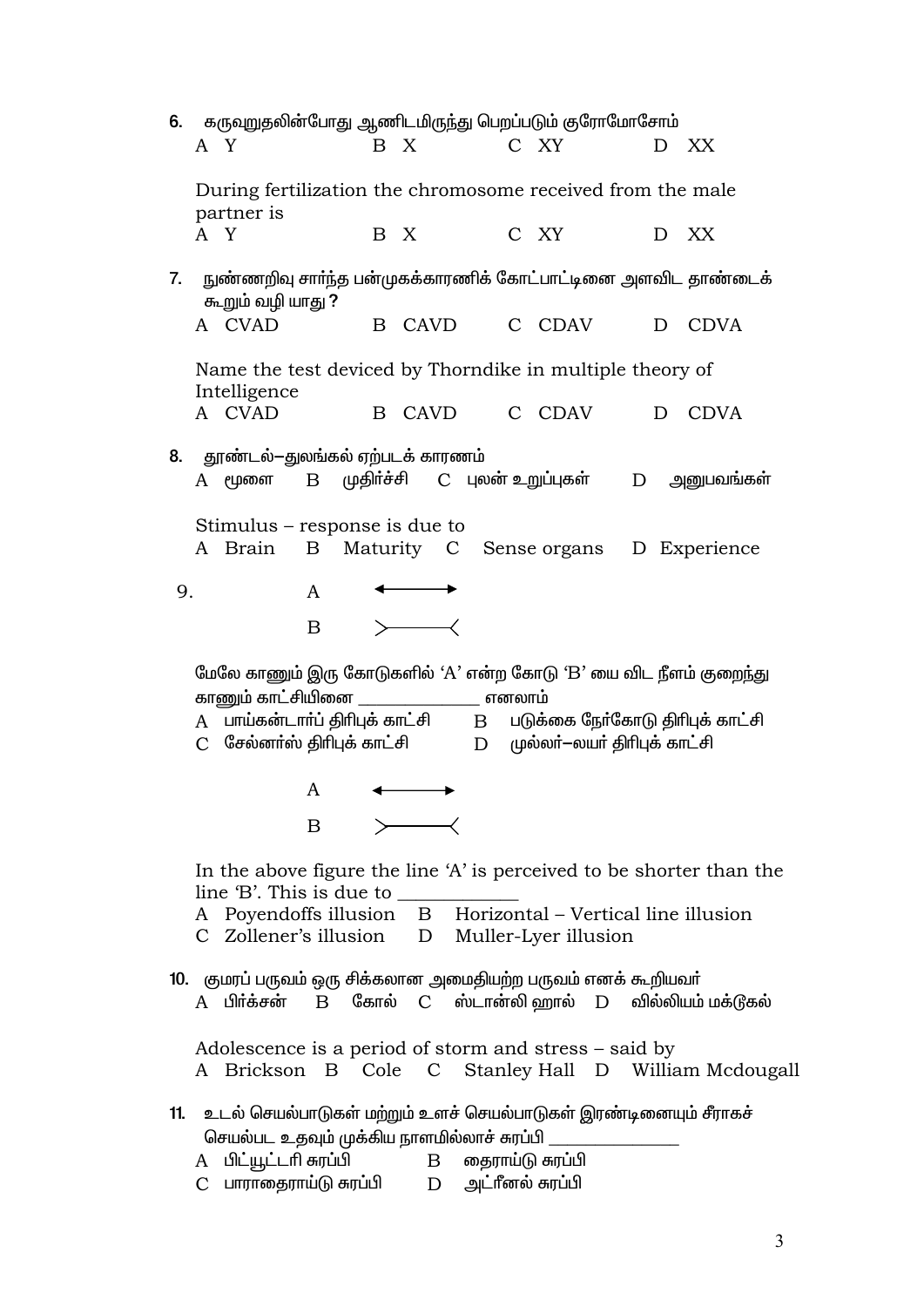The main ductless gland that regulates the physiological and psychological functioning of a person is

- A The pituitary gland
- Thyroid gland  $\mathbf{B}$
- C Para thyroid gland
- D Adrenal gland

12. நம்முடைய மூதாதையா்களிடமிருந்து தொடா்ந்து வழி வழியாக உடல், உளப்பண்புகள் பின் சந்ததிகளுக்கு ஜீன்களின் மூலமாக வருதலை என அமைக்கின்றோம்

A பரிணாம வளர்ச்சி அடுத்த சந்ததி நிலை மாற்றம்  $\mathbf{B}$ C உயிரியல் மரபு நிலை  $D$  இவற்றில் எதுவுமில்லை

The transfer of physiological and genetic characters from parents to off springs through generations is called

- A Evolution B Transfer to next generation
- C Biological heridity D None of the above
- 13. ஒரு கரு இரட்டையர்கள் ஒரே சூழலில் வளர்ந்தபோது, இவர்களிடையே நுண்ணறிவு ஈவு (r)

A  $r = 0.087$  B  $r = 0.0870$  C  $r = 0.87$  D  $r = 8.7$ 

The IQ correlation (r) of monozygotic twins, brought up in the same environment is

A  $r = 0.087$  B  $r = 0.0870$ C  $r = 0.87$  D  $r = 8.7$ 

- 14. பியாஜேயின் அறிதல் திறன் வளர்ச்சியின் மூன்றாம் நிலை \_\_\_\_\_\_\_\_\_\_\_\_\_\_\_\_\_\_\_\_\_\_\_\_\_
	- A மனச் செயல்பாட்டுக்கு முந்தைய நிலை
	- B கண்கூடாக பார்ப்பதை வைத்துச் சிந்தித்து செயல்படும் நிலை
	- C தொட்டு உணரும் பருவம்
	- D முறையாக யோசித்து சிந்தித்து எண்ணங்களின் அடிப்படையில் செயல்படும் மனநிலை

According to piaget  $\frac{1}{\sqrt{1-\frac{1}{\sqrt{1-\frac{1}{\sqrt{1-\frac{1}{\sqrt{1-\frac{1}{\sqrt{1-\frac{1}{\sqrt{1-\frac{1}{\sqrt{1-\frac{1}{\sqrt{1-\frac{1}{\sqrt{1-\frac{1}{\sqrt{1-\frac{1}{\sqrt{1-\frac{1}{\sqrt{1-\frac{1}{\sqrt{1-\frac{1}{\sqrt{1-\frac{1}{\sqrt{1-\frac{1}{\sqrt{1-\frac{1}{\sqrt{1-\frac{1}{\sqrt{1-\frac{1}{\sqrt{1-\frac{1}{\sqrt{1-\frac{1}{\sqrt{1-\frac{1}{\sqrt{1-\frac$ growth of an individual

- A Pre-operational stage
- B Concrete operational stage
- C Sensory Motor stage
- D Formal operational stage
- 15. உட்காட்சி மூலம் கற்றலை முதன் முதலில் விளக்கியவர்
	- $A$   $B.F.$  ஸ்கின்னர்  $B$  மேரி கவுர் ஜோன்ஸ்  $C$  பாவ்லோ  $D$  கோலர்

Learning through insight was first shown by A B.F. Skinner B Mary Kavur Jones C Pavlov D Kohler

- 16. தவறு செய்யும் மாணவனை திருத்த ஏற்றது
	- A கண்டனை  $B$  நல்வழி காட்டுதல்
	- C பாிசுகள் அளித்தல் D கண்டு கொள்ளாமல் விட்டு விடுதல்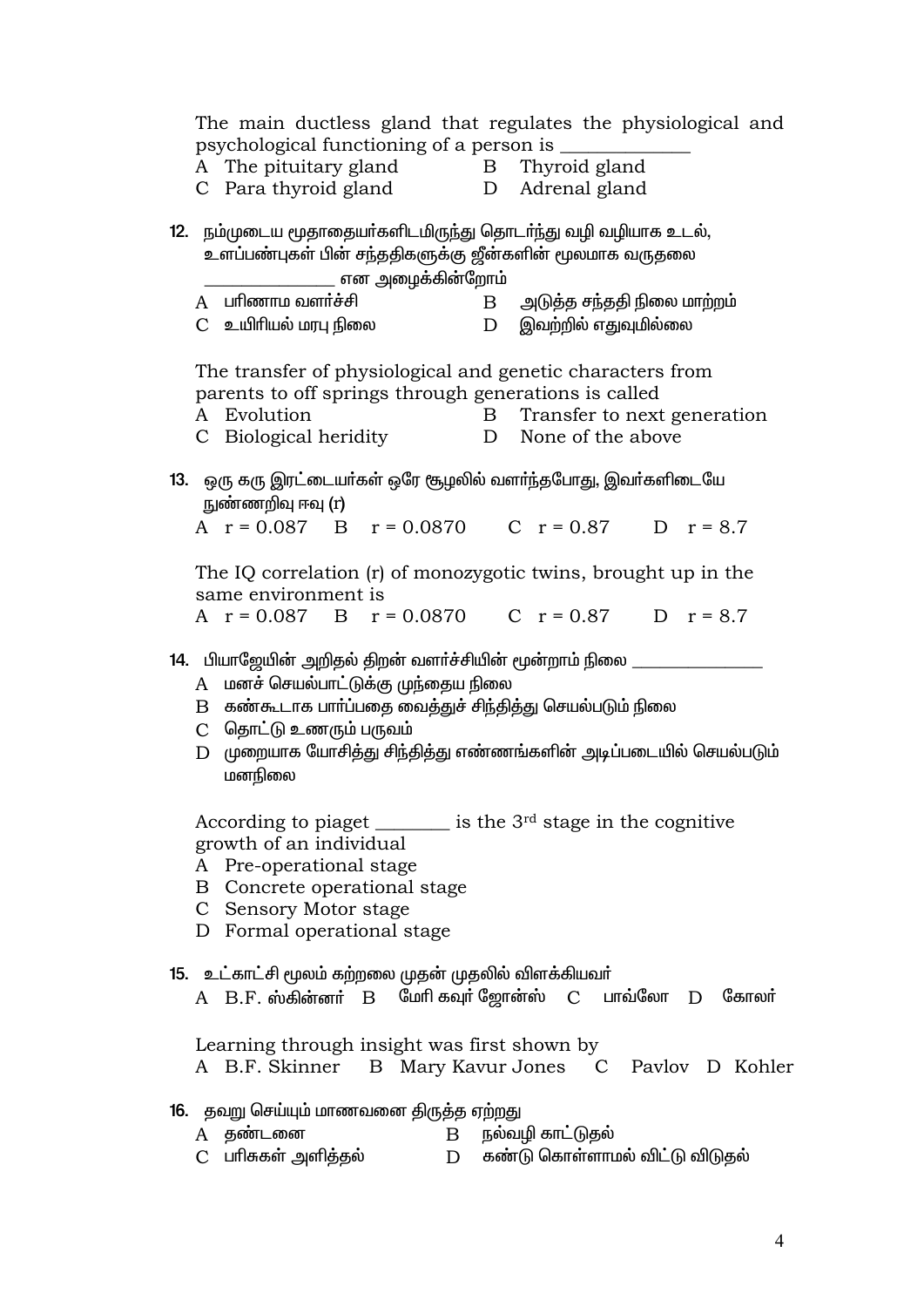| The best way to change the wrong doing of a child is by |                                                                                                                                                                                                                                                              |             |                   |  |                 |                                                      |   |           |
|---------------------------------------------------------|--------------------------------------------------------------------------------------------------------------------------------------------------------------------------------------------------------------------------------------------------------------|-------------|-------------------|--|-----------------|------------------------------------------------------|---|-----------|
|                                                         | A Punishment<br>C by giving awards                                                                                                                                                                                                                           |             | B<br>D            |  |                 | Teaching good moral values<br>ignoring his behaviour |   |           |
|                                                         | 17. நுண்ணறிவு முதிா்ச்சி பொதுவாக முழுமை பெரும் வயது<br>$A$ 10-11                                                                                                                                                                                             |             | $B$ 19-20         |  |                 | $C$ 40-41                                            | D | $15 - 16$ |
|                                                         | Intelligence attains its maximum level at the age of<br>A 10-11                                                                                                                                                                                              | B           | 19-20             |  |                 | $C$ 40-41                                            | D | $15 - 16$ |
| $A$ 10                                                  | 18. ஆக்கதிறன் பற்றிய மின்னசோடா சோதனையின் (மொழி மற்றும்<br>மொழியில்லாச் சோதனை) உருப்படிகள் எத்தனை                                                                                                                                                             | <b>B</b> 14 |                   |  | C <sub>12</sub> |                                                      | D | 19        |
|                                                         | State the total number of creativity tests (Verbal + Non verbal) in<br>Minnesota test of thinking                                                                                                                                                            |             |                   |  |                 |                                                      |   |           |
|                                                         | A 10                                                                                                                                                                                                                                                         |             | B 14              |  |                 | C <sub>12</sub>                                      | D | 19        |
|                                                         | 19. அகமுகன், புறமுகன் ஆகியோரது இயல்புகளை விளக்கியவா்<br>A கேட்டல்                                                                                                                                                                                            |             | B ஐசன்க் C கெம்ப் |  |                 |                                                      | D | யுங்      |
|                                                         | Personality traits such as introvertism and extrovertism                                                                                                                                                                                                     |             |                   |  |                 |                                                      |   |           |
|                                                         | personality was explained by<br>A Cattell                                                                                                                                                                                                                    |             | B Eysenck C Kemp  |  |                 |                                                      | D | Yung      |
|                                                         | 20. ஆளுமையை அளவிடப் பயன்படும் மிகப் பொருத்தமான முறை<br>A சுயசரிதை<br>$C$ மறுமொழி கோருபவை $D$ மனப்பான்மை அளவுகோல்                                                                                                                                             |             | B சுய மதிப்பீடு   |  |                 |                                                      |   |           |
|                                                         | The most apt method of evaluating a person's personality is                                                                                                                                                                                                  |             |                   |  |                 |                                                      |   |           |
|                                                         | through                                                                                                                                                                                                                                                      |             |                   |  |                 |                                                      |   |           |
|                                                         | A Autobiography<br>C Questionnaire                                                                                                                                                                                                                           |             | D                 |  |                 | B Self rating<br>Attitude scale                      |   |           |
|                                                         | 21. மிகை நிலை மனம் என்ற நிலை எந்த வயதினருக்கு ஏற்படுகிறது<br>$A$ 1-3                                                                                                                                                                                         |             | $B$ 3-6           |  |                 | $C$ 6-9                                              | D | $9 - 12$  |
|                                                         | Super ego stage occurs at the age of<br>$A$ 1-3                                                                                                                                                                                                              |             | B 3-6             |  |                 | $C_{6-9}$                                            | D | $9 - 12$  |
| A                                                       | 22. புரூஸ் டக்மானின் ஆசிரியா் தர அளவு கோலினைப் பயன்படுத்தி<br>கீழ்க்குறிப்பிடப்பட்டுள்ள எப்பண்பினை ஆசிரியரிடம் அளவீடு செய்யலாம்<br>ஆசிரியரின் நடத்தை மற்றும் ஆக்கப்பண்பு<br>$B$ ஆசிரியரின் பரிவு மற்றும் ஏற்பு<br>C ஆசிரியரின் இயங்கும் பண்பு மற்றும் நடத்தை |             |                   |  |                 |                                                      |   |           |

 ${\rm D}$  இவை அனைத்தும்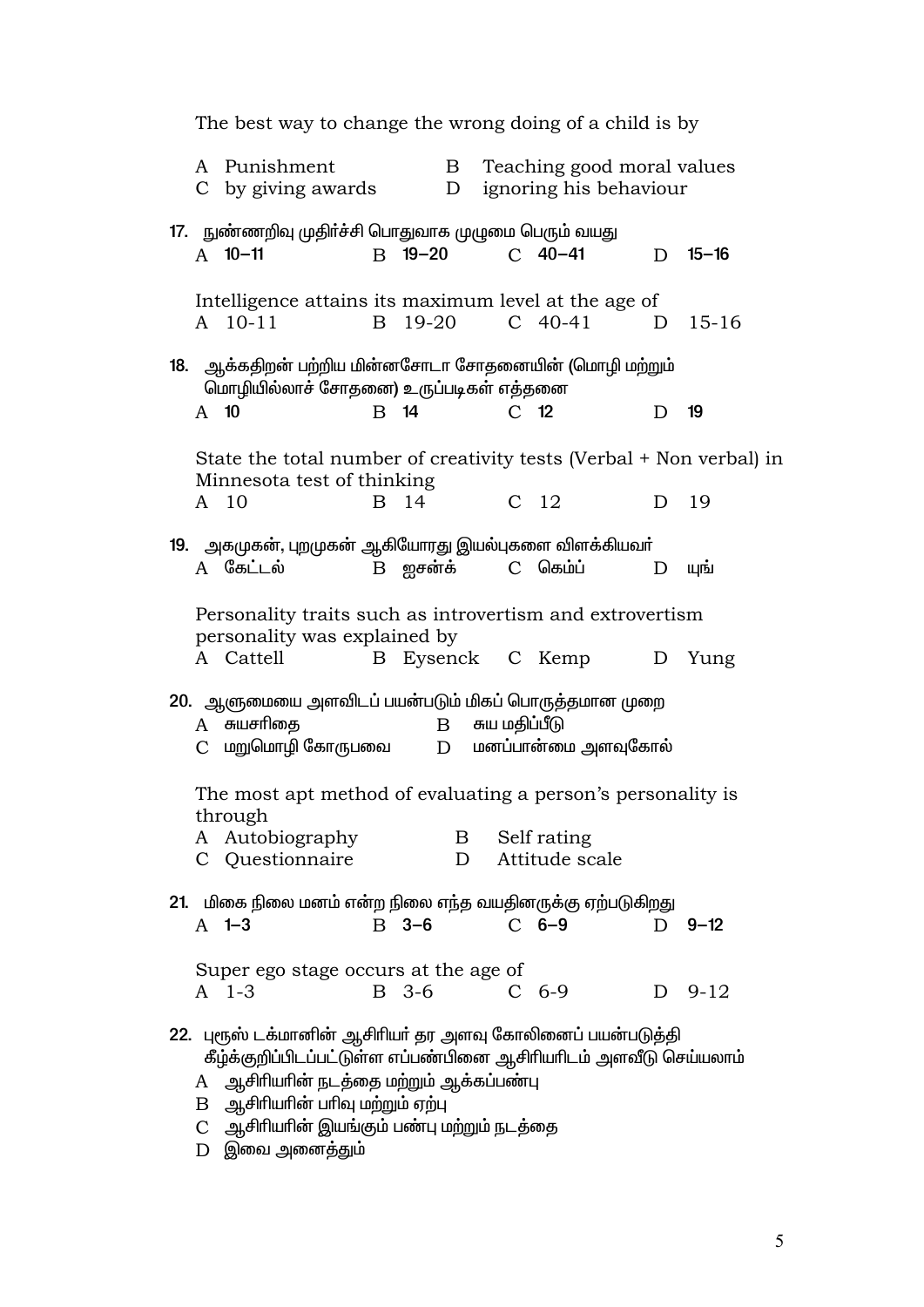Which of the following can be evaluated using Bruce Tuckman's Teacher Feedback form

|   | demeanor                      | A Behaviour & Creativity<br>C Dymanism & Organised                                                |    |             | B Warmth & acceptance<br>D All the above                                                                                          |  |
|---|-------------------------------|---------------------------------------------------------------------------------------------------|----|-------------|-----------------------------------------------------------------------------------------------------------------------------------|--|
|   |                               |                                                                                                   |    |             | 23. ஹல்ஸ் என்பவரது கற்றல் கொள்கையினை குறிக்கும் சூத்திரம் யாது                                                                    |  |
|   |                               | A $S^{E}R = DRXS^{H} x K - I$                                                                     |    |             | $B$ $RES = DXSRH X K - I$                                                                                                         |  |
|   |                               |                                                                                                   |    |             | $C$ SER = XDSR <sup>H</sup> R x K - I D SER = DXS <sup>H</sup> R x K - I                                                          |  |
|   |                               |                                                                                                   |    |             |                                                                                                                                   |  |
|   |                               | Hull's theory of learning formulae is                                                             |    |             |                                                                                                                                   |  |
|   | A $S^{E}R = DRXS^{H} x K - I$ |                                                                                                   |    |             | $B$ $RES = DXSRH x K - I$                                                                                                         |  |
|   |                               |                                                                                                   |    |             | $C$ SER = XDSR <sup>H</sup> R x K - I D SER = DXS <sup>H</sup> R x K - I                                                          |  |
|   | வேதிப்பொருள்                  | 24.   மூளையில் ஏற்படும் நினைவிற்கு மிக முக்கிய காரணமாக இயங்கும்                                   |    |             |                                                                                                                                   |  |
|   |                               |                                                                                                   |    |             | A டி.என்.ஏ. B ஆர்.என்.ஏ. C புரதம் D கார்போஹைடிரேட்                                                                                |  |
|   |                               |                                                                                                   |    |             |                                                                                                                                   |  |
|   |                               |                                                                                                   |    |             | The most potential chemical agent responsible for memory is                                                                       |  |
|   | A D.N.A.                      |                                                                                                   |    |             | B R.N.A. C Proteins D Carbohydrates                                                                                               |  |
|   |                               | 25. கால வயது 8, மன வயது 7 மற்றும் கால வயது 7, மன வயது 8 உள்ள<br>இவ்விருவாின் நுண்ணறிவு ஈவு யாது ? |    |             |                                                                                                                                   |  |
|   |                               | A 87.5 & 114.5 B 85.7 & 141.5                                                                     |    |             |                                                                                                                                   |  |
|   | $C$ 8.75 & 11.45              |                                                                                                   |    | D 875 & 114 |                                                                                                                                   |  |
|   |                               | A 87.5 & 114.5 B 85.7 & 141.5<br>C 8.75 & 11.45 D 875 & 114                                       |    |             | The Chronological age of one child is 8, Mental age is 7 and<br>another child is with C.A. 7 & M.A. 8, find out their I.Q. Level. |  |
|   |                               |                                                                                                   |    |             | 26. ஹிலி என்பவா் 1909ஆம் ஆண்டு நிறுவிய குழந்தைகள் உள நல மருத்துவ                                                                  |  |
|   |                               | விடுதி எங்கு அமைந்துள்ளது                                                                         |    |             |                                                                                                                                   |  |
|   |                               |                                                                                                   |    |             | $\rm A$ ஆஸ்திரேலியா $\rm B$ இந்தியா $\rm C$ சிக்காகோ $\rm D$ சவுதி அரேபியா                                                        |  |
|   |                               | established in the year 1909                                                                      |    |             | In which country was the Juvenile Psychopathic Institute                                                                          |  |
|   |                               | A Australia B India C Chicago                                                                     |    |             | D Saudi Arabia                                                                                                                    |  |
|   |                               | 27. கவன வீச்சை அளக்க உதவும் கருவி                                                                 |    |             |                                                                                                                                   |  |
|   | A கலைடாஸ்கோப்                 |                                                                                                   | B. |             | ஆடிவரைச் சோதனை கருவி                                                                                                              |  |
|   | C டாசிஸ் டாஸ்கோப்             |                                                                                                   | D  |             | நினைவு, உருளை கருவி                                                                                                               |  |
|   |                               |                                                                                                   |    |             |                                                                                                                                   |  |
|   |                               | The device used to measure the span of attention is                                               |    |             |                                                                                                                                   |  |
|   | A Kaliedascope                |                                                                                                   | B  |             | Mirror drawing apparatus                                                                                                          |  |
| C | Tachistascope                 |                                                                                                   | D  |             | Memory drum apparatus                                                                                                             |  |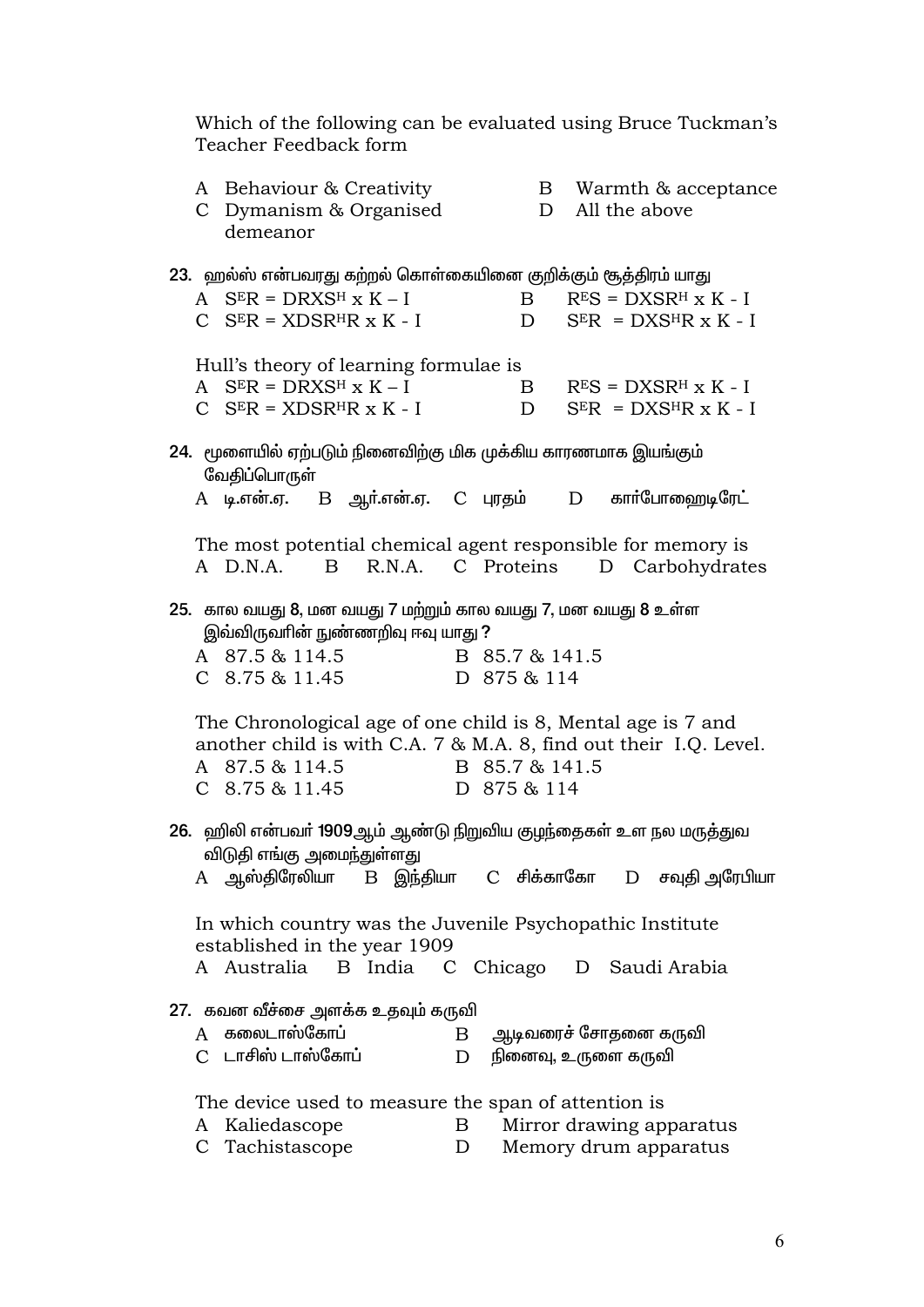| 28. ராபா்ட் காக்னே என்பவரது கூற்றுப்படி கற்றல் என்பது ___<br>படிநிலைகளை கொண்டது |     |                 |                                                                                 |
|---------------------------------------------------------------------------------|-----|-----------------|---------------------------------------------------------------------------------|
| A 5                                                                             | B 7 | C <sub>8</sub>  | 6<br>D.                                                                         |
| Robert Gagne's theory of Hierarchial learning includes<br>types of learning     |     |                 |                                                                                 |
| A 5                                                                             | B 7 | C <sub>8</sub>  | $D \quad 6$                                                                     |
| 29. நினைவின் முக்கிய இரண்டு வகைகள்                                              |     |                 |                                                                                 |
| A STM & LTM B ATM & GTM                                                         |     |                 | C LTM & ATM D ATM & STM                                                         |
| The two types of memory are.                                                    |     |                 |                                                                                 |
|                                                                                 |     |                 | A STM & LTM B ATM & GTM C LTM & ATM D ATM & STM                                 |
| 30. VIBGYOR என்பது ______________ என்பதற்கு ஒரு சிறந்த எடுத்துக்காட்டு          |     |                 |                                                                                 |
| A                                                                               |     |                 | சுருங்க கற்றல்     B   நினைவு சூத்திரங்கள்     C   எளிய கற்றல்     D   மோனிக்ஸ் |
| VIBGYOR is a good example of                                                    |     |                 |                                                                                 |
| A abbrevation B Mnemonics                                                       |     | C easy learning | D<br>monics                                                                     |

### Language I - தமிழ் - Tamil ii.

## கீழ் உள்ள பத்தியைப் படித்து 1 முதல் 3 வரை உள்ள வினாக்களுக்கு விடையளிக்க.

தமிழ் நாட்டில் சங்க காலத்திற்கு முன்னரே ஓவியங்கள் வரையப்பட்டன. தாம் ஒவியங்களை முதலில் கண்ணெழுத்து வழங்கினா். தமிழ் வரைந்த என்றே இலக்கியத்தில் எழுத்து என்பதற்கு ஓவியம் என்றும் பொருள் உள்ளது. நேர்க்கோடு, கோணக்கோடு, வளைகோடு கொண்டு வரையப்பட்ட ஒவியங்கள் கோட்டோவியங்கள் எனப்படும். ஒவியா்கள் எண்ணங்களின் எழுச்சியை பல வண்ணங்களின் துணை கொண்டு எழுதுவோராதலின் கண்ணுள் வினைஞா் எனப்பட்டனா். ஆண் ஓவியா் 'சித்தராங்கதன்' எனவும், பெண் ஒவியர் 'சித்திரசேனா' எனவும் அழைக்கப்படுவர்.

- 31. வளைகோடுகள் கொண்டு வரையப்படுவது
	- A எழுதா ஒவியம் B கோட்டோவியம்
	- C புனையா ஓவியம்  $D$  பாவை ஒவியம்

32. 'கண்ணுள் வினைஞர்' என்றமைக்கப்படுபவர்

- $A$  பலவா்  $B$   $L$   $m$  $L$   $\sigma$  $\dot{m}$
- C நாட்டியக்காரர்  $D$  ஒவியா்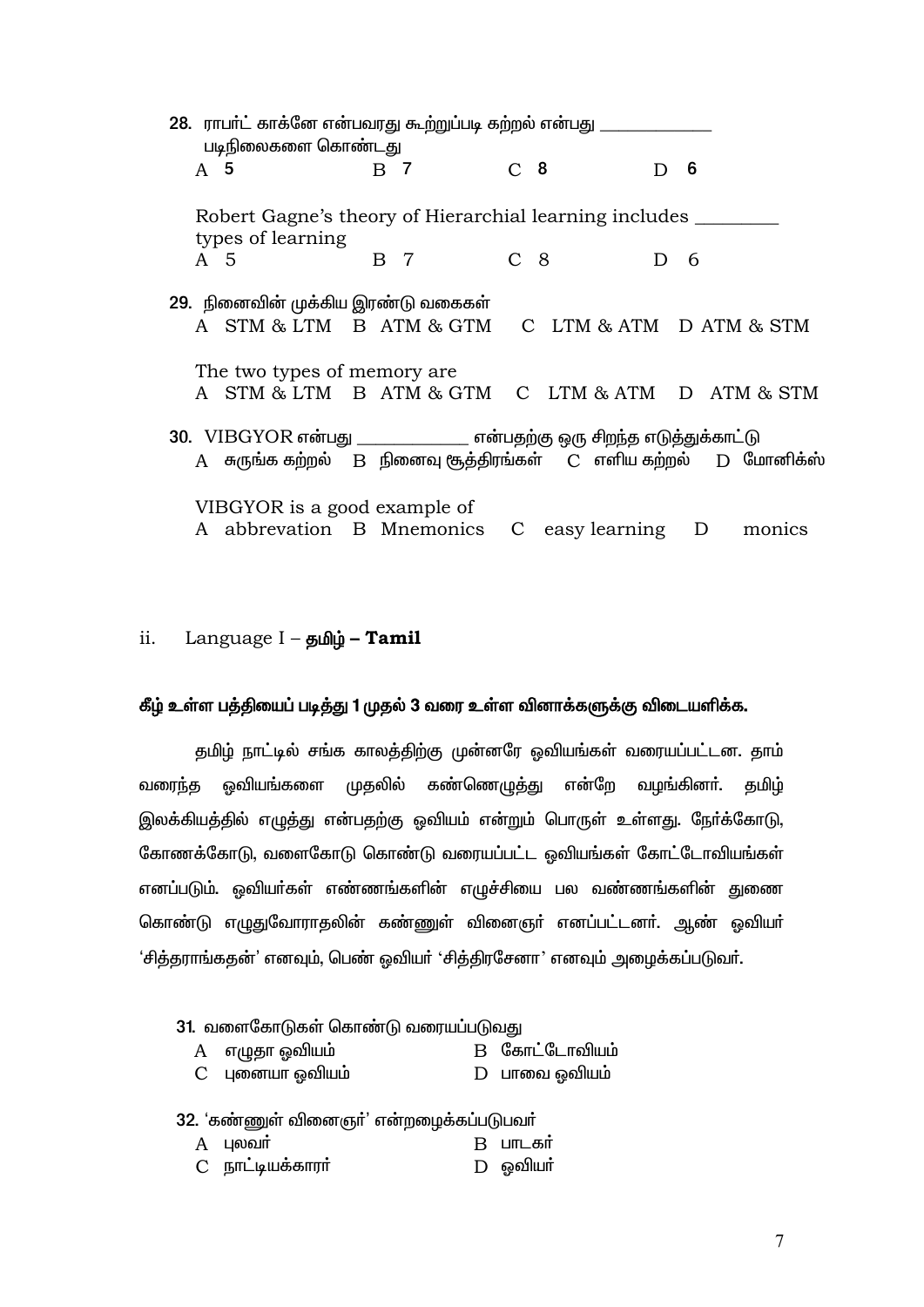33. 'பெண் ஓவியர்கள்' இவ்வாறு அழைக்கப்படுவர்

| A             | சித்திரசேனா                                                                | B சித்திராங்கதன்                                               |
|---------------|----------------------------------------------------------------------------|----------------------------------------------------------------|
| $\mathcal{C}$ | சித்திரப்பாவை                                                              | D சித்திரக்காரப் புலி                                          |
|               | 34. 'நீடுதுயில் நீக்கப் பாடி வந்த நிலா' என்று யாா் யாரைப் பாடினாா்         |                                                                |
|               | A பாரதிதாசன் பாரதியை B பாரதி பாரதிதாசனை                                    |                                                                |
|               | $C$ வாணிதாசன் பாரதியை $D$ பாரதி வாணிதாசனை                                  |                                                                |
|               |                                                                            |                                                                |
|               | 35. பின்வருவனவற்றில் சாியான வாிசையைத் தோ்வு செய்க.                         |                                                                |
|               | A பேதை, மங்கை, மடந்தை, பெதும்பை                                            |                                                                |
|               | $B$ பேதை, மடந்தை, பெதும்பை, மங்கை                                          |                                                                |
|               | C பேதை, பெதும்பை, மங்கை, மடந்தை                                            |                                                                |
|               | D பேதை, மங்கை, பெதும்பை, மடந்தை                                            |                                                                |
|               | 36. தன் கல்லறையின் மீது, 'தன்னை ஒரு தமிழ் மாணவன்' என்று எழுதச்<br>சொன்னவா் |                                                                |
|               |                                                                            | A கால்டுவெல் B வீரமாமுனிவா் C ஜி.யூ. போப் D யுரேனிஸ் பாரதியாா் |
|               | 37. கலம்பகத்தின் உறுப்புகள்                                                |                                                                |
|               | C <sub>8</sub><br>A 10<br>B 14                                             | 18<br>D                                                        |
|               |                                                                            |                                                                |
|               | 38. 'குடிமக்கள் காப்பியம்' என்று அழைக்கப்படும் நூல்                        |                                                                |
|               |                                                                            | A சிலப்பதிகாரம் B மணிமேகலை C சீவகசிந்தாமணி D வளையாபதி          |
|               |                                                                            |                                                                |
|               | 39. 'சிறந்த பத்தை' தன்னகத்தே கொண்ட நூல்<br>A முத்தொள்ளாயிரம்               | B முதுமொழிக் காஞ்சி                                            |
|               | C    அடைக்கலப் பத்து                                                       | D பதிற்றுப்பத்து                                               |
|               |                                                                            |                                                                |
|               | 40. காலங்கரந்த பெயரெச்சம்                                                  |                                                                |
|               | A வினைமுற்று  B ஈறுகெட்டஎதிா்மறைப்பெயரெச்சம்                               |                                                                |
| $\mathcal{C}$ | வினைத்தொகை D ஈறுகெட்ட எதிா்்மறைவினையெச்சம்                                 |                                                                |
|               |                                                                            |                                                                |
|               | 41. 'இசையமுது' என்ற நூலை இயற்றியவா்                                        |                                                                |
|               | A பாரதியாா் B பாரதிதாசன் C நாமக்கல் கவிஞா் D சுரதா                         |                                                                |
|               | 42. "தானம் வாங்கிடக் கூசிடுவான்                                            |                                                                |
|               | தருவது மேல் எனப் பேசிடுவான்" – என்னும் வரிகளைப் பாடியவர்                   |                                                                |
|               | A கவிமணி                                                                   | $B$ நாமக்கல் கவிஞர்                                            |
|               | C புரட்சிக் கவிஞர்                                                         | $D$ உவமைக் கவிஞர்                                              |
|               |                                                                            |                                                                |
|               | 43. ல, ழ, ள — இம்மூன்று எழுத்துகளும் ஒரே மாதிாி ஒலிப்பது                   |                                                                |
|               | A மயங்கொலிப் பிழை                                                          | B சந்திப் பிழை                                                 |
| $\mathcal{C}$ | எழுத்துப் பிழை                                                             | $D$ ஒலிப்புப் பிழை                                             |
|               |                                                                            |                                                                |

- -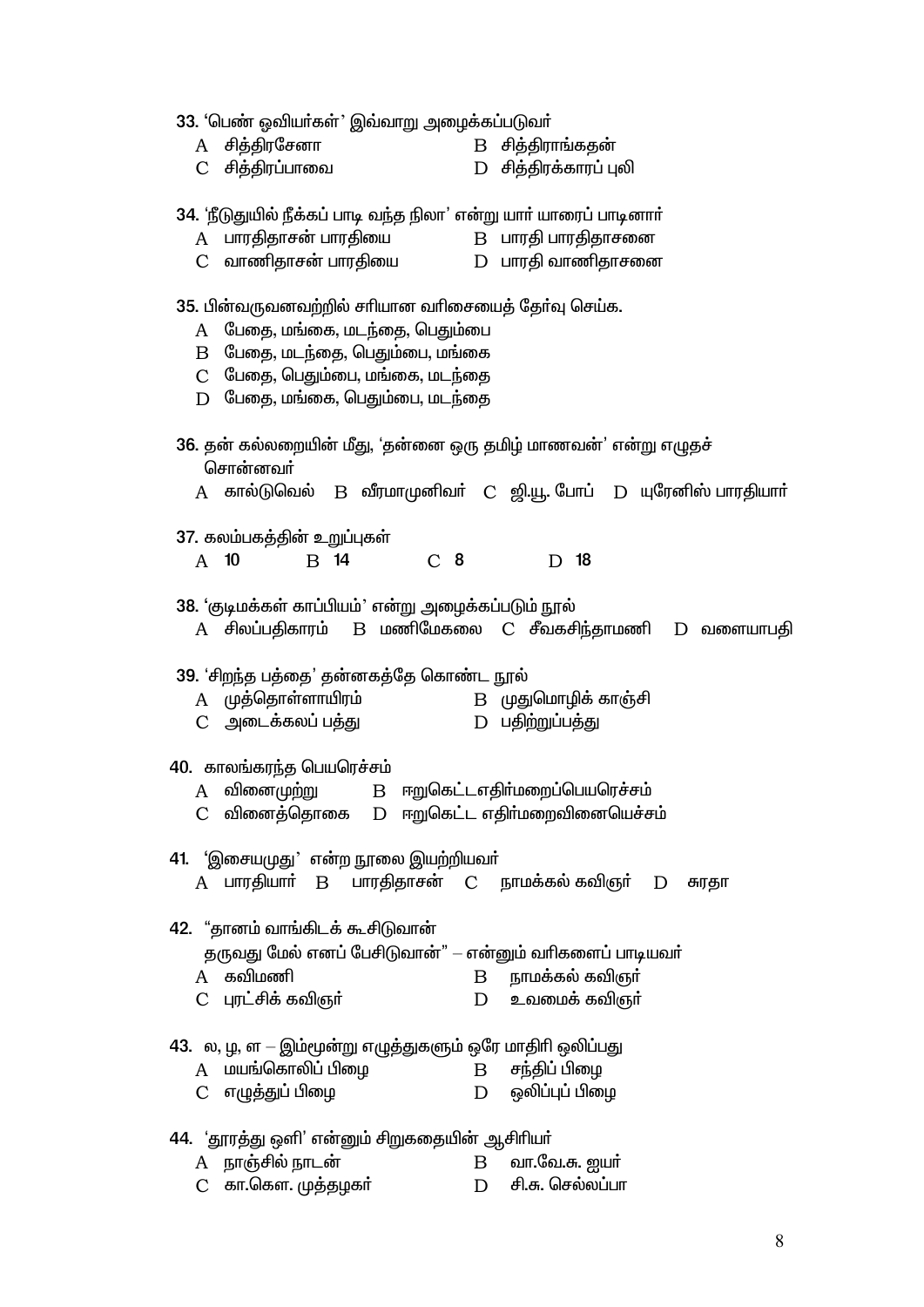45. 'நாள்தோறும் உடற்பயிற்சி செய்' என்பது எவ்வகைத் தொடர் A கட்டளைக் கொடர் செய்திக் கொடர்  $\mathbf{B}$ C உணர்ச்சித் தொடர் உடன்பாட்டுக் தொடர்  $D$ 46. முதல் பரணி நூல் இரணியவகைப் பரணி A பாசவதைப் பரணி  $\mathbf{B}$ C கலிங்கத்துப்பரணி D தக்கயாகப்பரணி 47. 'திரைக்கவித் திலகம்' என்று நாம் யாரைக் குறிப்பிடுகிறோம் A உடுமலை நாராயண கவி கு.மா. பாலசுப்பிரமணியம்  $\mathbf{B}$  $D$ பாபநாசம் சிவம் C அ.மருதகாசி 48. முச்சீரால் வரும் அடி A குறளடி  $B$  அளவடி  $\mathcal{C}$ சிந்தடி நெடிலடி D 49. பதினெண் கீழ்க்கணக்கு நூல்களில் உள்ள புறநூல் A இன்னா நாற்பது களவழி நாற்பது  $\mathbf{B}$ C இனியவை நாற்பது D காா் நாற்பது 50. 'சூளாமணி' என்னும் நூலின் ஆசிரியா் A பெயர் தெரியவில்லை நாதக்குத்தனார்  $\mathbf{B}$  $\mathbf{D}$ C தோலாமொழித் தேவர் திருத்தக்கத்தேவர் 51. பெரியபுராணத்திற்கு சேக்கிழார் இட்ட பெயர் A திருத்தொண்டர் தொகை B சேக்கிழாா் புராணம் C திருத்தொண்டா் திருவந்தாதி D திருத்தொண்டர் புராணம் 52. 'மார்கழி பூத்தது' A தொழிலாகு பெயர் В இடவாகு பெயர் C சினையாகு பெயர்  $D$  காலவாகு பெயர் 53. எட்டுத்தொகை நூல்களில் அகமும், புறமும் கலந்த நூல் B பதிற்றுப்பத்து C பாிபாடல்  $A$  ொடுந்தொகை குறுந்தொகை D 54. 'அரசன்' என்பதை 'அரைசன்' என்று கூறுவது A இலக்கணமுடையது  $B$  шеҧ $2$ C இலக்கணப் போலி D இடக்கரடக்கல் 55. 'பொன்னகரம்' என்ற சிறுகதையின் ஆசிரியர் B புதுமைப்பித்தன் A ஜெயகாந்தன் D கு.பா. ராஜகோபாலன் C பிரபஞ்சன் 56. 'தமிழ் நாடகப் பேராசிரியர்' என்றழைக்கப்படுபவர் A சங்காகாஸ் சுவாமிகள் B பேரறிஞர் அண்ணா

C ஆர்.எஸ். மனோகர்  $D$  பம்மல் சம்பந்த முதலியார்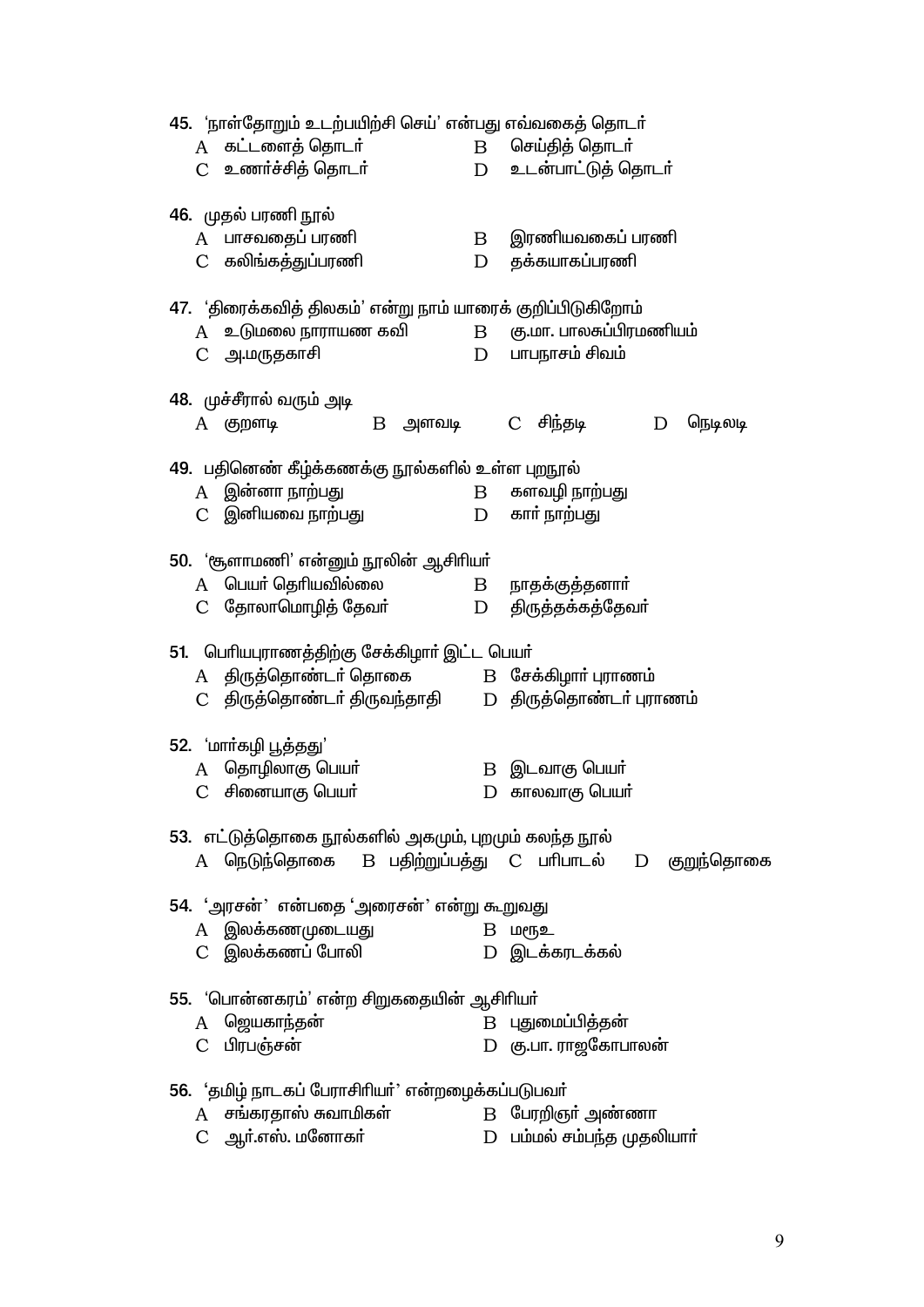| 57. புகழேந்திப் புலவரை ஆதாித்த வள்ளல்<br>A சந்திரன் சுவர்க்கி<br>C சீதக்காதி      | D | $B$ சடையப்ப வள்ளல்<br>⊔ाπाी             |  |  |  |  |  |
|-----------------------------------------------------------------------------------|---|-----------------------------------------|--|--|--|--|--|
| 58. 'கறுப்பு மலா்கள்' என்பது<br>A மரபுக் கவிதை B ஹைக்கூ C புதுக்கவிதை D லிமரைக்கூ |   |                                         |  |  |  |  |  |
| 59. 'காவடிச் சிந்து' பாடியவா்<br>$A$ அண்ணாமலையாா்<br>C அரசஞ்சண்முகனார்            |   | $B$ மகாகவி பாரதியாா்<br>D அருணகிரிநாதர் |  |  |  |  |  |
| 60. வண்ணம் கலவாமல் காித்துண்டுகளால் வடிவம் வரைவது                                 |   |                                         |  |  |  |  |  |
| A வட்டிகைப் பலகை                                                                  |   | B புனையா ஓவியம்                         |  |  |  |  |  |
| C வட்டிகைச் செய்தி                                                                |   | D நடுகல் வணக்கம்                        |  |  |  |  |  |

### $iii.$ ஆங்கிலம் – English

61. Choose the correct phrase to fill in the blank in the sentence.

She \_\_\_\_\_\_\_\_\_\_\_\_ living in Chennai since 1989.

A have been B had been C have being D has been

## Fill in the blank with correct Homophone.

62. I thought it might \_\_\_\_\_ A reign B rein C ruin D rain

## 63. Change the given verb into noun form : Imagine

A imagination B imagined C imaginative D imaginary

In each of the following sentences, an idiomatic expression or a proverb is highlighted select the alternative which best describes its use in the sentence.

64. The police will leave no stone unturned to discover the murderer

| A turn every stone | B investigate thoroughly |
|--------------------|--------------------------|
| C make no excuse   | D be indifferent         |

65. The concert was brought to a close with a display of fire works A concluded B interrupted C announced D cancelled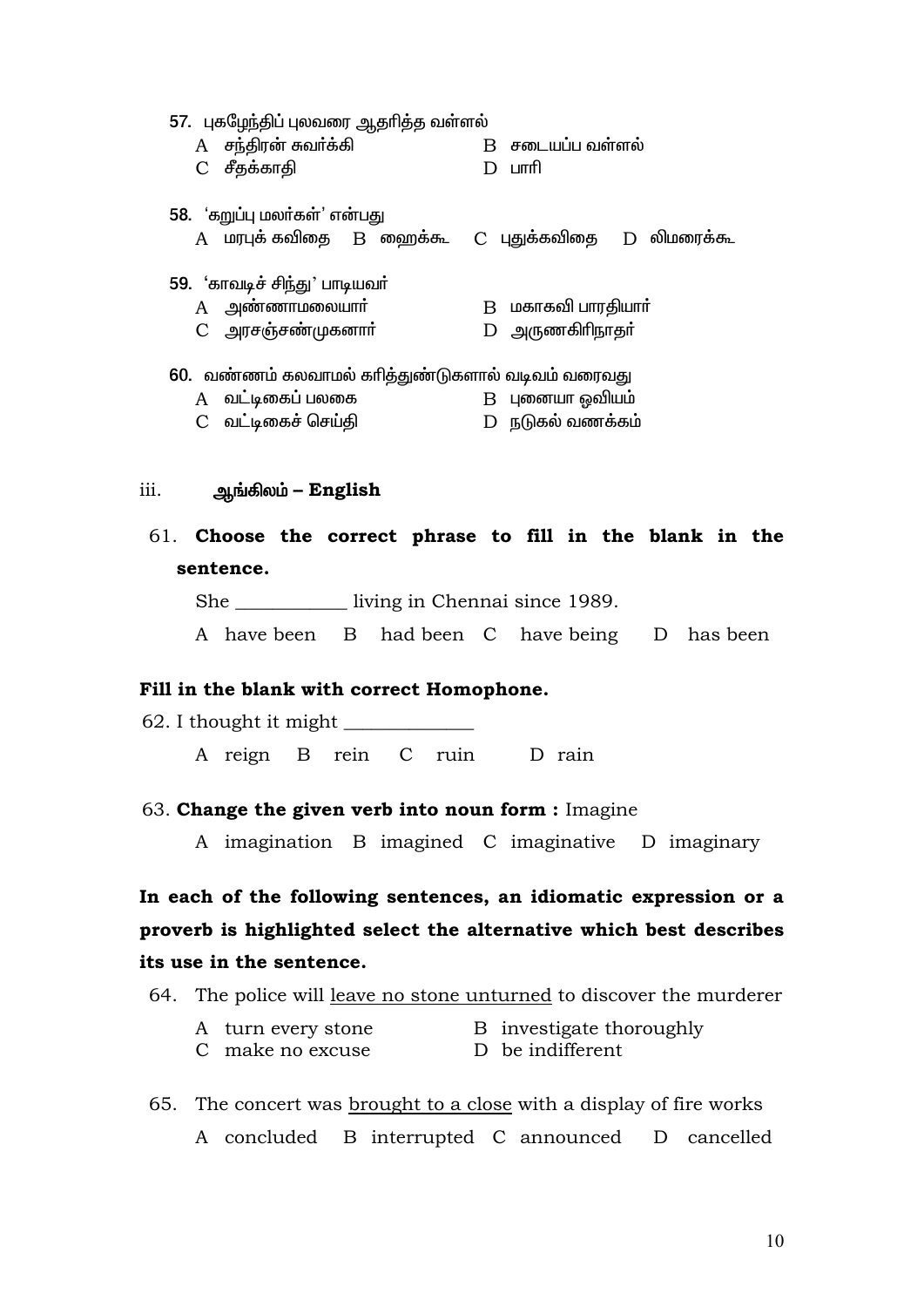# **In the following passage, there are blanks each of which has been numbered. Against each number, four words are suggested find out the appropriate word in each case**

A rich land owner was on his deathbed, gasping for breath. He told his three sons to dig under his bed when he was gone, and he died. Some days later, the sons dug at the spot and unearthed three pots, (66) one above the other. The first pot contained mud, the middle contained dried cow dung and the (67) pot contained straw. Below this pot there was a silver coin. The brothers were puzzled. "Obviously, father meant to (68) some message to us through the pots and their contents, said the eldest brother. They (69) for a while but (70) of them could come up with an explanation.

Finally they decided to (71) their doctor, who was also a family friend. The doctor laughed when he, heard about their problem. 'Your father loved puzzles,' he said, 'The interpretation is simple. The topmost pot contains mud you say, that  $(72)$  he wants his eldest son to have his fields. The second pot contains cow dung. It means he wants his second son to have his (73) of cattle. The last pot contains straw. Straw is golden coloured that means he wants his youngest so to have all his gold.' The brothers were happy with the way their father had divided his wealth and appreciated the doctor's (74).

'The silver coin at the bottom of the pots? What does it mean?' asked the youngest brother. 'Your father knew you would come to consult me,' smiled the doctor, 'The coin is my (75).

|            | 66. A only  | B stand             | C stood |   | D placed |
|------------|-------------|---------------------|---------|---|----------|
|            | 67. A least | B lowest            | C less  |   | D deep   |
| 68. A tell |             | B request C order   |         | D | teach    |
|            | 69. A think | B thought C relaxed |         |   | D taught |
|            | 70. A one   | B either            | C some  |   | none     |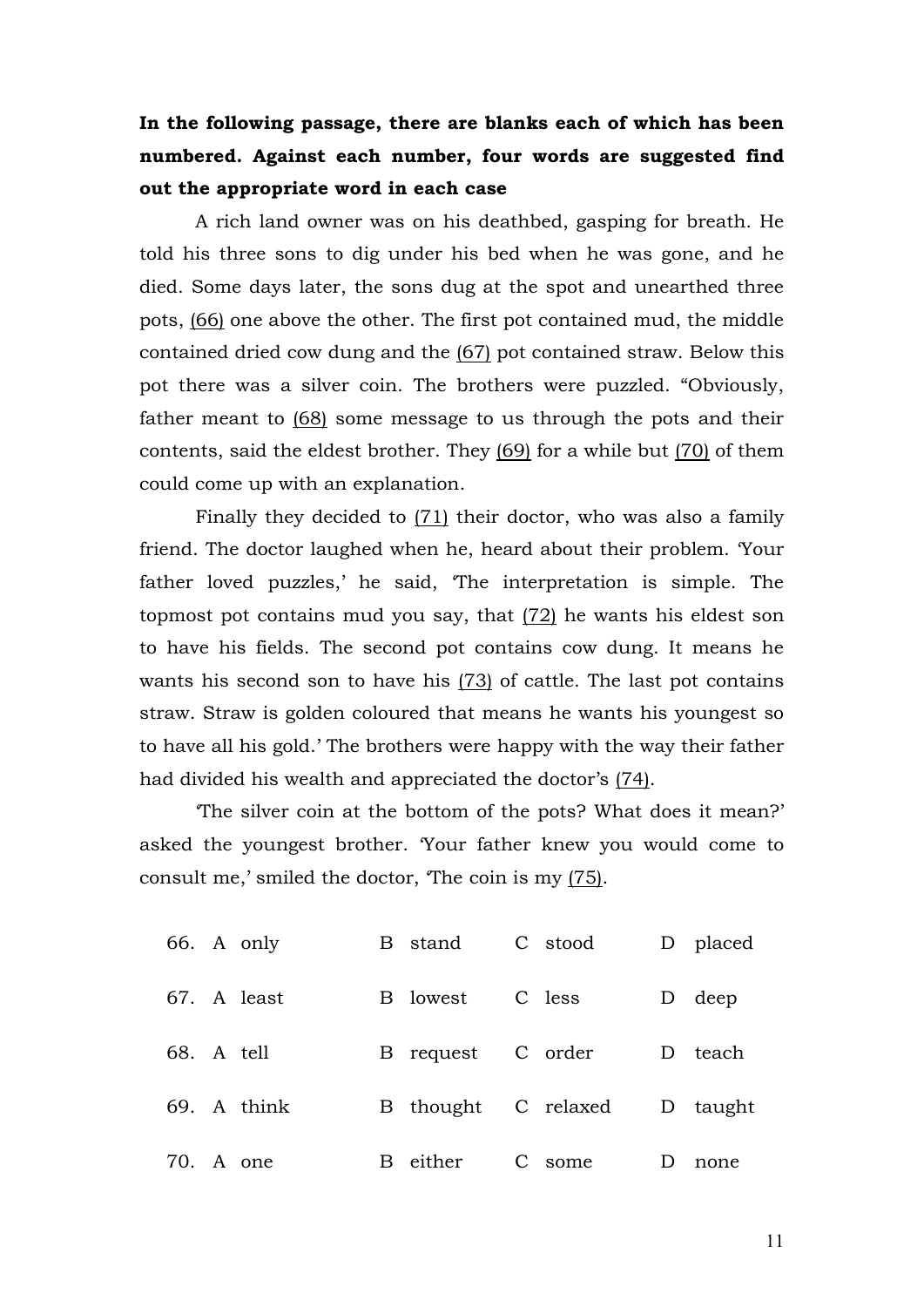| 71. A go |                  | B told    | C consult            | D take |
|----------|------------------|-----------|----------------------|--------|
|          | 72. A meaning    | B telling | C suggesting D means |        |
|          | 73. A herd       | B flock   | C gathering D school |        |
|          | 74. A effort     | B wisdom  | C brilliant          | D wit  |
|          | 75. A friendship | B pot     | C fee                | keep   |

# **Rearrange the following sentences in proper sequence to form a meaningful paragraph, and answer the given questions.**

- A) The farmer called his neighbours and asked them to help him put mud into the well but the mule thought that he was calling the neighbours to help him get out of the well.
- B) A farmer wanted to get rid of his old mule and buy a new one but the mule always came back from wherever the farmer left him.
- C) He walked away from his cruel master and never returned.
- D) One day the mule fell into the well and the farmer thought, 'Why not bury it there so that I don't have to worry about getting rid of it?'
- E) The mule started shaking off all the mud that fell on him and kept climbing on the leap of mud as it fell into the well, soon he was on top of the mud heap and he easily got out of the well.
- F) When they started putting mud in the well the mule realized his master's plan and started thinking of ways to say himself.

# **Choose the correct order of the sentences from the list given below:**

76)

A ABDCEF B BDAFEC C DFEABC D BDEFC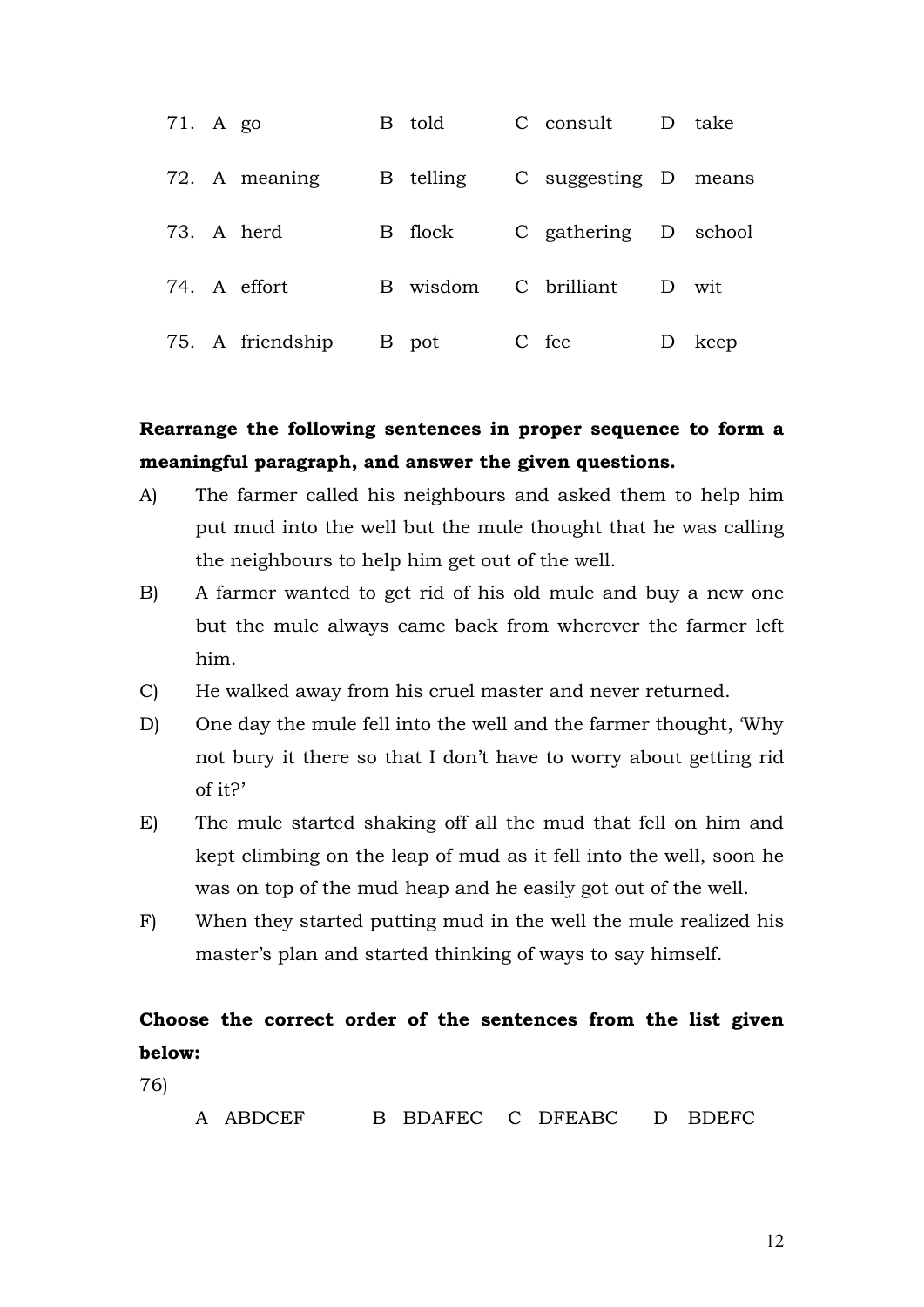**In each sentence below one word has been underlined. Of the four words suggested under each sentence, one can replace the underlined word without changing the meaning of the sentence. Find out the appropriate word in each case.**

77. It was a useless attempt on her part to participate in the competition.

A fruitful B future C last D futile

78. He is reluctant to ask for permission o leave early.

A unhappy B ungrateful C unwilling D unsatisfied

# **Choose the word which is most opposite in meaning of the word given.**

| 79. Polite                                                       |                                                              |  |       |  |                                |   |       |
|------------------------------------------------------------------|--------------------------------------------------------------|--|-------|--|--------------------------------|---|-------|
|                                                                  | A angry                                                      |  |       |  | B sheepish C offended D rude   |   |       |
| 80. Reveal                                                       |                                                              |  |       |  |                                |   |       |
|                                                                  | A show                                                       |  |       |  | B exhibit C conceal D prohibit |   |       |
|                                                                  | 81. How many meaningful English words can be formed with the |  |       |  |                                |   |       |
|                                                                  | letters OTE using each letter once?                          |  |       |  |                                |   |       |
|                                                                  | A none                                                       |  | B two |  | C one                          | D | three |
| The following sets of ideas / objects have some common feature / |                                                              |  |       |  |                                |   |       |

# **function. Spot the odd one out**

eg: bag, basket, hat, bucket Ans: hat – the others are used for carrying things. 82) A bite B chew C suck D nibble **83) Choose the appropriate word and fill in the blank** I do not know what \_\_\_\_\_\_\_\_\_\_\_\_\_ my father choose that particular school A happened B controlled C asked D made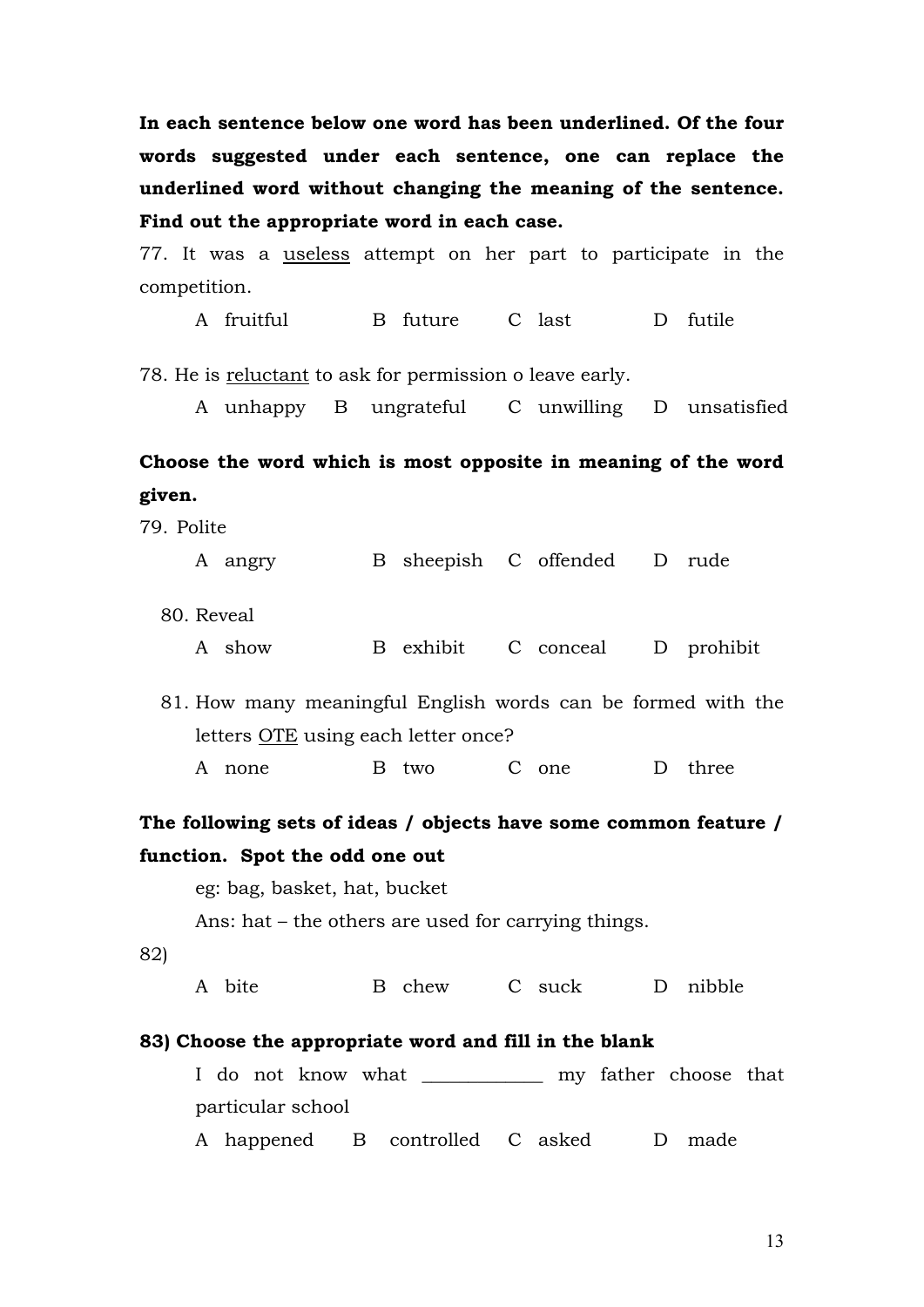# **Read each sentence to find out whether there is any grammatical error in it. The error, if any, will be in one part of the sentence. The number of that part is the answer. It there is**

84) while he was walking along the road (A) / a speeding car (B) / knocked down to him (C) / no error (D)

85) Everybody know that his failure can (A) / be attributed to (B) / his lack of practice (C) / No error (D)

86) Do you wanted to discuss this (A) / project today or can (B) / we do it tomorrow (C) / no error (D)

87) What animal is found, by taking the fifth letter of the second word, the ninth letter of the first word, the sixth letter of the fourth word and the fourth letter of the third word?

| PARTICIPATION   |               |                |
|-----------------|---------------|----------------|
| SHOULDER        |               |                |
| SYMBOLICALLY    |               |                |
| <b>SALESMAN</b> |               |                |
| A TOAD          | B LAMB C BULL | MARE<br>$\Box$ |

88) A horse is tied to a 30 feet rope. A haystack lies 40 feet away, but the horse is able to eat it. How is this possible?

- A The horse is very smart.
- B The other end of the rope is not tied to anything.
- C The distance is not measured correctly.
- D The wind blew and brought the haystack close to the horse.

89) In the Active Learning Method (ALM) Mind map is drawn to check the \_\_\_\_\_\_\_\_\_\_\_\_\_\_\_\_ of the students.

A drawing Skill B writing Skill C understanding of the content  $D$  to while away the time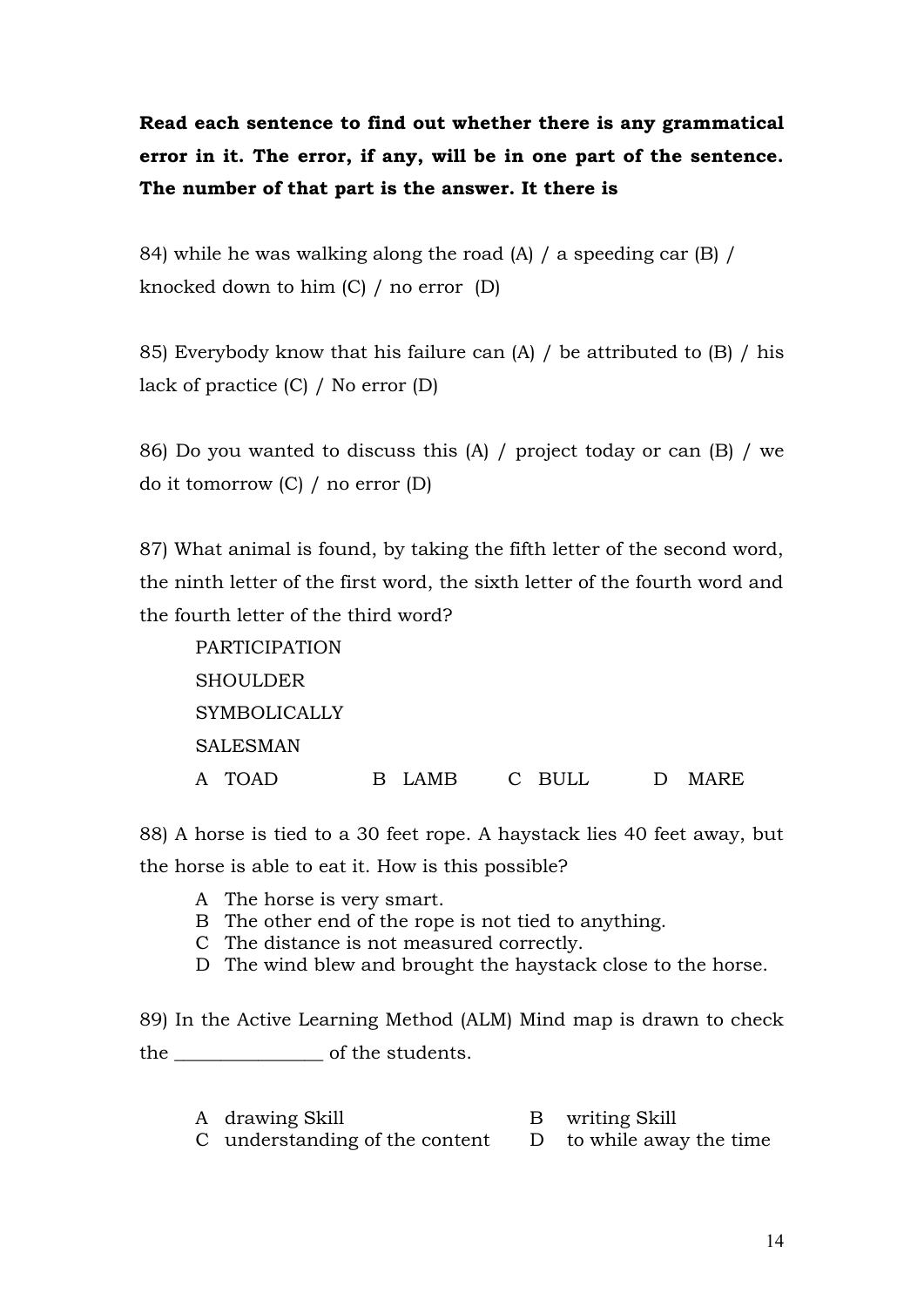## **90) Identify the compound sentence :**

- A He is too tired to walk
- B After he had done the sums he went to bed.
- C As she worked hard she completed the work.
- D The farmer was old and he could not plough the field himself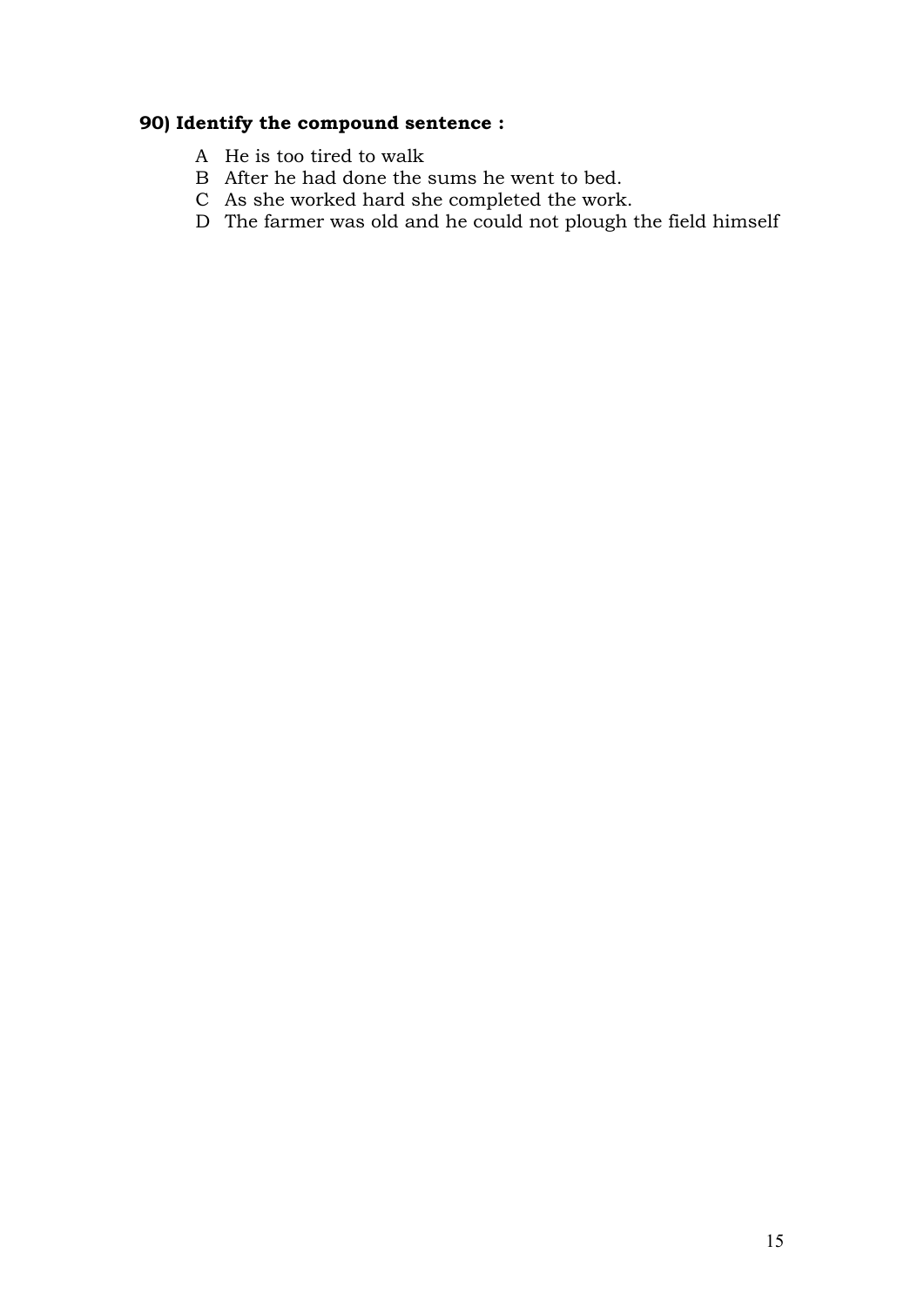### iv.  $(a)$ **Mathematics and Science**

|   | 91. கலைத்திட்டத்தை நிா்ணயிப்போா்                                                                       |                        |                   |        |                |                               |        |                                         |
|---|--------------------------------------------------------------------------------------------------------|------------------------|-------------------|--------|----------------|-------------------------------|--------|-----------------------------------------|
| A | பாடத்திட்ட குழுவினா்        B      வகுப்பு ஆசிாியா்கள்<br>$C$ கல்வி வல்லுநா்கள் $D$ தலைமையாசிாியா்கள்  |                        |                   |        |                |                               |        |                                         |
|   | Curriculum is designed by                                                                              |                        |                   |        |                |                               |        |                                         |
|   | A Syllabus Committee<br>C Educational Experts                                                          |                        |                   | B<br>D |                | Class Teachers<br>Headmasters |        |                                         |
|   | 92. பின்வருவனவற்றுள் சாா்பகா எண் எது ?                                                                 |                        |                   |        |                |                               |        |                                         |
|   | A (7, 21)                                                                                              | B $(3, 15)$ C $(3, 5)$ |                   |        |                |                               |        | D (6, 2)                                |
|   | Which one of the following is relatively prime?                                                        |                        |                   |        |                |                               |        |                                         |
|   | A (7, 21)                                                                                              | B (3, 15) C (3, 5)     |                   |        |                |                               |        | D $(6, 2)$                              |
|   |                                                                                                        |                        |                   |        |                |                               |        |                                         |
|   | 93. மதிப்பு காண்க (2 $\sqrt{3}$ + $\sqrt{5}$ ) ( $\sqrt{5}$ - 2 $\sqrt{3}$ )<br><b>B</b> 12<br>$A - 9$ |                        |                   |        | $C -1$         |                               | $D -7$ |                                         |
|   |                                                                                                        |                        |                   |        |                |                               |        |                                         |
|   | Evaluate $(2\sqrt{3} + \sqrt{5}) (\sqrt{5} - 2\sqrt{3})$<br>$A - 9$                                    | B 12                   |                   |        | $C -1$         |                               | $D -7$ |                                         |
|   |                                                                                                        |                        |                   |        |                |                               |        |                                         |
|   | 94. கொடுக்கப்பட்ட  n  எண்களில் (n>1), ஒரு எண் 1 - $\frac{1}{n}$ மற்ற எண்கள்                            |                        |                   |        |                |                               |        |                                         |
|   | அனைத்தும் ஒன்றுகள் எனில், n எண்களின் சராசாி.                                                           |                        |                   |        |                |                               |        |                                         |
|   | $\mathbf{B} \quad \mathbf{n} \cdot \frac{1}{2}$<br>A $1 - \frac{1}{2}$<br>$\boldsymbol{n}$             |                        |                   |        | $\mathsf{C}$   |                               |        | D $n - \frac{1}{2}$<br>$\boldsymbol{n}$ |
|   | Given n numbers (n>1), of which one is $1-\frac{1}{2}$ and all others are 1                            |                        |                   |        |                |                               |        |                                         |
|   | The mean of the n numbers is                                                                           |                        |                   |        |                | n                             |        |                                         |
|   | A $1 - \frac{1}{2}$                                                                                    | B                      | $n - \frac{1}{2}$ |        | C <sub>1</sub> |                               |        | D $n - \frac{1}{2}$                     |
|   | n                                                                                                      |                        |                   |        |                |                               |        | n                                       |

95. ஆர்த்தியிடம் 1 முதல் 9 வரை எழுதப்பட்ட எண் அட்டைகள் இருந்தன. அவள் 3 எண் அட்டைகளை எடுத்து அமைக்கும் எண் 280-க்கும் 300–க்கும் இடையில் இருக்க வேண்டுமெனில் கீழே உள்ளவற்றில் எதை எடுக்க வேண்டும்.

 $1's.$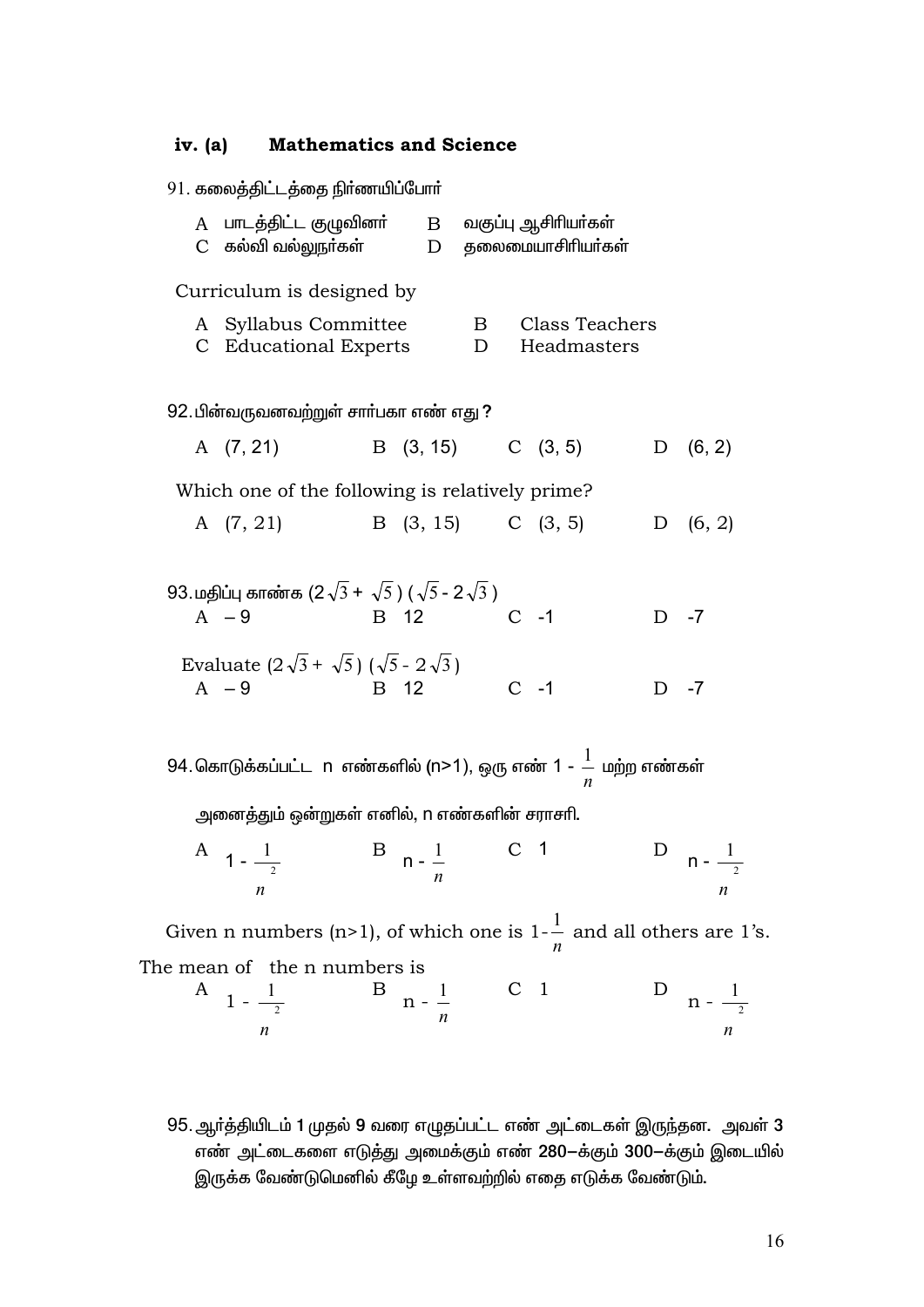

Arthi has number cards with numbers 1 to 9, if she wants to choose three cards to form a number between 280 and 300, then she has to choose \_\_\_\_\_ option.



96. 2 
$$
(2x-1) = 8(3-x)
$$
,  $x \sin \theta$  with  
\nA -1  
\nB -2  
\nC 2  
\nD 3  
\nIf 2  $(2x-1) = 8(3-x)$ , then the value of x is  
\nA -1  
\nB -2  
\nC 2  
\nD 3

97. 
$$
\frac{329.728}{0.00297} = X
$$
 araflêx  $\frac{329728}{297}$ êr uaflîu  
A 10 x  
B 100x  
C X  
10  
X  
10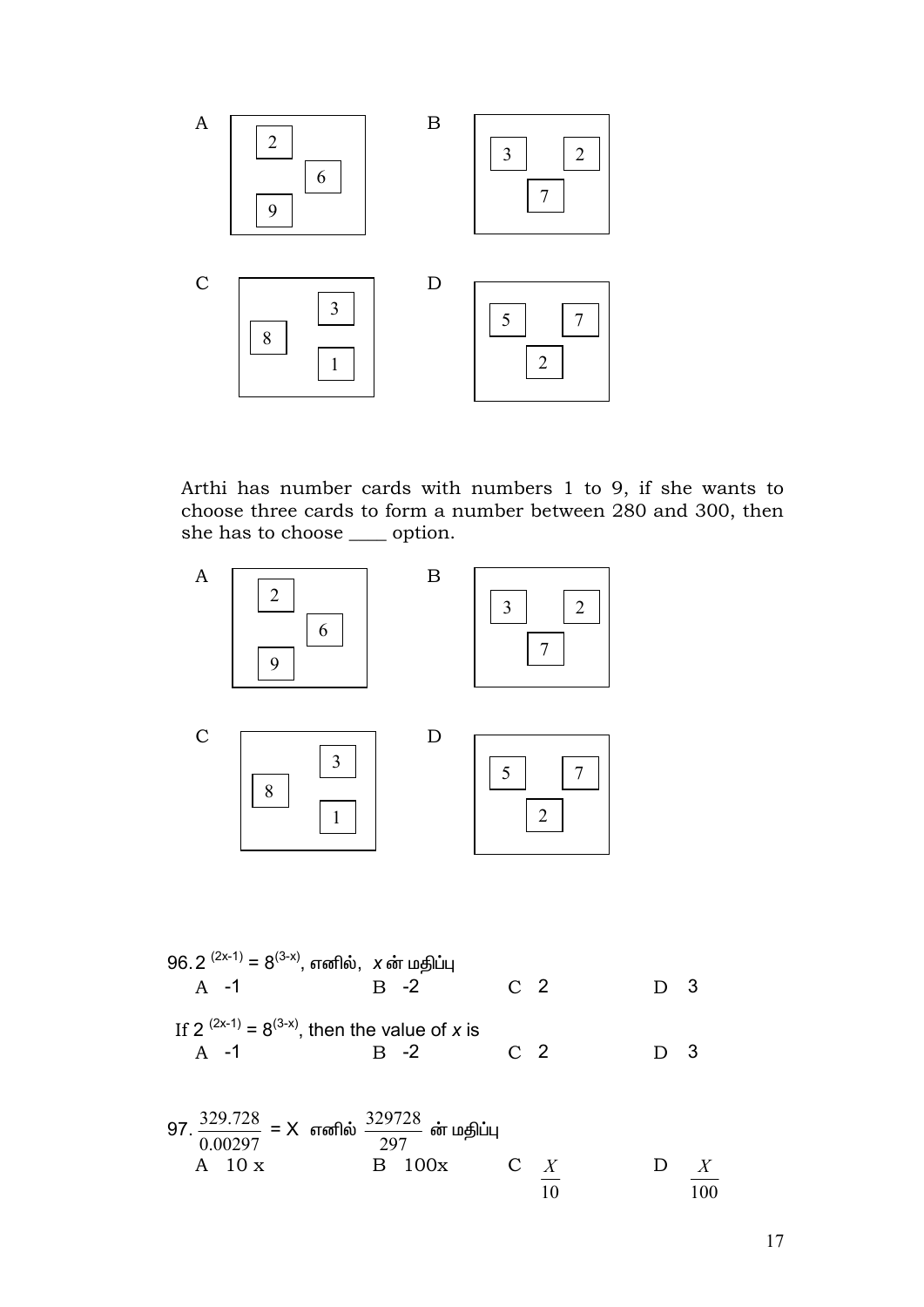Find the value of 
$$
\frac{329728}{297}
$$
 if  $\frac{239.728}{0.00297} = x$   
A 10 x B 100x C  $\frac{X}{10}$  D  $\frac{X}{100}$ 

98. (x-1) என்பது  $x^3 + 5x^2 - x - 5$  ன் ஒரு காரணி எனில், மற்ற காரணிகள் B  $(x-1)(x-5)$  C  $(x+1)(x+5)$ A  $(x-1)(x+5)$ D  $(x+1)(x-5)$ 

One of the factors of the expression  $x^3 + 5x^2 - x - 5$  is (x-1). The other factors are

A  $(x-1)(x+5)$  B  $(x-1)(x-5)$  C  $(x+1)(x+5)$  D  $(x+1)$   $(x-5)$ 

99. லா் ஈாிலக்க எண்ணின் இலக்கங்களின் கூடுதல் 6. அந்த எண்ணிலிருந்து 18— ஐ கழித்தால் இலக்கங்கள் இடம் மாறும் எனில் அந்த எண்.

A 51 B 24  $C<sub>33</sub>$ D 42

Sum of the digits of a two digit number is 6. If 18 is subtracted from the number its digits are interchanged. The number is

| B 24<br>A 51 | C 33 | D 42 |
|--------------|------|------|
|--------------|------|------|

 $100.$ . " டிஸ்லெக்ஷியா" வால் கற்றலில் ஏற்படும் இயலாமைகள் உடன் முக்கிய தொடர்புடையது.

| A    கேட்டல் மற்றும் எழுதுதல்  | B படித்தல் மற்றும் எழுதுதல் |
|--------------------------------|-----------------------------|
| C    பேசுதல் மற்றும்  படித்தல் | D பேசுதல் மற்றும் கேட்டல்   |

Dyslexia is associated mainly with difficulties in

- A Hearing and Writing B Reading and Writing
- C Speaking and Reading D Speaking and Hearing

101) ஏதேனும் மூன்று முக்கோணங்களின் மூன்று கோணங்களின் கூடுதல் கீழ்க்கண்ட வகையில் அமைவகை உற்றுநோக்கிய மாணவன்

 $30^0 + 45^0 + 105^0 = 180^0$  $30^0 + 60^0 + 90^0 = 180^0$  $45^0 + 55^0 + 80^0 = 180^0$ 

அவற்றின் கூடுதலிலிருந்து ''எந்த ஒரு முக்கோணத்தின் மூன்று கோணங்களின் கூடுதல்

 $180^0$ " என்ற முடிவக்கு வருகிறான். இந்த கற்றல் முறையானது.

| A பகுப்பு முறை | செய்து கற்றல் முறை |
|----------------|--------------------|
| C விதிவரு முறை | D விதிவிளக்கு முறை |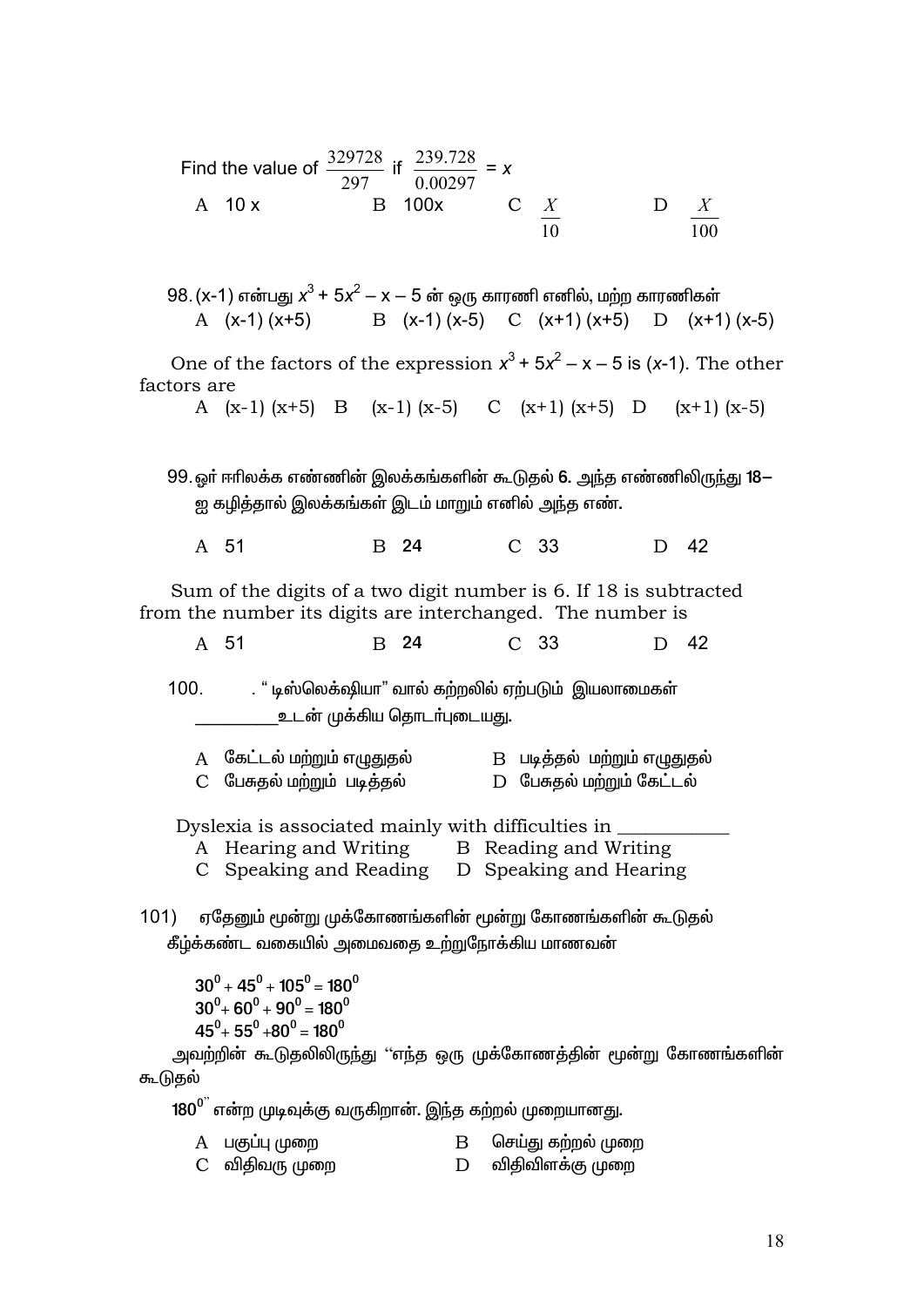A Student observes the angles of any three triangles as follows.  $30^0 + 45^0 + 105^0 = 180^0$  $30^0 + 60^0 + 90^0 = 180^0$  $45^0 + 55^0 + 80^0 = 180^0$ He concludes that "Sum of three angles of any triangle is 180<sup>0</sup>". This method of learning is A Analytical Learning by doing  $\mathbf{B}$ C Inductive  $D$ Deductive  $102$ ) 500 செ.மீ. + 50 மீ + 5 கி.மீ = A 500 மீ R 555 மீ  $C$  5055 மீ D 55 in  $500 \text{ cm} + 50 \text{ m} + 5 \text{ km}$  $A = 500 \text{ m}$ B 555 m  $C$  5055 m  $D$  55 m 11 பேனாக்களின் அடக்க விலை 10 பேனாக்களின் விற்ற விலைக்கு சமம்  $103$ எனில் இலாப அல்லது நட்ட சதவீதத்தைக் காண்க. A  $11\%$  $B = 1\%$  $C$  21%  $D = 10\%$ The cost price of 11 pens is equal to the selling price of 10 pens. Find the loss or gain percent. A  $11\%$  $B = 1\%$  $C$  21% D 10%  $104$  $CAI$  ன் பயன்பாடு A கற்பித்தலுக்காக B வழிகாட்டுதலுக்காக C தனிநபா் கற்பித்தலுக்காக D செயல்திறன் மேம்பாட்டிற்காக CAI is used for A Instructional purpose B Guidance purpose C Individualized Instructions D Performance appraisal (கூழலைக் கையாளும் கிறனை மாணவர்களிடைய வளர்க்கும் முறை  $105$  $A$  விரிவுரை முறை  $B$  வரலாற்று முறை D விரிவுரை மற்றும் செய்துகாட்டும் முறை C ஆய்வக முறை The method that helps in developing manipulative skills among the students is A Lecture method  $\mathbf{B}$ historical method C Laboratory method D Lecture cum demonstration method ஒரு மாணவன் -5 -3 = 8 என்று கணக்கிடுகிறான். பிழை  $106)$ எற்படுவகற்கான காரணம். A புடிழக்களின் பெருக்கலைப் பற்றிய கருத்து அவனுக்கு புரியாததால் B அவனுடைய கவனமின்மையால் C முழுக்களின் கூட்டலைப் பற்றிய கருத்து அவனுக்கு புரியாததால் D இதே மாதிரி கணக்குகளில் அவனுக்கு பயிற்சி தேவைப்படுவதால்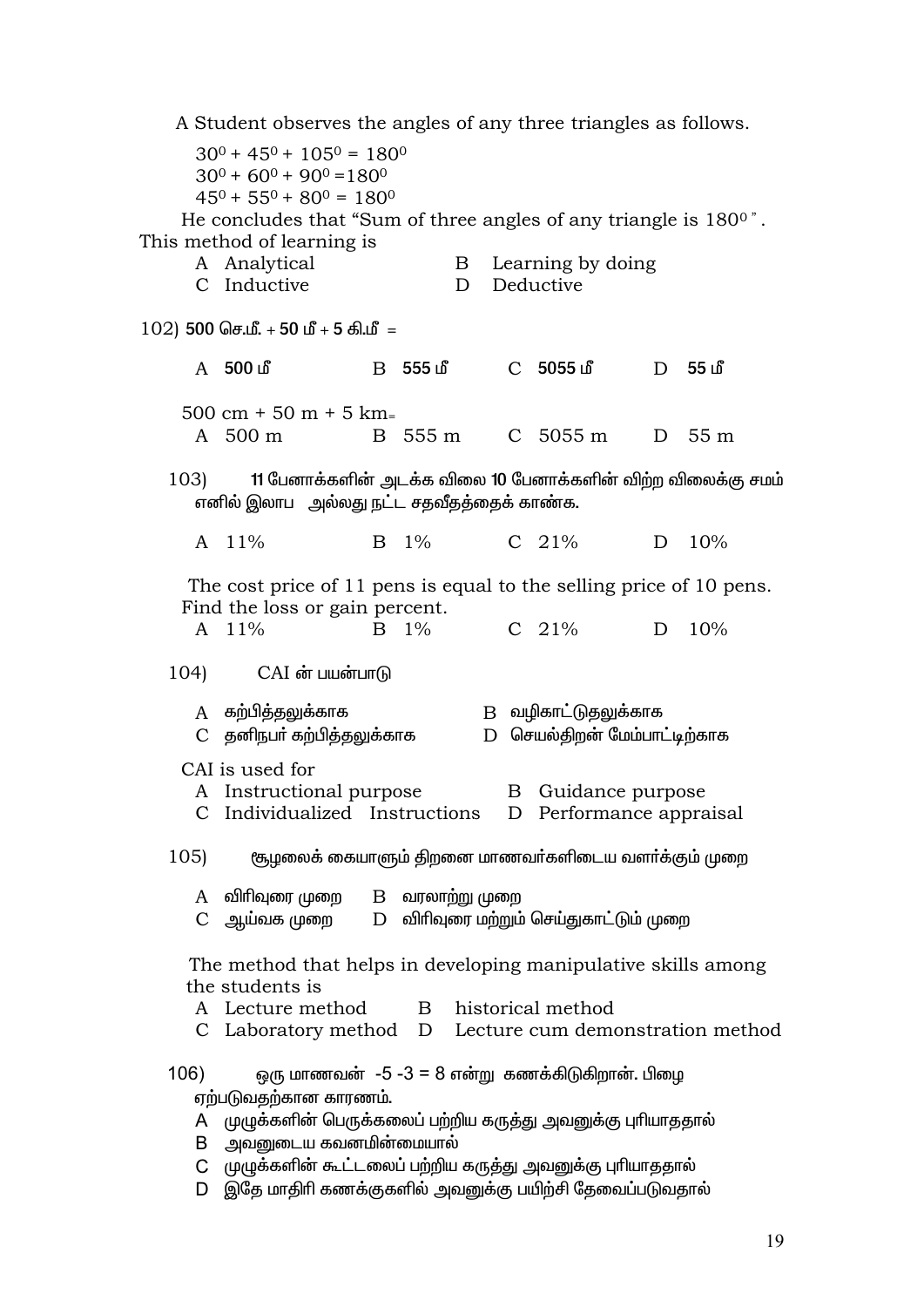A student solves  $-5 - 3 = 8$ . The reason for the error is

- A He has understood the concept of multiplication of integers.
- B He is careless.
- C He is not clear about the concept of addition of Integers.
- D He needs to practice solving problems of similar type.
- 120 பக்கங்களைக் கொண்ட ஒரு புத்தகத்தில், ஒவ்வொரு பக்கத்திலும்  $107$ 45 வரிகள் உள்ளன. ஒரு பக்கத்திற்கு 24 வரிகள் மட்டும் இருந்தால் புத்தகத்தில் பக்கங்கள் இருக்கும் A 150 B 165 C 275 D 225 In a book there are 120 pages with 45 lines in each page. If the number of lines in a page are reduced to 24, the total number of pages will be  $A$  150 165  $C$  275 D 225  $\mathbf{B}$
- ஒரு பணியாளா் ரூ.11,250—ஐ ஊக்கத் தொகையாகப் பெறுகிறான். இது  $108)$ அவரின் ஆண்டு வருமானத்தில் 15% எனில் அவரின் மாத வருமானம்.
	- **В** еҧ.7250 С еҧ.6250 **D** eҧ.6000 А еҧ. 75000

An employee gets Rs.11250 as bonus. If this amount is 15% of his annual income, then the monthly income of the employee is A Rs. 75000 B Rs.7250 C Rs.6250 D Rs.6000

ஒரு தொலைக்காட்சிப் பெட்டி 10% மற்றும் 20% ஆகிய தொடர்  $109)$ தள்ளுபடிகள் கொடுத்தபின் ரூ.5760 க்கு விற்கப்படுகின்றது எனில் இதன் குறித்த விலை என்ன ?

 $B$   $\rho$ <sub>m</sub>, 8000 С еҧ. 7000 D PT<sub>6</sub>.5000 А ет, 6000

A television set was sold for Rs.5760 after giving successive discounts of 10% and 20% respectively. What is the marked price?

A Rs. 6000 B Rs.8000 C Rs. 7000 D Rs.5000

 $110)$ நாற்கரம் ABCD ன் பரப்பு



 $A$  65 செ.மீ.  $B = 56$  செ.மீ.  $C$  150 செ.மீ $^2$  $D = 90$   $\Omega$  $\text{Hz}$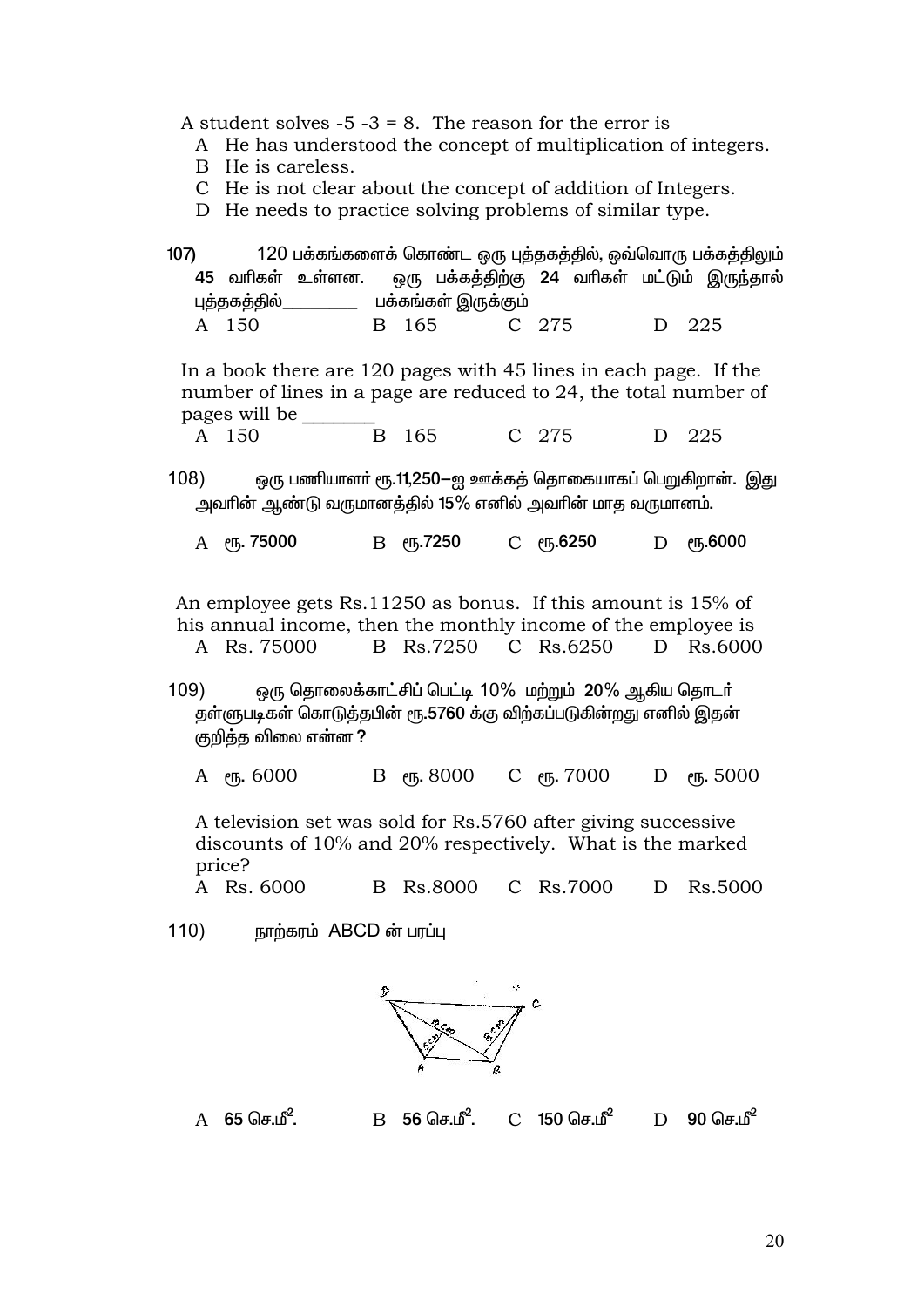Area of the quadrilateral ABCD is



 $B = 56$  cm <sup>2</sup>  $150 \text{ cm}^2$ D 90 cm  $^2$ A  $65 \text{ cm}^2$  $\mathcal{C}$ 

 $111)$ ஒரு தளத்தை தீர்மானிப்பதற்கான அடிப்படைக் கட்டுப்பாடு

 $A$  1 புள்ளி  $\mathbf B$ 3 புள்ளிகள்  $\mathcal{C}$ 2 புள்ளிகள்

D நேர்க்கோட்டிலமையாத 3 புள்ளிகள்

The necessary condition for the determination of a plane is

- A One point B Three points C Two points
- D Three non-collinear points

 $112)$ விதிவரு முறை என்பது.

- A பல்வேறு எடுத்துக்காட்டுகளிலிருந்து பொது விதி
- $B$  தானே  $-$  கற்றல் முறை
- $C$  குழு கற்றல் முறை
- D கருப் பொருளிலிருந்து பருப்பொருளை நோக்கிச் செல்லுதல்

Induction method is

- A From various examples to general concepts.
- B Self learning method
- C Group learning method
- D Moving from abstract to concrete
- ஒரு வட்ட வடிவிலான தாமிர கம்பியின் ஆரம் 35 செ.மீ. இது ஒரு  $113)$ சதுரமாக வளைக்கப்பட்டால், அச்சதுரத்தின் பக்க அளவு
	- B 55 செ.மீ. 70 செ.மீ. A 220 செ.மீ. C 35 செ.மீ. D

A copper wire is in the form of a circle with radius 35cm. If it is bent into a square then the side of the square will be

A 220 cm B 55 cm C 35 cm D 70 cm

 $114)$ கணித ஆய்வுக் கூடத்தால் ஏற்படும் நன்மை

- A பாடக் குறிப்பு தயாரிக்கும் திறன் வளர்கிறது
- B கற்பித்தல் உபகரணம் தயாரிக்க உதவுகிறது
- C திறன்களை பட்டியலிட உதவுகிறது
- D காட்சிப்பொருட்கள் மூலம் கற்பதால் கற்றல் பொருள் நிறைந்ததாக விளங்குகிறது.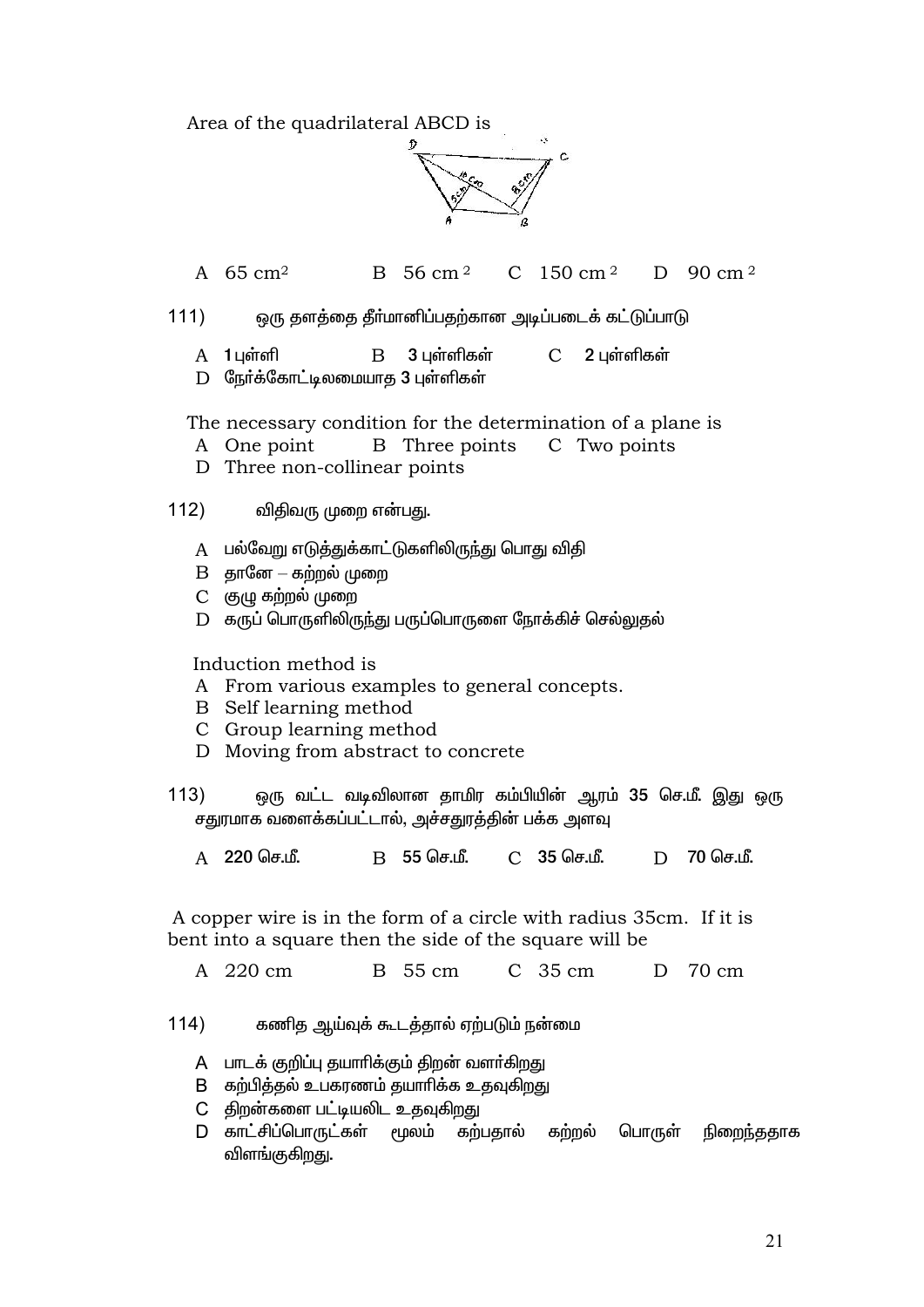Use of mathematics laboratory is

- A Develops the ability to prepare notes of lesson
- B Helps to prepare teaching aids
- C Helps to list out the competencies
- D In it learning becomes meaningful because learning is done by visual aids
- 6, 6, 9, 14, 8, 9, 9, 8 என்ற விவரங்களுக்கான இடைநிலை, முகடு  $115)$ மற்றும் வீச்சு ஆகியவற்றின் சராசரி

B 10.5  $C$  8.8 A 8.5 D 10.3

The mean of the median, mode and range of the observations 6, 6, 9, 14, 8, 9, 9, 8 is

 $A \quad 8.5$ B 10.5  $C$  8.8 D 10.3

பின்வரும் படமானது ஒரு குடும்பத்தின் பல்வேறு செலவினங்களின் சதவீதத்தைக் குறிக்கிறது. அவற்றைப் படித்து பின்வரும் வினாக்களுக்கு விடையளிக்கவும்.

 $A$  — உணவுக்கு,  $B$  — குணிக்கான செலவு,  $C$  — பயணச் செலவு,  $D$  — சேமிப்பு

 $E$  – வீட்டு வாடகை,  $F$  – இதர செலவுகள்

Family Expenditure



The following diagram represents the percentage various expenditure of a family. Based on the data answer the following questions.

Family Expenditure



 $A - Food$ ,  $B - Spend$  on Clothing,  $C - Conveyance$ ,  $D - Saving$ , E - House Rent, F - Miscellaneous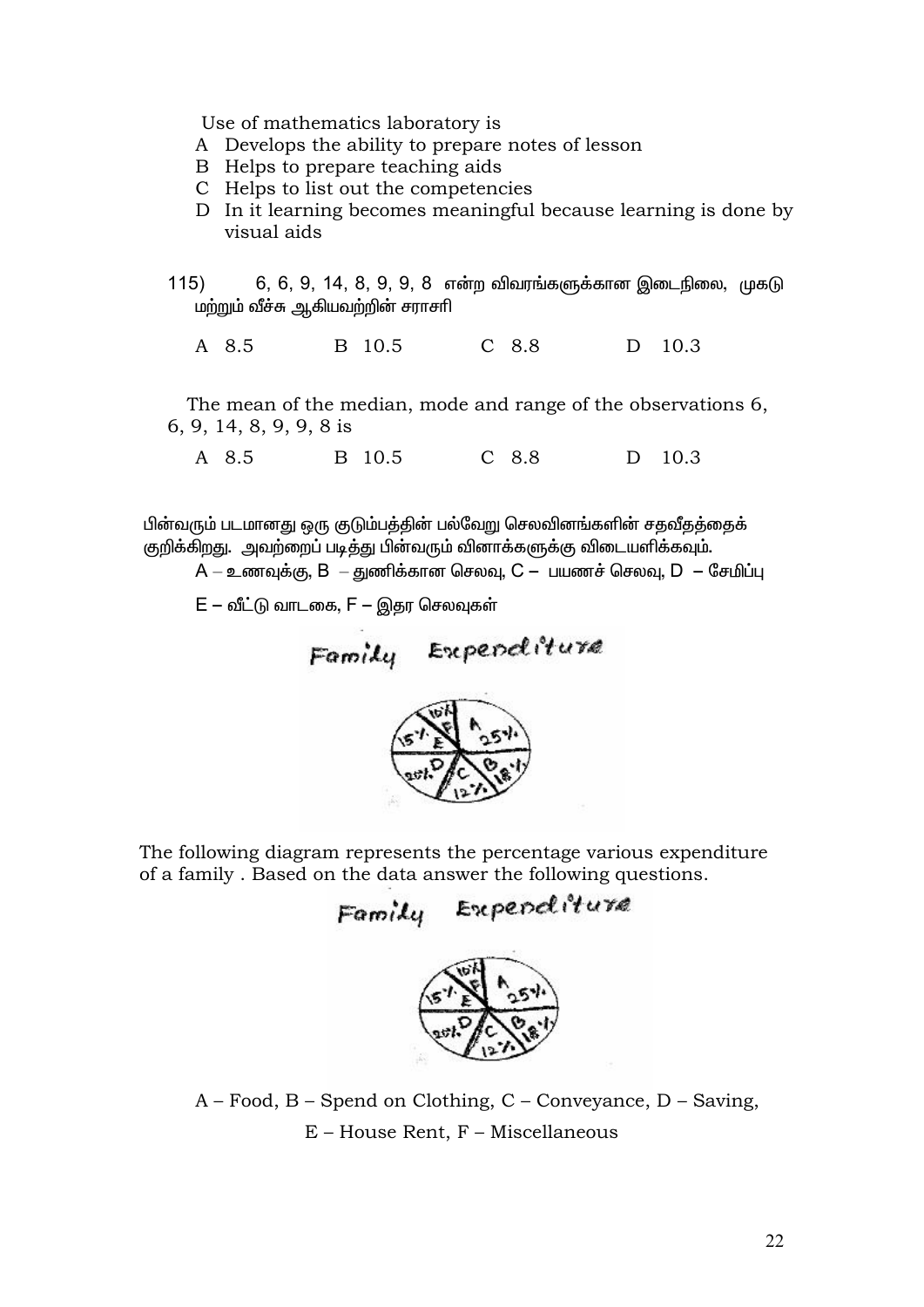| மாத வருமானம் ரூ.3080. மாத வருமானத்தில் சேமிப்பிற்காக<br>116)<br>ஒதுக்கப்படும் தொகை எவ்வளவு ? |                   |                                                            |                                                                                                                                                   |                     |                     |                                 |                                                              |  |
|----------------------------------------------------------------------------------------------|-------------------|------------------------------------------------------------|---------------------------------------------------------------------------------------------------------------------------------------------------|---------------------|---------------------|---------------------------------|--------------------------------------------------------------|--|
|                                                                                              |                   | A 510                                                      | B 616 C 620                                                                                                                                       |                     |                     |                                 | D 712                                                        |  |
|                                                                                              |                   | saving per month                                           |                                                                                                                                                   |                     |                     |                                 | The monthly income is Rs.3080. How much amount is spent on   |  |
|                                                                                              | A 510             |                                                            | B 616                                                                                                                                             |                     | C 620               |                                 | D 712                                                        |  |
|                                                                                              | 117)              | மையக் கோணம் எவ்வளவு                                        |                                                                                                                                                   |                     |                     |                                 | படத்தில் வீட்டு வாடகையால் அடைபட்ட வட்ட கோணப் பகுதியின்       |  |
| A                                                                                            | 56 <sup>0</sup>   |                                                            | B 34 <sup>0</sup>                                                                                                                                 | $C$ 54 <sup>0</sup> |                     | D                               | 36 <sup>0</sup>                                              |  |
|                                                                                              |                   | sector for House Rent?                                     |                                                                                                                                                   |                     |                     |                                 | How many degrees should be there in the central angle of the |  |
|                                                                                              | A 56 <sup>0</sup> |                                                            | B 34 <sup>0</sup>                                                                                                                                 |                     | $C$ 54 <sup>0</sup> |                                 | $D \quad 36^{\circ}$                                         |  |
|                                                                                              | 118)<br>அணுகுமுறை |                                                            | ஆயத்தொலை வடிவியலை அறிமுகப்படுத்த உதவும் உகந்த                                                                                                     |                     |                     |                                 |                                                              |  |
| A<br>$\mathbf{B}$<br>$\mathbf C$<br>D                                                        |                   | சிக்கலைத் தீர்த்தல்<br>விரிவுரை முறை<br>பங்கேற்று நடித்தல் | தொழில் நுட்பத்தின் மூலம் செய்து காட்டல்                                                                                                           |                     |                     |                                 |                                                              |  |
| A<br>B<br>$\mathbf{C}$<br>$\mathbf{D}$                                                       |                   | <b>Solving Problems</b><br>Lecture Method<br>Role Play     | A suitable approach to introduce coordinate Geometry is<br>Demonstration using technology integration                                             |                     |                     |                                 |                                                              |  |
|                                                                                              | 119)              |                                                            | கூட்டினால் கிடைக்கும் எண்களின் சராசரி.                                                                                                            |                     |                     |                                 | 20 எண்களின் சராசரி 59 என்க. ஒவ்வொரு எண்ணுடனும் 3-ஐக்         |  |
|                                                                                              | A 56              |                                                            | B 62                                                                                                                                              |                     | C 177               |                                 | D 196                                                        |  |
| The mean of 20 Number is 59. It 3 is added to each number the<br>new mean will be            |                   |                                                            |                                                                                                                                                   |                     |                     |                                 |                                                              |  |
|                                                                                              | A 56              |                                                            | B 62                                                                                                                                              |                     | C 177               |                                 | D 196                                                        |  |
|                                                                                              |                   | Which is correct?                                          | 120) கீழ்க்கண்டவற்றில் எது சரி ?<br>A $9+3x^2-4 \div 2 = 10$ B $6+4 \div 2-1=4$<br>C $4 \times 3 + 4 \div 2 = 14$ D $27 \div 3 - 2 \times 3 = 21$ |                     |                     |                                 |                                                              |  |
|                                                                                              |                   |                                                            | A $9+3x^2-4 \div 2 = 10$ B $6+4 \div 2-1=4$<br>C $4 \times 3 + 4 \div 2 = 14$                                                                     |                     |                     | D $27 \div 3 - 2 \times 3 = 21$ |                                                              |  |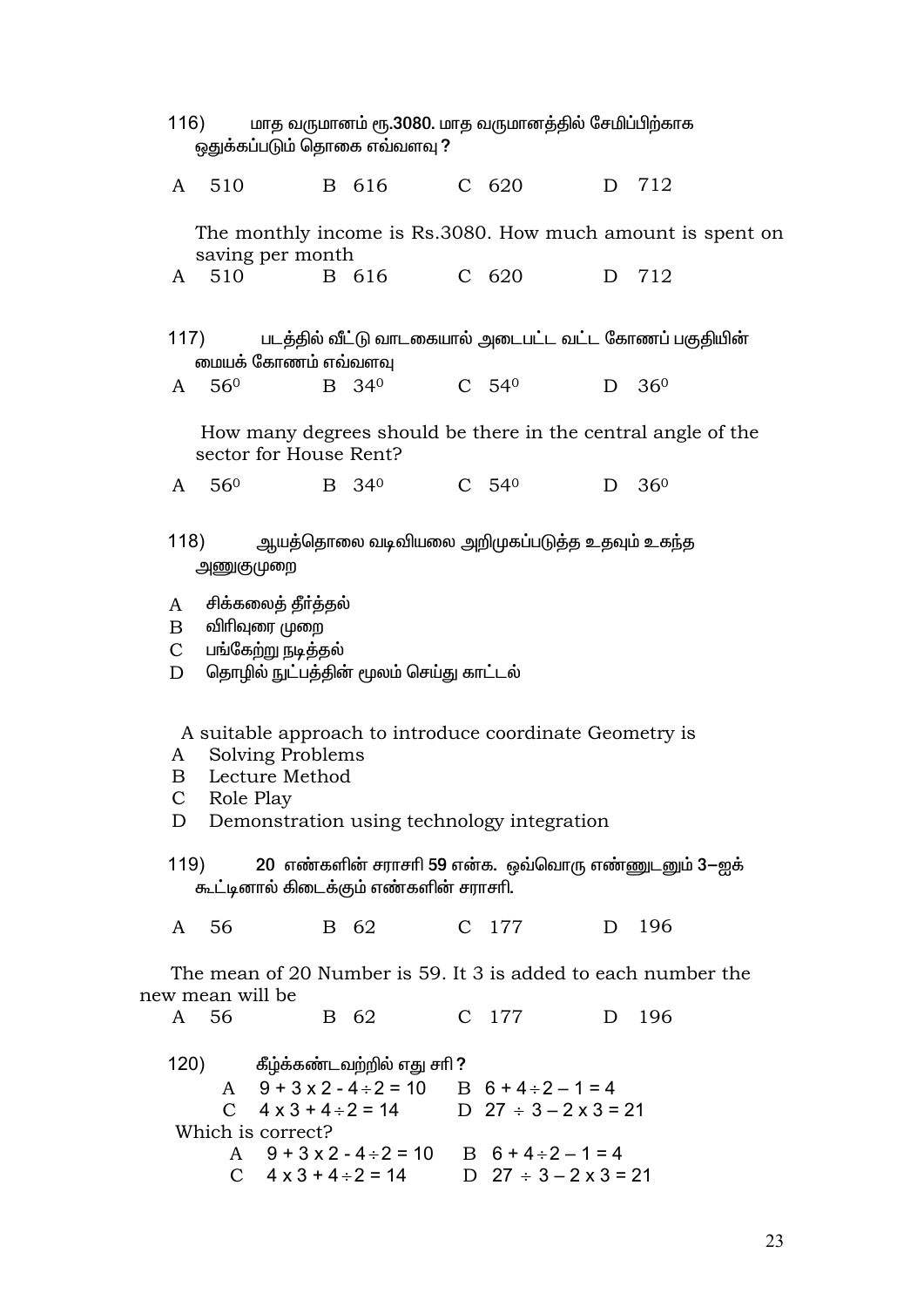121. கிட்டப்பாா்வை குறைபாடு ஏற்படுவதற்கு காரணம்

- விழிக்கோளம் சுருங்குவது  $\mathbf{A}$  $\mathbf{B}$ விழிக்கோளம் நீள்வது விழிலென்சின் குவிய தொலைவு நீண்டிருத்தல் D  $\mathcal{C}$ இவையனைத்தும் Myopia – defect may arise due to A The eyeball becoming too small B Elongation of the eyeball C The focal length of the eye lens D all the above becoming too long ஹைட்ரஜன் குண்டின் அணுக்கரு இணைவு வினை  $122.$ A  ${}_{1}H^{2} + {}_{1}H^{3} \longrightarrow {}_{2}He^{4} + {}_{0}n^{1} + {}_{2}m_{0}m_{0} \dot{\mathbf{w}}$  $B_{1}H^{2}+{}_{1}H^{3} \longrightarrow_{2}He^{4}+2{}_{0}n^{1}+{}_{3}m^{2}m^{3}$ C  ${}_{1}H^{2} + {}_{1}H^{2} \longrightarrow {}_{2}He^{4} + {}_{0}n^{1} + \mathbb{R}$  $D \t H^2 + H^2$   $\rightarrow$   $2He^4 + 2_0n^1 + \sin n\omega$ The Fusion reaction in the hydrogen bomb is  $e^{4t} + e^{n^1} + \text{Energy}$  $A_{1}H^{2}+{}_{1}H^{3}$  $B_1H^2+H^3$  $\rightarrow$  2He<sup>4</sup> + 2<sub>0</sub>n<sup>1</sup> + Energy C  ${}_{1}H^{2} + {}_{1}H^{2} \longrightarrow {}_{2}He^{4} + {}_{0}n^{1} +$  Energy  $H^2 + H^2$  $\rightarrow$   $_2He^4 + 2_0n^1 +$  Energy  $\mathbf{D}$ கதிா்வீச்சின் அளவு \_\_\_\_\_\_\_\_\_\_\_\_\_\_\_\_ அலகால் அளவிடப்படும்  $123.$ A ககிர் B டெசிபல் C ஃபெர்மி D ராண்ட்ஜன் Radiation Exposure is measured by \_\_\_\_\_\_\_\_ \_\_ unit A ray B Decibel C Fermi D Roentgen ஒரு வானவியல் அலகு (AU) 124. A 1.986  $\times$  10<sup>2</sup> in B 2.8  $\times$  10<sup>8</sup> in/on C 1.496  $\times$  10<sup>11</sup> in D 9.467  $\times$  10<sup>15</sup> in One Astronomical unit (AU) 1.986  $\times$  10<sup>2</sup> m B 2.8  $\times$  10<sup>8</sup> மீ/வி C 1.496  $\times$  10<sup>11</sup> m D 9.467  $\times$  10<sup>15</sup> m  $\mathbf{A}$  $125.$ மின்னழுத்த வேறுபாட்டின் S.I. அலகு  $\, {\bf B} \,$  வோல்ட் C ஆம்பியர் D கூலும்  $A$ ஒம் The S.I. unit of potential difference B Volt C Ampere D Coulomb A Ohm  $126.$ கீழ்க்கண்டவற்றில் எந்த ஒன்று காலத்தின் அலகு அல்ல B ஒளி ஆண்டு C நாள் A <u>ஆண்</u>டு  $D$   $\sqrt{a}$   $\sqrt{b}$   $\sqrt{a}$ Which one of the following is not a unit of time?
	- A year B light year C day D second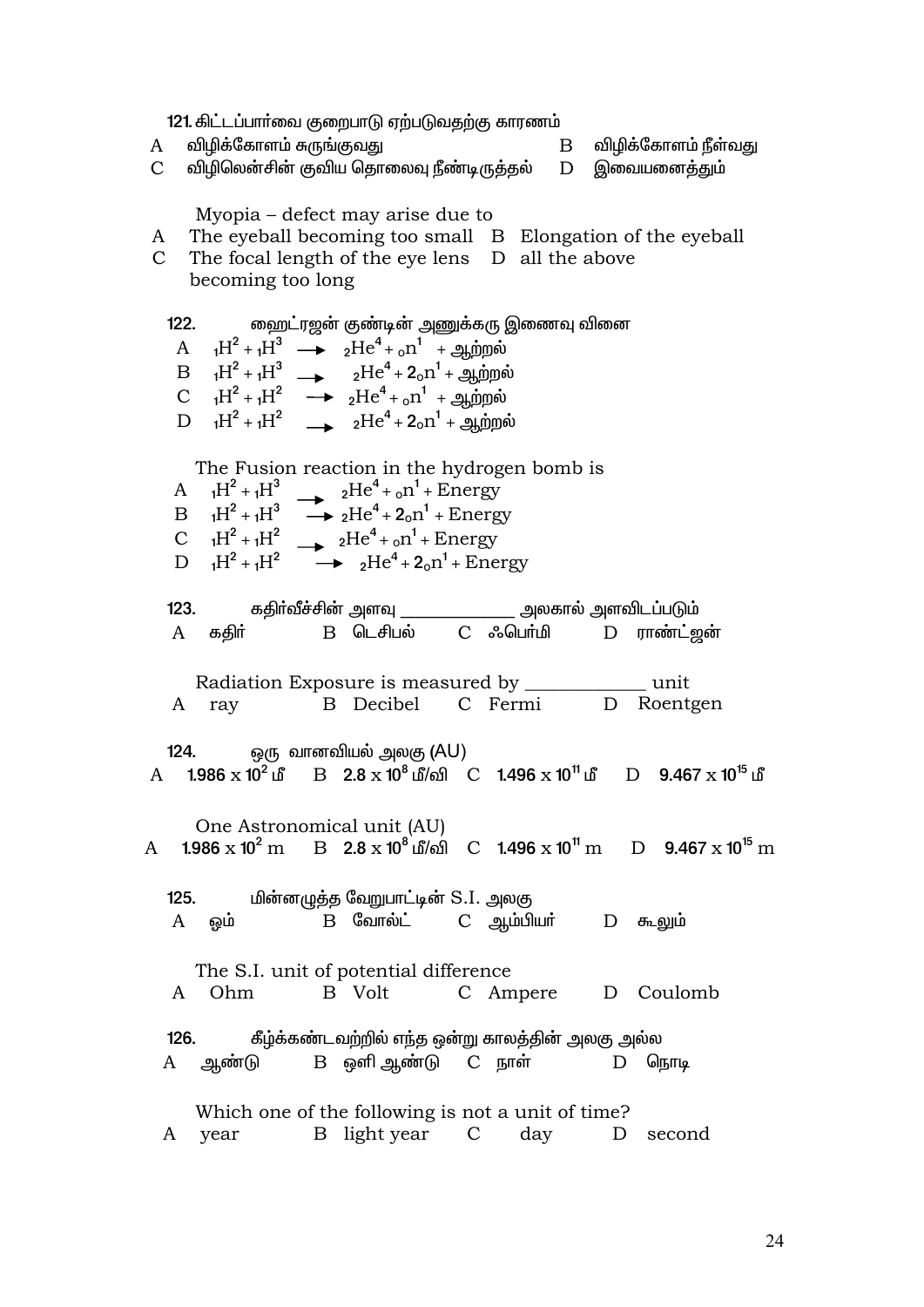மாறுகின்ற மின்தடையின் குறியீடு  $127.$ 

| $M_{\text{max}}$ B $(.)$ $C$<br>A                                                                                                                         |  |  |  |  |  |
|-----------------------------------------------------------------------------------------------------------------------------------------------------------|--|--|--|--|--|
| The symbol of variable resistance is                                                                                                                      |  |  |  |  |  |
| $\begin{array}{ccc} & \mathbf{B} & \mathbf{C} \end{array}$<br>A<br>$M_{\odot}$                                                                            |  |  |  |  |  |
| நமது வீட்டில் கிடைக்கும் மாறுதிசை மின்னோட்டத்தின் அதிா்வெண்<br>128.<br>A 240 H <sub>z</sub> B 100 H <sub>z</sub> C 10 H <sub>z</sub><br>D<br>50 $H_z$     |  |  |  |  |  |
| Frequency of our household alternating current is<br>240 $H_z$ B 100 $H_z$ C 10 $H_z$<br>D<br>50 $H_z$<br>A                                               |  |  |  |  |  |
| பூமியில் கலந்துள்ள நைட்ரஜன்<br>129.<br>தெவிட்டிய கரைசல் $\hbox{\bf B}$ அதிதெவிட்டிய கரைசல்<br>A<br>தெவிட்டாத கரைசல்<br>இவையனைத்தும்<br>$\mathcal{C}$<br>D |  |  |  |  |  |
| Nitrogen in earth's soil is<br>A Saturated Solution<br>Super Saturated Solution<br>$\mathbf{B}$<br>C Unsaturated Solution D<br>all the above              |  |  |  |  |  |
| 130. $6C^{13}$ மற்றும் $7N^{14}$ அணுக்களை எவ்வாறு அழைக்கலாம்<br>A ஐசோபார்கள்<br>B ஐசோடான்கள்<br>ஐசோடோப்புகள்<br>D காா்பனின் ஐசோடோப்பு<br>C                |  |  |  |  |  |
| The atoms $6C^{13}$ and $7N^{14}$ can be described as<br>A Isobars B Isotones C Isotopes D Isotopes of Carbon                                             |  |  |  |  |  |
| 131. கீழ்க்கண்டவற்றுள் எது வேற்று அணு மூலக்கூறு ?<br>$C$ $NH3$<br>$B$ $H_2$<br>$A \quad O_2$<br>$D$ H <sub>2</sub> SO <sub>4</sub>                        |  |  |  |  |  |
| Which one is hetero atomic molecules?<br>$A$ $O_2$<br>$C$ NH <sub>3</sub><br>$D$ $H_2$ $SO_4$<br>$B$ $H_2$                                                |  |  |  |  |  |
| கீழ்க்கண்டவற்றுள் எந்த ஒன்று ஆக்ஸிஜனேற்றமாகாது<br>132.<br>$A$ வைறட்ரஜனை ஏற்றல் $B$ ஆக்ஸிஜனை ஏற்றல்<br>$C$ வைறட்ரஜனை நீக்குதல் $D$ எலக்ட்ரான்களை இழத்தல்   |  |  |  |  |  |
| Which one is not in oxidation?<br>Gain of hydrogen B Gain of oxygen<br>A                                                                                  |  |  |  |  |  |

Loss of hydrogen D Loss of electrons  ${\bf C}$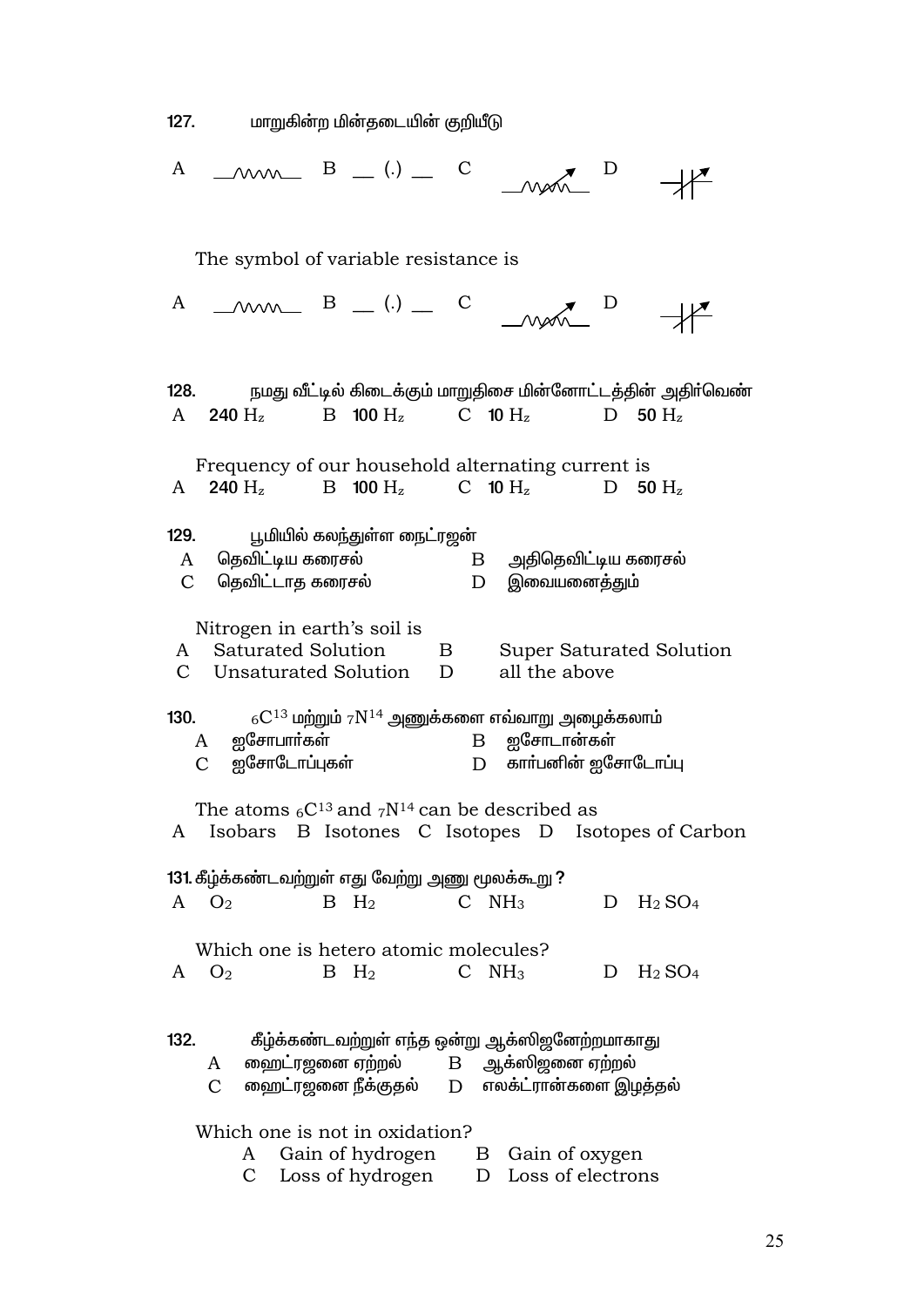$133.$ இரத்தத்தின் pH மதிப்பு 8.4 C 7.4 D 5.5  $A \quad 6$  $\mathbf{B}$ The pH value of blood is B 8.4  $C$  7.4 D 5.5  $A \quad 6$  $134.$ சிரிப்பூட்டும் வாயுவின் வேதியியல் பெயர் நைட்ரஸ் ஆக்ஸைடு  $B$  கால்சியம் சல்பேட்  $\overline{A}$ கால்சியம் ஆக்ஸைடு D நைட்ரஸ் டை ஆக்ஸைடு  $\mathcal{C}$ The chemical name of laughing gas is B calcium sulphate A nitrous oxide C calcium oxide D nitrous dioxide  $135.$ உலோகப் போலிக்கு உதாரணம் A பிளாட்டினம் B ஜெர்மானியம் C கிராபைட்  $D$  வெள்ளி **Example of Metalloids** Platinum B Germanium C Graphite D Silver  $\mathbf{A}$ 136. புதா்ச் செடிகளுக்கு எடுத்துக்காட்டு நெல்  $B$  போஜா C முள்ளங்கி  $D$  வேம்ப  $\mathsf{A}$ Example for shrubs C Radish D Neem A Paddy B Rose 137. நில நீா் வாழ்வனவற்றிற்கான எடுத்துக்காட்டு B பைனஸ் சைகஸ்  $C$   $L$  $\mathsf{A}$  $D$  цல் **Example for Bryophytes** B Pinus A Cycas C Moss D Grass 138. பாசிகளை குறித்த அறிவியல்  $\mathbf{A}$ பாக்டீரியாலஜி B உடலியல் C செல்லியல்  $D$  பைக்காலஜி The study of algae is called Bacteriology B Physiology C Cytology D Phycology  $\mathbf{A}$ 139. நொதித்தலின் போது \_\_\_\_\_\_ \_\_\_\_\_\_\_ வாயு வெளியாக<u>ிறத</u>ு ஆக்ஸிஜன் B ரைட்ரஜன் C கார்பன்டைஆக்ஸைடு D குளோரின் A The Gas liberated during fermentation is B Nitrogen C Carbon dioxide D Chlorine A Oxygen  $140.$ ஒளியின் தூண்டுதலுக்கு ஏற்றவாறு தாவர பாகத்திற்கு ஏற்படும் அசைவு ஒளிசாா்பசைவு B புவிசாா்பசைவு A வேகிசாா்பசைவு D நீா்சாா்பசைவு  $\mathcal{C}$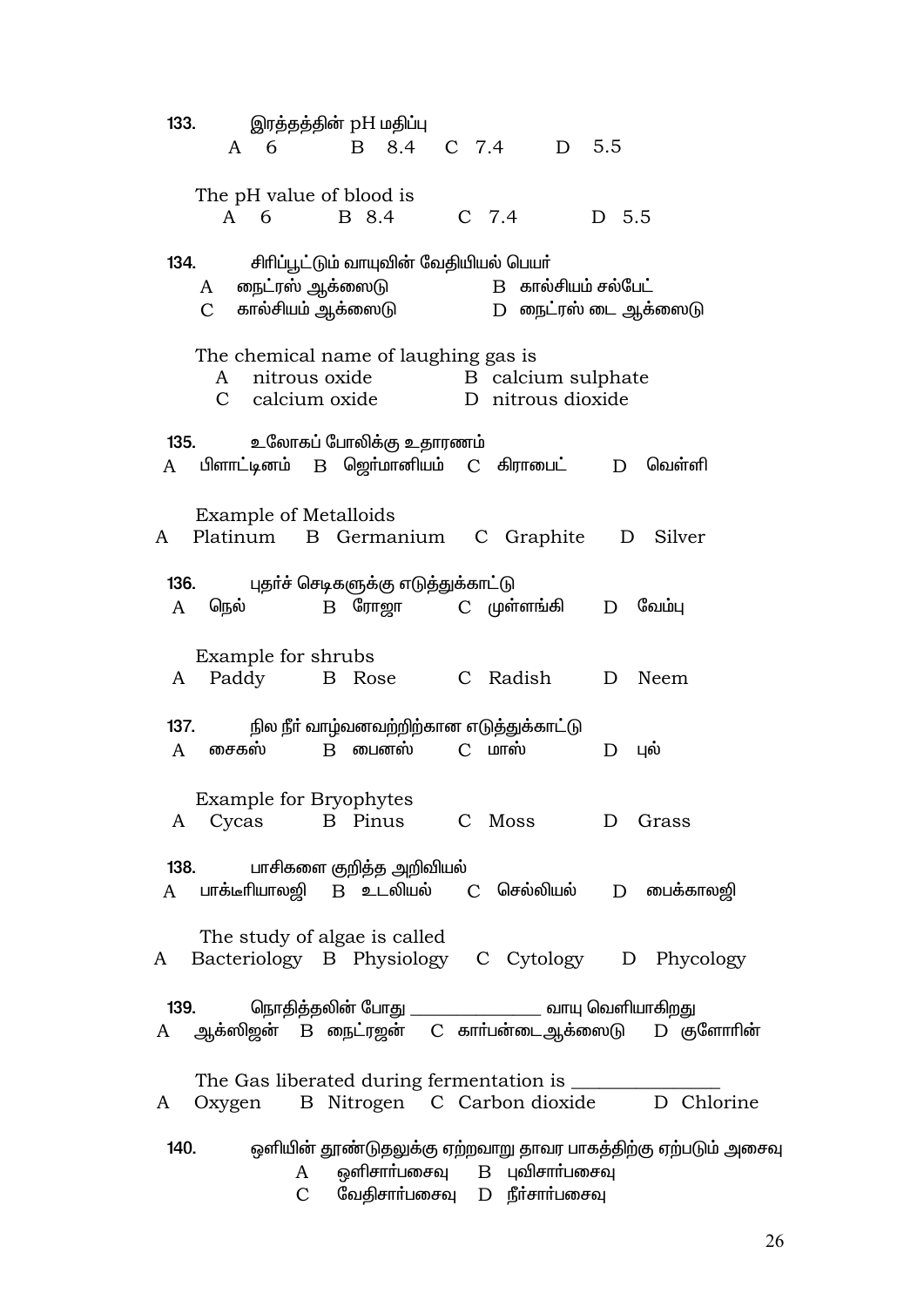| The movement of a plant part in response to light is called<br>Phototropism B Geotropism<br>A                                                                                                  |
|------------------------------------------------------------------------------------------------------------------------------------------------------------------------------------------------|
| Chemotropism D Hydrotropism<br>$\mathcal{C}$                                                                                                                                                   |
|                                                                                                                                                                                                |
| 141. அமில மழை உருவாகக் காரணமான வாயு எது ?<br>$A$ ஆக்ஸிஜன் $B$ நைட்ரஸ் ஆக்ஸைடு $C$ குளோரின் $D$ ஹைட்ரஜன்                                                                                        |
| Which gas causes Acid Rain?<br>A Oxygen B Nitrous Oxide C Chlorine D Hydrogen                                                                                                                  |
| 142. நீரின் மூலம் கனிகளும் விதைகளும் பரவுதலுக்கு எடுத்துக்காட்டு<br>A அவரை B தென்னை C பலா D கத்தரி                                                                                             |
| Example of Fruits and seeds dispersed by water.<br>B Coconut C Jack D Brinjal<br>A Bean                                                                                                        |
| விலங்கு செல்களில் மட்டுமே காணப்படும் செல் உறுப்பு<br>143.<br>A நியுக்ளியஸ் B பிளாஸ்மாசவ்வு C ரிபோசோம் D சென்ட்ரோசோம்                                                                           |
| Which cell organell is found only in animal cell?<br>A Nucleus B Plasmamembrane C Ribosome D Centrosome                                                                                        |
| 144. பாக்டீாியாவை அளவிடும் அலகு<br>$D$ மைக்ரான்<br>கிராம்<br>A                                                                                                                                 |
| Bacteria are measured in _____________ Unit<br>B Meter C Vernier<br>D Micron<br>A Gram                                                                                                         |
| விப்ரியோ பாக்டீரியாவின் வடிவம்<br>145.<br>A கால்புள்ளி B சுருள்   C குச்சி D கோளம்                                                                                                             |
| The shape of Vibrio Bacteria is<br>A Comma B Spiral C Rod D Spherical                                                                                                                          |
| இவற்றில் வைரஸ் நோய் எது ?<br><b>146.</b><br>A போலியோ B டெட்டனஸ் C தொழுநோய் D மலேரியா                                                                                                           |
| Which one is viral disease?<br>A Polio B Tetanus C Leprosy D Malaria                                                                                                                           |
| மரபியலின் தந்தை<br><b>147.</b> The set of the set of the set of the set of the set of the set of the set of the set of the set of the s<br>A சந்திரசேகர் B மெண்டல் C லேண்ட்ஸ்டென்னர் D எமர்சன் |
| Father of genetics<br>A Chandrasekar B Mendel C Landstenner D Emerson                                                                                                                          |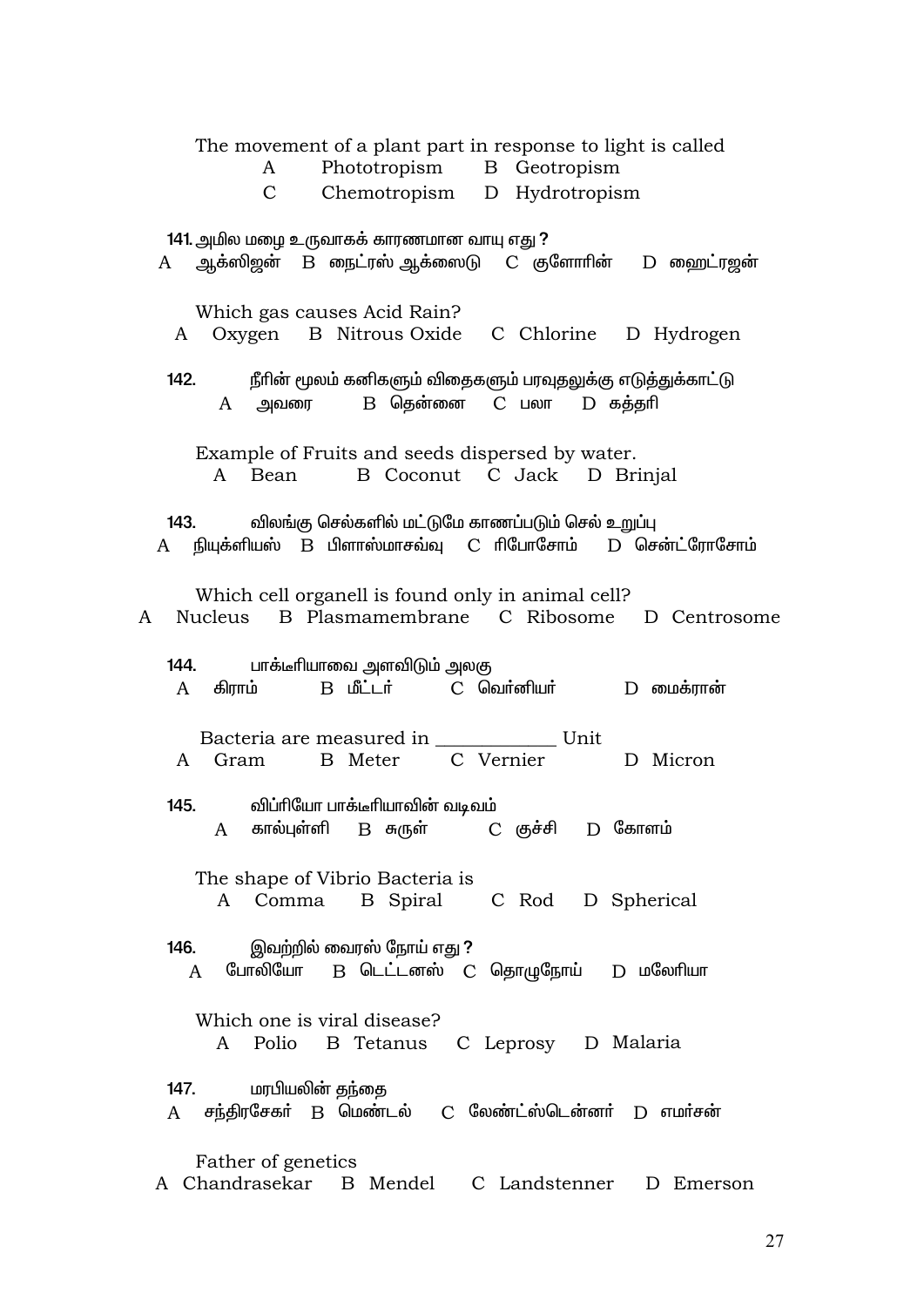|      | 148. |         | பெருங்குடலின் நீளம்                                  |                                                                               |           |
|------|------|---------|------------------------------------------------------|-------------------------------------------------------------------------------|-----------|
|      | A    |         |                                                      | $C$ 1.5 மீட்டர் $D$ 6 மீட்டர்                                                 |           |
|      | A    |         | Length of large intestine<br>2 meter B 3 meter       | C 1.5 meter D 6 meter                                                         |           |
| 149. |      |         | தேனி வளா்ப்புக்கு உகந்த இனம்                         |                                                                               |           |
|      |      |         |                                                      | A ஏபிஸ் இண்டிகா B ஏபிஸ் புளோரியா<br>$C$ ஏபிஸ் டாா்சேட்டா $D$ ஏபிஸ் மெல்லிபெரா |           |
|      |      | A<br>C  | Best Breed for Apiculture<br>Apis dorsata            | Apis indica B Apis florea<br>D Apis mellifera                                 |           |
| 150. | A    | குஜராத் | பந்திப்பூா் தேசிய பூங்காவின் இருப்பிடம்              | B கா்நாடகா    C  அஸ்ஸாம்                                                      | $D$ சேரளா |
|      | A    |         | Bandhipur National Park is in<br>Gujarat B Karnataka | C Assam                                                                       | D Kerala  |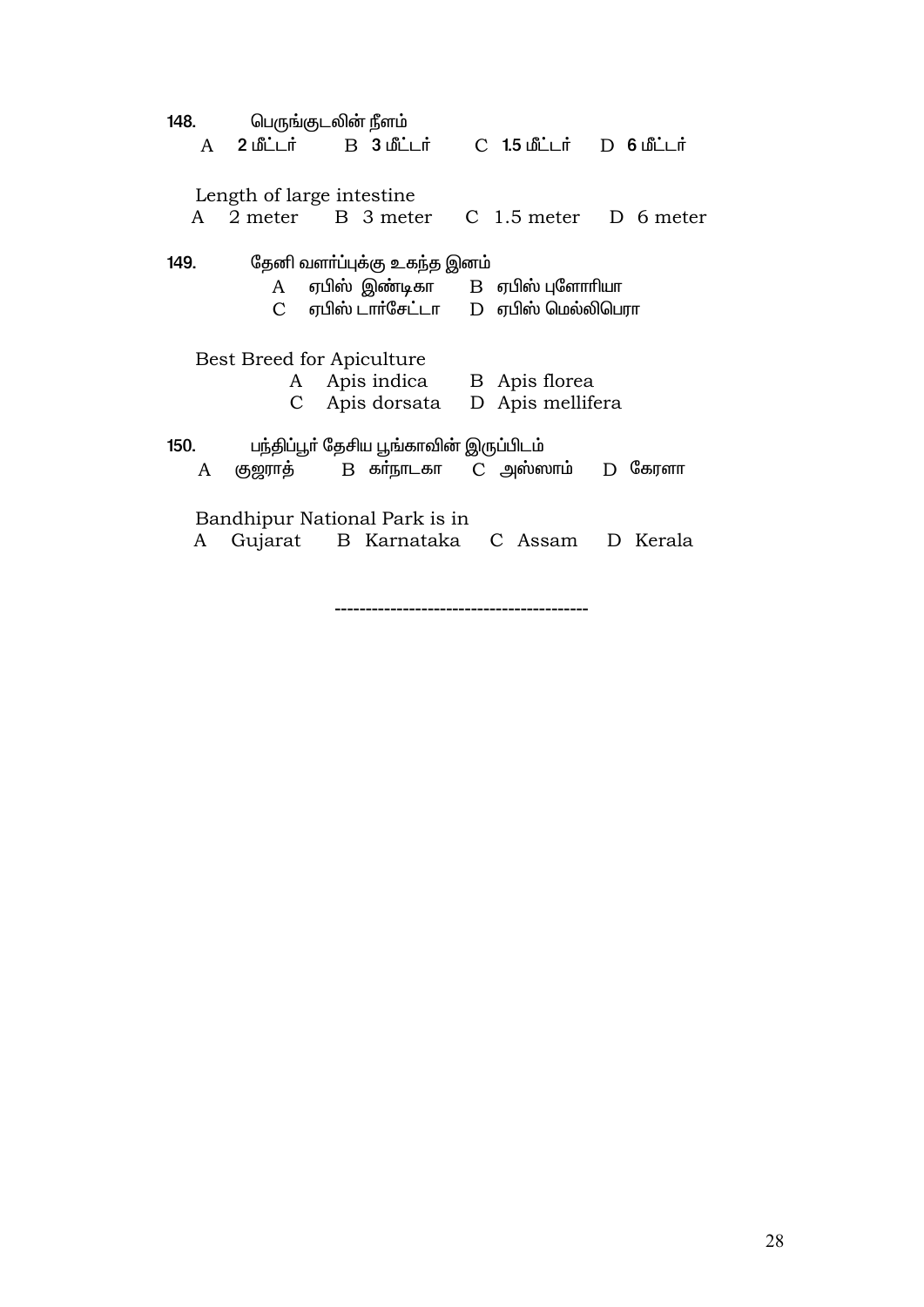### **Social Science**  $iv.$   $(b)$

## TET மாதிரி வினாத்தாள் / TET Model Question Paper

### சமூக அறிவியல் **Social Science** தாள் – II - Paper – II

- 91. ஹரப்பா நாகரீகத்தில் 'பெருங்குளம்' இருந்தது என்பது உணர்த்துவது
	- நீரின் முக்கியத்துவம் A
	- நீரின் புனிகக்கன்மை  $\mathbf{B}$
	- $\mathcal{C}$ நீரின் சேமிப்பு
	- D நீரின் பயன்பாடு

The significance of the presence of 'Great bath' in Harappan Civilization

- A Importance of water
- B Holiness of water
- C Water Harvest
- $D$ Utility of water

92. உலகிலேயே மிகத் தொன்மையானதென வரலாற்றறிஞர்களால் கருதப்படுவது

எது ?

- கங்கைச் சமவெளி  $\mathsf{A}$
- விந்திய மலைக்குத் தெற்கிலுள்ள பகுதி  $\mathbf{B}$
- வடமேற்கு இந்தியச் சமவெளி  $\mathbf{C}$
- இந்தியாவின் வடகிழக்கு பகுதி  $\mathbf{D}$

Which is considered as the most ancient part of the world by historians?

- $A$ Gangetic Valley
- $\mathbf{B}$ Southern part of Vindhya Mountain
- $\mathbf{C}$ North Western Indian Valley
- D North Eastern part of India
- 93. வேக கால பெண் கவிஞர்கள்
	- பிரஜாபதி, விசுவபதி, சதமானா A
	- $\mathbf{B}$  நிஷ்கா, பாஞ்சாலி, சுவா்ணா
	- C கார்கி, மைத்ரேயி, ஔவை
	- அபலா, கோசா, லோபமுத்ரா D

The Female poets of Vedic period

- A Prajapathi, Viswapathi, Sadamana
- B Niska, Panjali, Swarna
- C Garki, Maithreyi, Avvai
- D Abala, Kosa, Lobamudra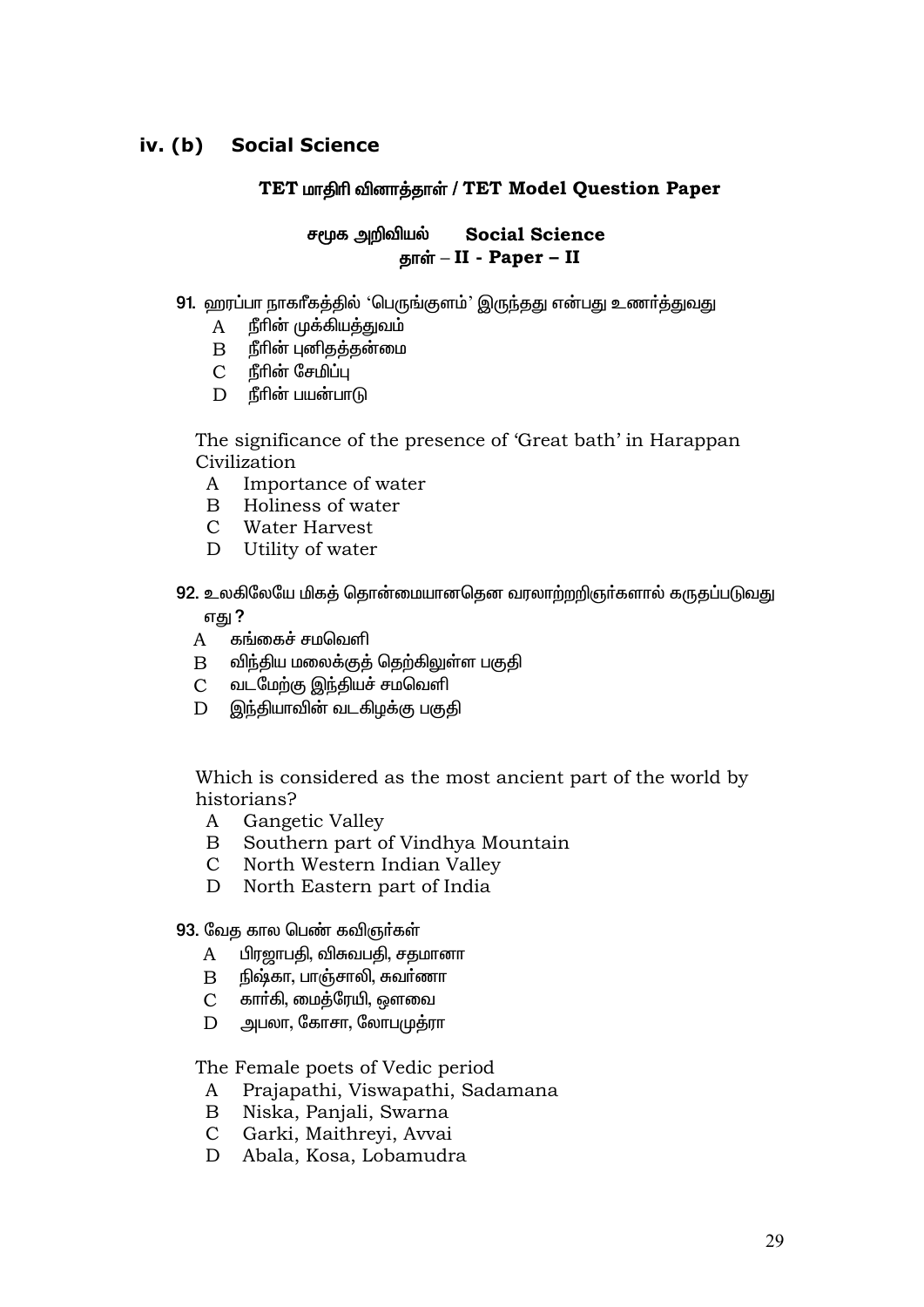94. பௌத்த துறவிகளின் விகாரங்கள் மிகுந்த மாநிலம் கா்நாடகம்  $B$  பீகார் C ஜார்கண்டு  $D$  ஒடிசா  $\mathbf{A}$ The State that comprises more number of Buddhist Viharas is  $\mathsf{A}$ Karnataka **B** Bihar C Jharkhand D Oddisa 95. சந்திரகுப்த மௌரியரின் ஆட்சிக் காலம் கி.மு. 298–273 B கி.மு. 324-299  $\mathbf{A}$  $\mathcal{C}$ கி.மு. 261–236 D கி.மு. 280−255 The reign of Chandragupta Mauriya A B.C. 298-273  $\mathbf{B}$ B.C. 324-299 D B.C. 280-255  $\mathcal{C}$ B.C. 261-236 96. சிராவஸ்தி என்பது  $B$  வேதநூல் C நகரம் D கோவில் A நதி 'Siravasthi' means C Town  $\mathsf{A}$ River B Holy book D Temple 97. ஹா்ஷா் வடமொழியில் எழுதிய நூல்  $D$  ரத்னாவளி கரோஸ்தி B தா்ம வி<u>ஜ</u>யம் C முத்ரராட்சசம்  $A$ The book written by Harsha in Sanskrit B Dharma Vijayam Karosthi  $\mathsf{A}$  $\mathcal{C}$ Mudraratshasam D Ratnavali 98. சி-யூ–கி என்னும் நூல் கூறுவது ஹா்ஷாின் நிா்வாகம் B பௌத்த மதம் A ஹா்ஷாின் படையெடுப்பு  $D$  நாளந்தா பல்கலைக்கழகம்  $\mathcal{C}$ The book 'Si-Yu-Ki' is on Administration of Harsha  $\mathbf{A}$ B Buddhism  $\mathcal{C}$ Conquests of Harsha D Nalanda University 99. கஜூராஹோ கோவிலைக் கட்டியவர்கள் சந்தேலர்கள் B இராஜபுத்திராகள்  $\mathsf{A}$  $\mathcal{C}$ சௌகான்கள் D பிரதிகாரர்கள் 'Khajuraho' temple was built by C Chauhans D Prathiharas  $A$ Sandelas B Rajputs  $100.$ ஹொய்சாள மன்னர் விஷ்ணுவர்தனர், தலைநகரை சோசவீர் என்ற இடத்திலிருந்து மாற்றிய இடம் வாரங்கல் B தேவகிரி C வெங்கி  $D$  துவாரசமுத்திரம்  $A$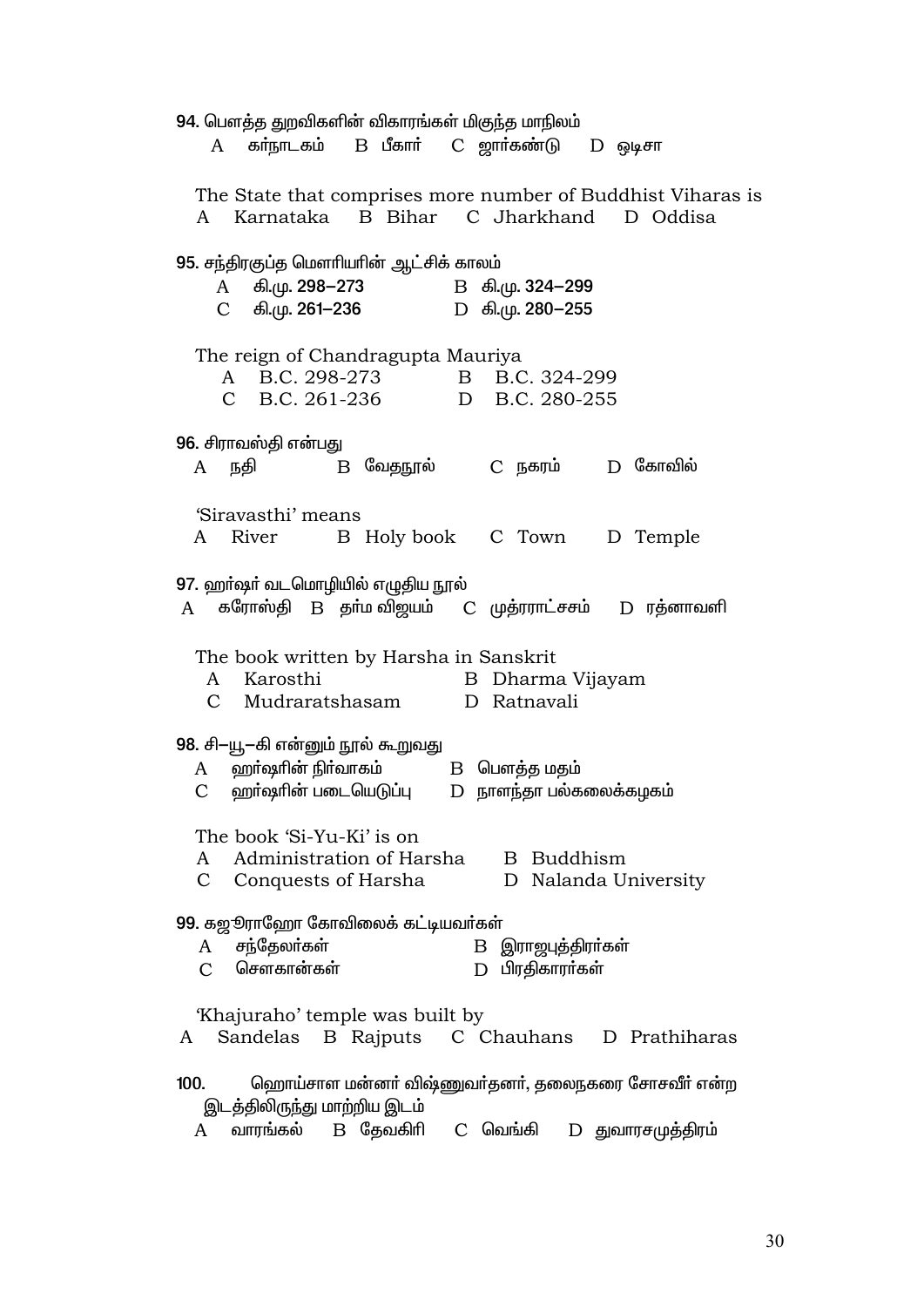Vishnuvardhana, the Hoysala king, who shifted his capital from Sosayeer to Warangal B Devagiri C Venki D Dwara Samudra A 101 ஐம்பொன்னால் சிலை செய்யும் கலையை அறிமுகப்படுத்தியவர்கள் பல்லவா்கள்  $\,$ B $\,$  பிற்காலப் பல்லவா்கள் A  $\mathcal{C}$ சோமர்கள் D பிற்காலச் சோமர்கள் Iconography was introduced by Pallavas **B** Later Pallavas A  $\mathcal{C}$ Cholas D. Later Cholas  $102.$ முகமது கஜினியின் 17 படையெடுப்புகளைப் பற்றிக் குறிப்பிடும் வரலாற்று ஆசிரியா் சர். ஜான் மார்ஷல்  $B$   $\sigma$ n, காமஸ்  $\mathsf{A}$  $\mathcal{C}$ சா். ஹென்றி எலியட் D சா். ஹென்றி போா்டு The historian, who mentioned the 17 invasions of Muhamed Gazani was Sir. John Marshal  $\mathbf{A}$ **B** Sir. Thomas  $\overline{C}$ Sir. Henry Elliot D Sir. Henry Ford  $103<sub>1</sub>$ 'லாக்பக்ஷா' எனப் புகழப்பட்ட அரசா் குத்புதீன் ஐபக்  $B$  பால்பன்  $\mathsf{A}$  $\mathcal{C}$ இல்டுமிஷ் D நசுருதீன் The King who was praised as 'LakBaksha'  $\overline{A}$ Out-pu-din Ibek B Balban  $\mathcal{C}$ Iltumish D Nasurudeen டெல்லி சுல்தான்கள் ஆட்சியில் வெளியுறவுத் துறை அமைச்சரின் பெயர்  $104.$ திவானி இன்ஷா  $B$  திவானி ரிஸாலத்  $\overline{A}$ D திவானி ஆம் C திவானி அா்ஸ் The name of the Foreign Minister in the Rule of Delhi sultanate was Diwani Inshah B Diwani Rizalat  $\mathsf{A}$  $\mathcal{C}$ Diwani Urs D Diwani Am  $10<sub>5</sub>$ தலைக்கோட்டைப் போர் நடைபெற்ற ஆண்டு கி.பி. 1545 B கி.பி. 1555 C கி.பி. **1565 D** கி.பி. 1575  $\mathsf{A}$ Battle of Talaikottai' was held in the year  $\overline{A}$ AD 1545 B AD 1555 C AD 1565 D AD 1575 மூன்றாவது பானிபட் போருக்கு முன் பஞ்சாபை கைப்பற்ற இந்தியாவின்  $106$ மீது பலமுறை படையெடுத்தவர் கஜினி முகம்மது  $B$   $(\mu$ கம்மது கோரி  $A$  $D$  ஒளரங்கசிப் அகமது ஷா அப்தாலி  $\mathcal{C}$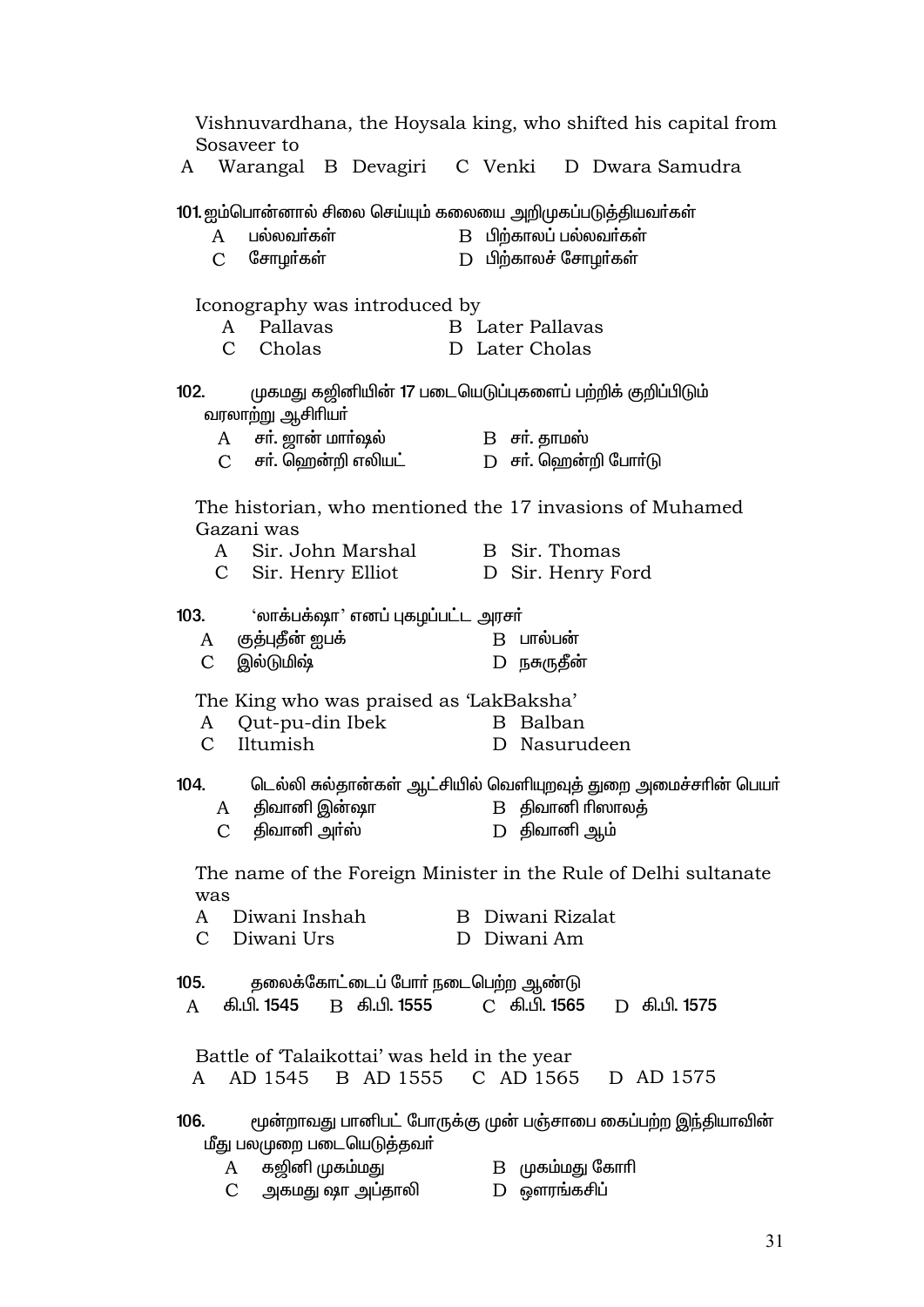| The King who invaded India many a times to capture Punjab                                |  |
|------------------------------------------------------------------------------------------|--|
| before the third Battle of Panipet<br>A Gazani Mohamud B Mohamud Ghori                   |  |
| C Ahamed Shah Abdali D Auranzeb                                                          |  |
|                                                                                          |  |
| 107.<br>புரந்தா் உடன்படிக்கை மேற்கொள்ளப்பட்ட ஆண்டு                                       |  |
| கி.பி. 1650 B கி.பி. 1665 C கி.பி. 1660 D கி.பி. 1655<br>A                               |  |
|                                                                                          |  |
| Treaty of 'Purandhar' was signed in the year<br>A AD 1650 B AD 1665 C AD 1660 D AD 1655  |  |
|                                                                                          |  |
| ஆங்கிலப் பேரரசை இந்தியாவில் தோற்றுவித்தவா்<br>108.                                       |  |
| A இராபா்ட் கிளைவ்<br>டியூப்ளே<br>$\mathbf{B}$                                            |  |
| <b>மிர்ஜாபர்</b><br>$\mathbf{D}$<br>சர் ஐயர் கூட்<br>$\mathcal{C}$                       |  |
|                                                                                          |  |
| The person who established British rule in India<br>Robert Clive<br><b>B</b> Duplex<br>A |  |
| D Sir. Iyercoot<br>$\mathbf{C}$<br>Mirjafer                                              |  |
|                                                                                          |  |
| வாரன் ஹேஸ்டிங்ஸ் ஆட்சியின்பொழுது அயோத்தியுடன்<br>109.                                    |  |
| இணைக்கப்பட்ட பகுதி                                                                       |  |
| ஜார்க்கண்டு<br>B உத்திரகாண்டு<br>$\mathbf{A}$                                            |  |
| C ரோஹில்கண்டு<br>D பந்தல் காண்டு                                                         |  |
|                                                                                          |  |
| The place annexed with Oudh during the rule of Warren<br>Hastings                        |  |
| A Jharkhand<br>B Utharkhand                                                              |  |
| D Bundlekhand<br>C Rohilkhand                                                            |  |
|                                                                                          |  |
| 110. 'மைசூா் புலி' என அழைக்கப்பட்டவா்                                                    |  |
| ஹைதா் அலி<br>B திப்பு சுல்தான்<br>A                                                      |  |
| சப்தா் அலி<br>D பதேக் ஹைதர்<br>$\mathsf{C}$                                              |  |
| The person who was named as Tiger of Mysore'                                             |  |
| Hyder Ali<br>Tippu Sultan<br>B<br>A                                                      |  |
| $\mathsf{C}$<br>Sabdar Ali<br>Fadek Hyder<br>D                                           |  |
|                                                                                          |  |
| 111. கி.பி. 1453 ஆம் ஆண்டின் முக்கியத்துவம்                                              |  |
| அல்புகா்க்கு இரண்டாவது ஆளுநராக பதவியேற்றது<br>A                                          |  |
| கொலம்பஸ் கடல் பயணத்தை மேற்கொண்டது<br>Β                                                   |  |
| துருக்கியா்கள் கான்ஸ்டான்டி நோபிளைக் கைப்பற்றியது<br>$\mathsf{C}$                        |  |
| அம்பாயினா படுகொலை நடந்தது<br>D                                                           |  |
|                                                                                          |  |
| The importance of the year 1453 AD<br>Albuequrque who appointed as second Governor<br>A  |  |
| The sea route journey of Columbus<br>Β                                                   |  |
|                                                                                          |  |

- C Constantinoble was captured by Turks<br>D The massacre of Ambaina
-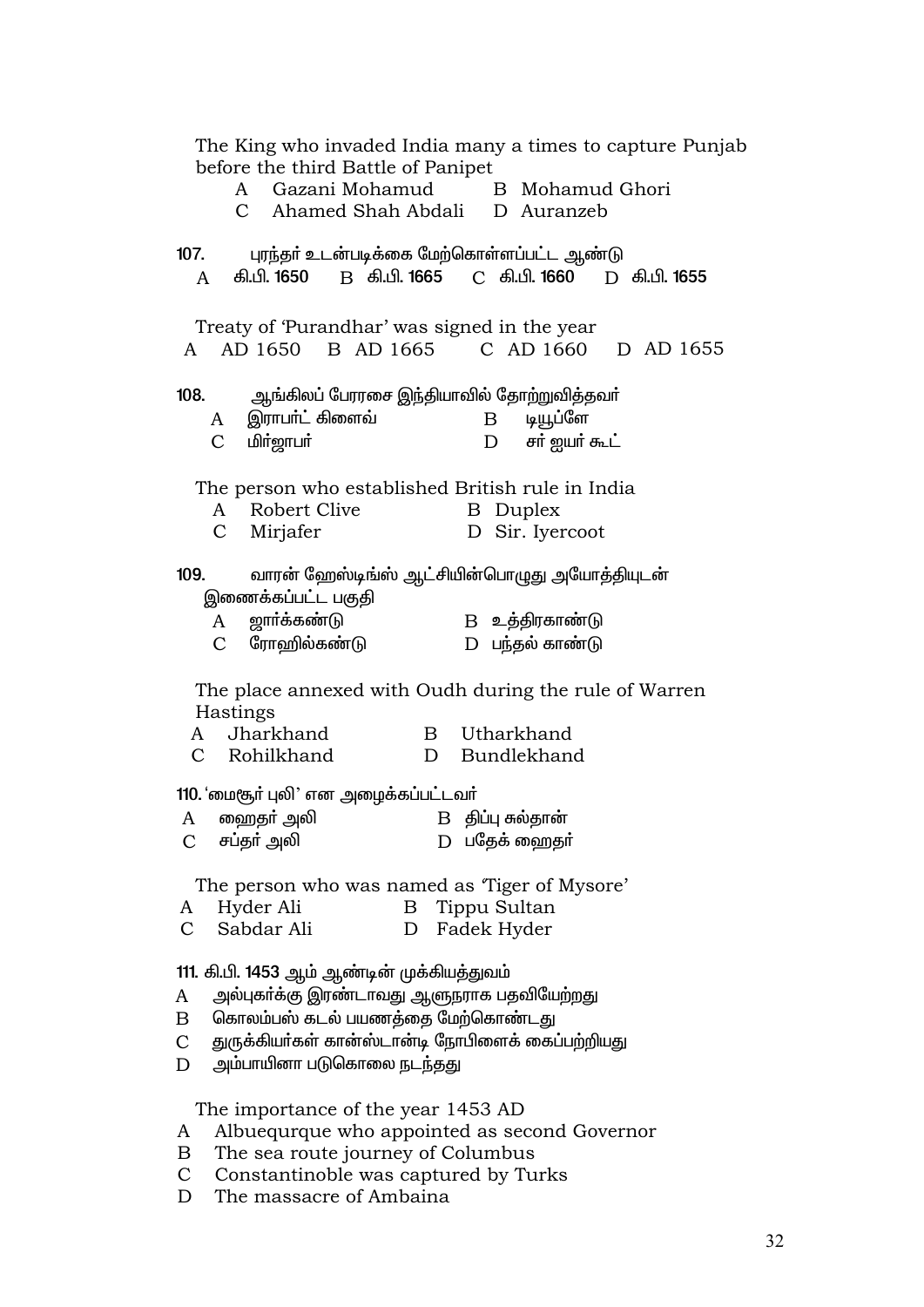| 112. மதுரை நாயக்கர் ஆட்சியின் கடைசி ஆட்சியாளர்<br>A திருமலை நாயக்கா்             B   மீனாட்சி                                                     |  |  |  |  |  |
|---------------------------------------------------------------------------------------------------------------------------------------------------|--|--|--|--|--|
| $C$ இராணி மங்கம்மாள் $D$ விஸ்வநாத நாயக்கா்                                                                                                        |  |  |  |  |  |
| The last ruler of Madurai Nayakas was<br>A Thirumalai Nayak B Meenakshi<br>C Rani Mangammal D Viswanatha Nayak                                    |  |  |  |  |  |
| 113. பல்லவா்கள் காலத்தின் ஆட்சி மொழி<br>தமிழ்    B கிரந்தம்    C பாலி    D சமஸ்கிருதம்<br>A                                                       |  |  |  |  |  |
| The official language of Pallavas is<br>A Tamil B Grantham C Pali<br>D Sanskrit                                                                   |  |  |  |  |  |
| 114. சமுதாய முன்னேற்றத்தின் விளைநிலம்<br>B குடும்பம்      C பள்ளி<br>$A$ வீடு<br>$D$ சமூகம்                                                       |  |  |  |  |  |
| The nurturing field of social progress<br>B Family C School D Society<br>House<br>A                                                               |  |  |  |  |  |
| 115. இந்தியாவில் உள்ளாட்சி அமைப்பை முதன்முதலில் ஏற்படுத்தியவா்<br>A கா்சன் பிரபு DB கானிங் பிரபு<br>C ரிப்பன் பிரபு          D      டல்ஹௌசி பிரபு |  |  |  |  |  |
| The local Government in India was initially established by<br>A Lord Curzon B Lord Canning<br>C Lord Rippon D Lord Dolhouse                       |  |  |  |  |  |
| 116. தமிழ்நாட்டிலுள்ள ஊராட்சி ஒன்றியங்களின் எண்ணிக்கை                                                                                             |  |  |  |  |  |
| 370<br>B 375<br>C <sub>380</sub><br>A<br>D 385                                                                                                    |  |  |  |  |  |
| Total number of Panchayat Unions in Tamil Nadu<br>B 375<br>C 380<br>A 370<br>D 385                                                                |  |  |  |  |  |
| 117. மாநிலங்களவையில் குடியரசுத் தலைவரால் நியமனம் செய்யப்படும்<br>உறுப்பினா்களின் எண்ணிக்கை                                                        |  |  |  |  |  |
| 12<br>C <sub>16</sub><br>B 14<br>D 18<br>A                                                                                                        |  |  |  |  |  |
| The number of persons nominated by President in Rajya Saba<br>B 14<br>C <sub>16</sub><br>12<br>D 18<br>A                                          |  |  |  |  |  |
| 118. மூன்று மாநிலங்களில் அமைந்துள்ள யூனியன் பிரதேசம்<br>B தாத்ரா நாகா் ஹைவேலி<br>டையூ, டாமன்<br>A<br>சண்டிகர்<br>D புதுச்சேரி<br>$\mathcal{C}$    |  |  |  |  |  |
| The Union Territory that is located in three State<br>B Dadra-Nagar Highvalley<br>Dieu, Damen<br>A                                                |  |  |  |  |  |

C Chandigar D Puducherry<br>C Chandigar D Puducherry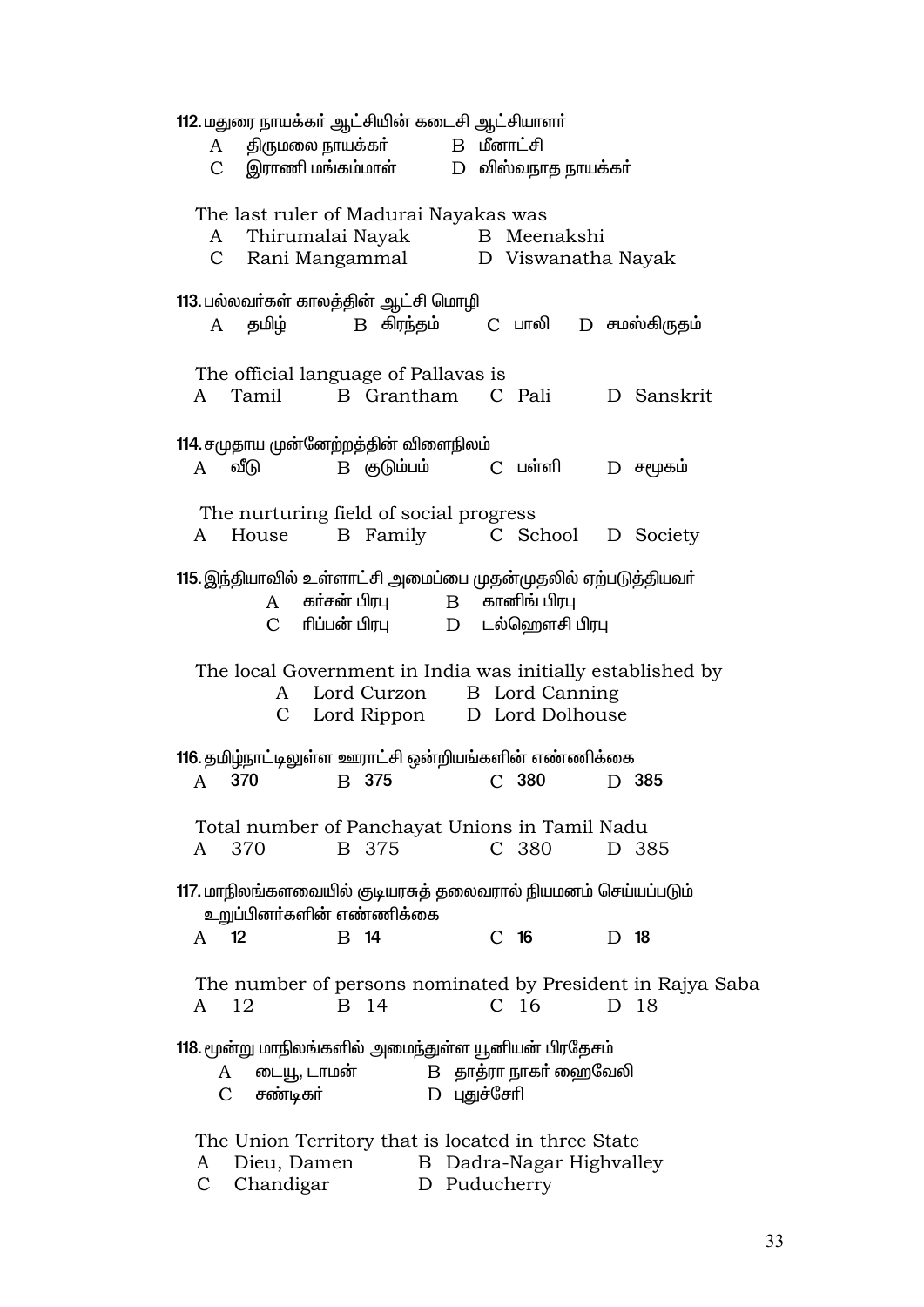119. இந்தியாவின் மொத்த பரப்பளவு 32 87, 263 ச.கி.மீ.  $\mathbf{A}$  $\mathbf{B}$ 31 87, 263 ச.கி.மீ.  $\mathcal{C}$ 34 88, 326 ச.கி.மீ. 32 86, 362 ச.கி.மீ.  $D$ The total area of India 32 87, 263 Sq.Km B 31 87, 263 Sq.Km A  $\mathcal{C}$ 34 88, 326 Sq.Km D 32 86, 362 Sq.Km  $120.$ அரசியல் நிர்ணய சபையின் முதல் கூட்டத்திற்கு தலைமை வகித்தவர் B டாக்டர். சச்சிதானந்த சின்கா டாக்டா் பி.ஆா். அம்பேத்காா்  $\mathbf{A}$  $\mathcal{C}$ டாக்டர் கே.எம். முன்ஷி D டாக்டர் இராஜேந்திர பிரசாக் The first meeting of constituent Assembly was presided by Dr. B.R. Ambedkar B Dr. Sachidananda Sinha A  $\overline{C}$ Dr. K.M. Munshi D Dr. Rajendra Prasad 121. அனைவருக்கும் கல்வி வழங்கும் அரசியலமைப்பின் பிரிவு B சரக்து 44 சரக்து 43 C சரத்து 45 D சரத்து 41  $\mathsf{A}$ The Article which deals with 'Education for All' Article 43 B Article 44 C Article 45 D Article 41  $A$  $122.$ சாரதா சட்டம் கொண்டு வரப்பட்ட ஆண்டு B 1929 1927 C 1937 D 1939  $\mathbf{A}$ 'Saradha Act' was enacted in the year 1927 B 1929 C 1937 D 1939  $A$  $123.$ உலக வங்கி என்பது D IPU  $\mathsf{A}$ **IMF** B IBRD C ILO World Bank means D IPU  $\mathsf{A}$ **IMF** B IBRD C ILO இந்தியாவில் மிக அதிகமாக பேசப்படும் இரண்டாவது இந்திய மொழி  $124.$ வங்காளம் B தெலுங்கு  $C$  கன்னடம்  $D$  ஒரியா  $\overline{A}$ The second Indian language which is widely spoken in India A Bengali B Telugu C Kannada D Oriya இந்தியாவில் தேசிய மனித உரிமைகள் ஆணையம் ஏற்படுத்தப்பட்ட  $125.$ <u> ஆண்டு</u> 1991 B 1992  $C$  1993 D 1994  $\mathsf{A}$ In India, the National Human Rights Commission was established in the year

A 1991

B 1992

C 1993

D 1994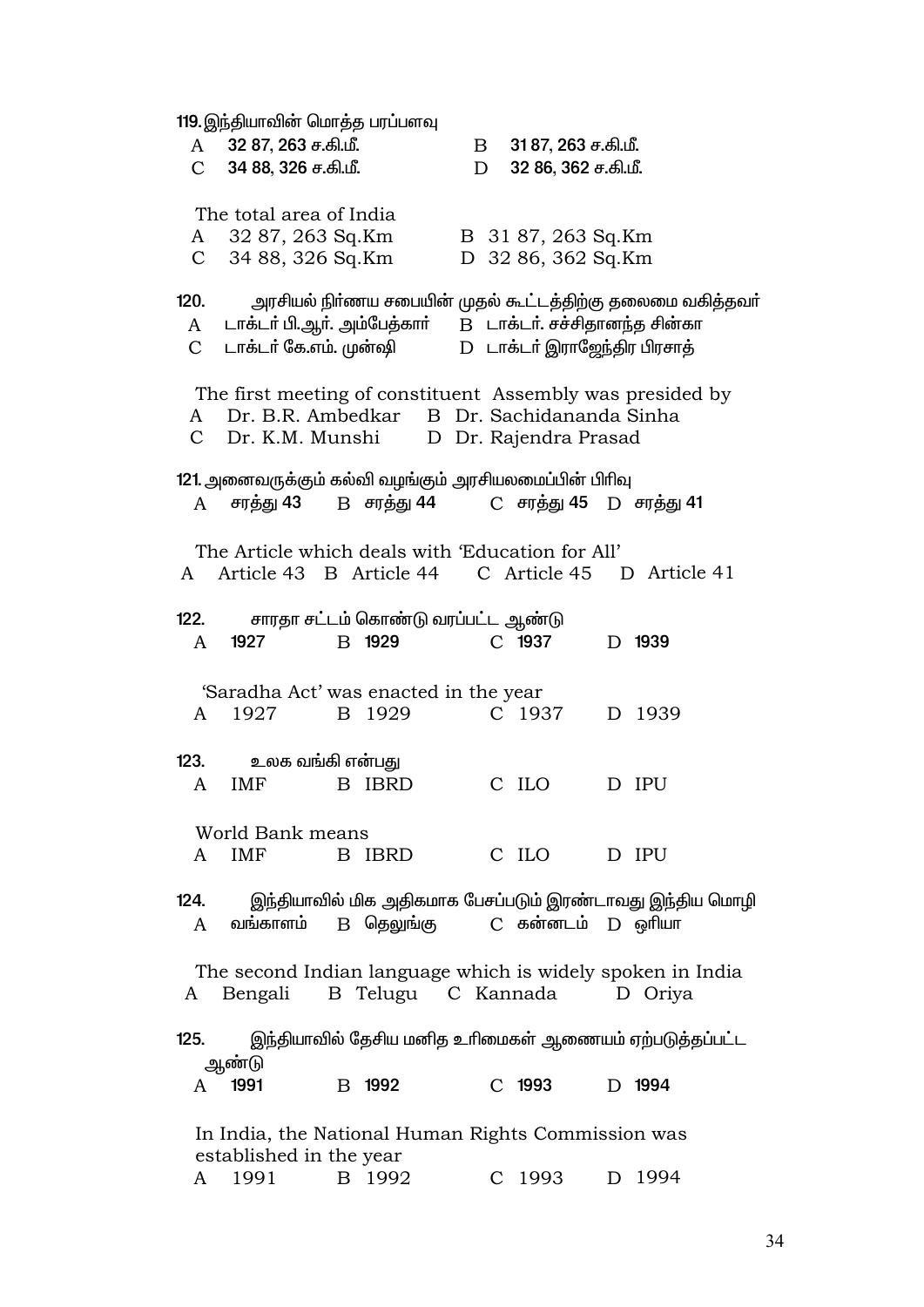| 126. | பொருளியலின் அடிப்படைக் கூறுகள் |  |  |
|------|--------------------------------|--|--|
|      |                                |  |  |

- A உற்பத்தி, தொழில், வருமானம்
- $B$  உற்பத்தி, தொழில், நுகர்ச்சி
- உற்பத்தி, நுகா்ச்சி, பகிா்வு  $\mathbf{C}$
- உற்பத்தி, பகிர்வு, வருமானம்  $\overline{D}$

The basic features of Economics are

- Production, Labour, Income  $A$
- $\overline{B}$ Production, Labour, Consumption
- $\mathbf C$ Production, Distribution, Consumption
- Production, Distribution, Income  $D$

 $127.$ பொருளியலின் தந்தை என அழைக்கப்படுபவா்

- B அடம்ஸ்மித்
- $\overline{C}$ காால் மார்க்ஸ்  $D$  மால்தூஸ்

The Father of Economics

ஜான் மார்ஷல்

- A John Marshall
- C Karl Marx

 $\mathbf{A}$ 

- **B** Adam Smith
- D Malthus

### 128. மானட்டா என்பது

|  | உரோமானிய பெண் கடவுள் |  | $\mathbf{B}$ உரோமா |
|--|----------------------|--|--------------------|
|--|----------------------|--|--------------------|

- $\mathcal{C}$ ரோமானிய நகரம்
- ானிய உணவு வகை D உரோமானிய எழுத்து முறை

## 'Manatta' means

 $\mathcal{C}$ 

 $\mathbf{C}$ 

- **B** Cuisine of Romans Women Goddess of Romans  $\mathsf{A}$ 
	- Town in Rome D Script of Romans
- $129.$ (கூரியக் குடும்பத்தில் (கூரியனுக்கு மிக அருகில் உள்ள கோள் ?  $C$  செவ்வாய்  $\mathbf{A}$ பூமி B புதன் D நெப்டியூன்

Which is the nearest planet to the sun in the solar system? A Earth **B** Mercury C Mars D Jupiter

#### $130.$ ரோமன்ச் ஆழ்கடல் பகுதி அமைந்துள்ள பெருங்கடல்

- அட்லாண்டிக் பெருங்கடல்  $B$  இந்திய பெருங்கடல்  $\mathsf{A}$ 
	- பசிபிக் பெருங்கடல் D அண்டார்டிக் பெருங்கடல்

# Romanche deep sea lies in

- Atlantic Ocean  $\mathsf{A}$ 
	- $\mathcal{C}$ Pacific Ocean

## 131. தமிழ்நாட்டில் மொத்தப் பரப்பு

- 1.30058 ச.கி.மீ.  $\mathbf{A}$ 
	- $\overline{C}$ 1,40078 ச.கி.மீ.

# Total area of Tamil Nadu

- 1,30058 Sq.Km A  $\mathcal{C}$ 
	- 1,40078 Sq.Km
- B Indian Ocean
- D Antarctic Ocean
- B 2.20060 ச.கி.மீ.
- D 3,60004 ச.கி.மீ
	- $\mathbf{B}$ 2,20060 Sq.Km
	- D 3,60004 Sq.Km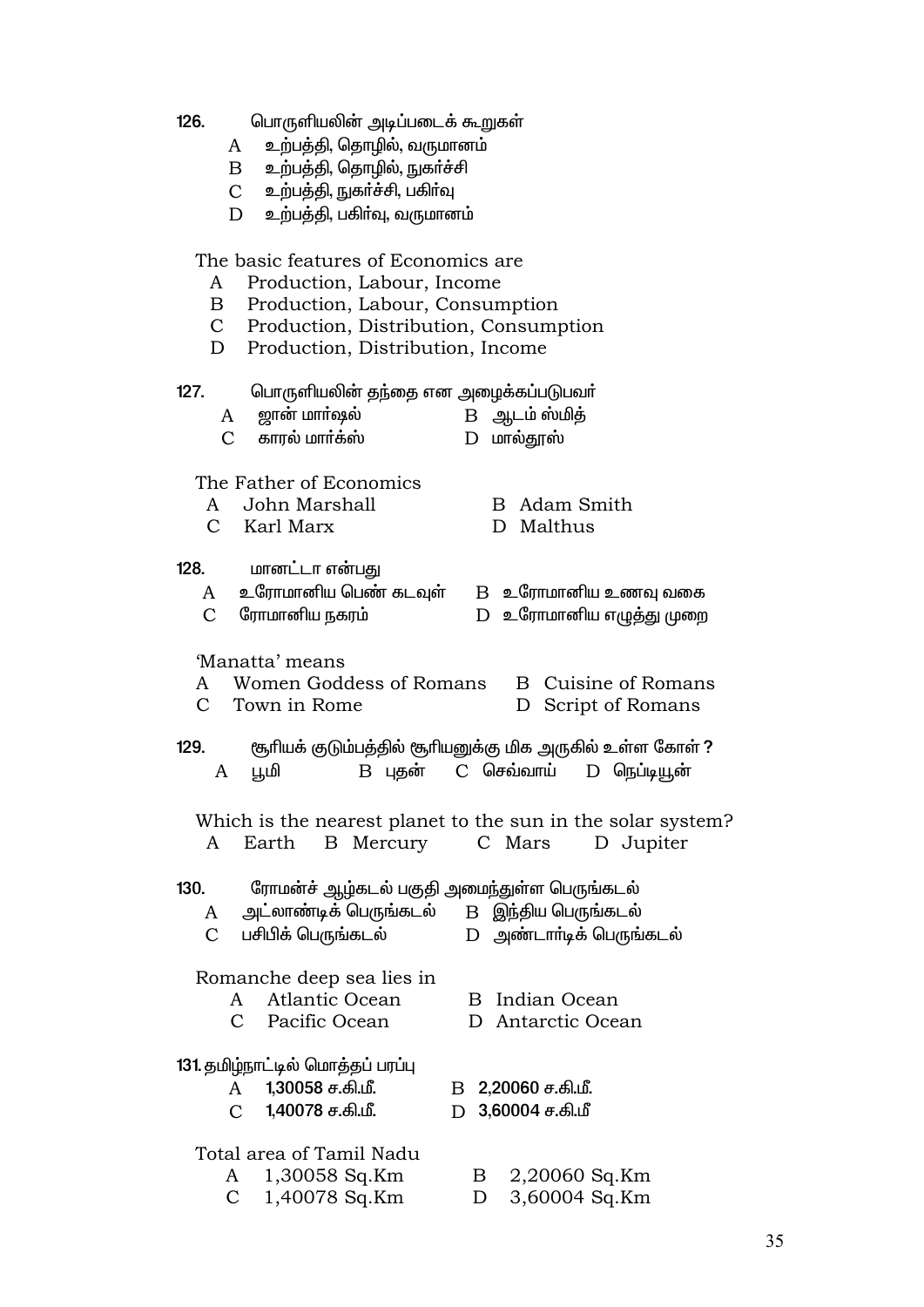$132.$ சாியான ஜோடிகளைத் தோ்ந்தெடுக்கவும் ஆ) சிராக்கோ—ஆஸ்திரேலியா அ) மிஸ்டரல்—ஆல்ப்ஸ் இ) <u>லா</u>—ரஷ்யா ஈ) சினூக்–மக்கிய ஆப்பிரிக்கா  $C$  ஈ மட்டும்  $D$  அ மட்டும்  $\mathbf{A}$ ஆ & இ  $B$  இ $\&$  ஈ Select the correct pairs a) Mistral-Alps b) Sirocco-Australia c) Loo-Russia d) Chinook-Central Africa  $\mathsf{A}$  $b & c$  $B \, c \, \& \, d$ C Only d D Only a  $133.$ இந்திய திட்ட நேரத்தைக் கணக்கிட உதவும் தீர்க்கரேகை எந்த இந்திய நகரத்தின் வழியேச் செல்கிறது ?  $\mathbf{A}$ ஜெய்ப்பூா் B விசாகப்பட்டினம் C அலகாபாத் D சூரத் The Longitude that determines Indian Standard Time passes through the city of  $\mathsf{A}$ Jaipur B Visakkapattinam C Allahabad D Surat 134. <u>வெண்மைப் பாட்சி</u>  $\mathsf{A}$ எண்ணெய் வித்துக்கள் B பழ உற்பத்தி  $\mathcal{C}$ பால் பொருட்கள் D முட்டை மற்றும் கோழிப்பண்ணை White Revolution  $\mathsf{A}$ Oil seeds **B** Fruit Production Milk Products  $C_{\mathcal{L}}$ D Egg and Poultry  $135.$ கீழ்க்கண்டவற்றில் எது தீபகற்பம் ஆஸ்திரேலியா B <u>ஜ</u>ப்பான்  $\overline{A}$  $C$  *m*e month  $\overline{B}$ D அரேபியா Find out the peninsula from the following Australia B Japan C Iceland D Arabia  $\mathbf{A}$ 136. வானிலை மாற்றங்களுக்கான வளிமண்டல அடுக்கு B படையடுக்கு  $\overline{A}$ அடியடுக்கு அயனியடுக்கு D வெளியடுக்கு  $\mathcal{C}$ The Atmospheric layer of weather changes  $\mathbf{A}$ Troposphere **B** Stratosphere  $\mathcal{C}$ Ionosphere D Exosphere 137. உலகின் மொத்த நிலப்பரப்பில் மூன்றில் ஒரு பகுதி நிலப்பரப்பை தன்னகத்தே கொண்டுள்ள பெருங்கடல் ப சிபிக் பெருங்கடல் ் B அட்லாண்டிக் பெருங்கடல்  $\mathsf{A}$ D ஆா்க்டிக் பெருங்கடல்  $\mathcal{C}$ இந்தியப் பெருங்கடல்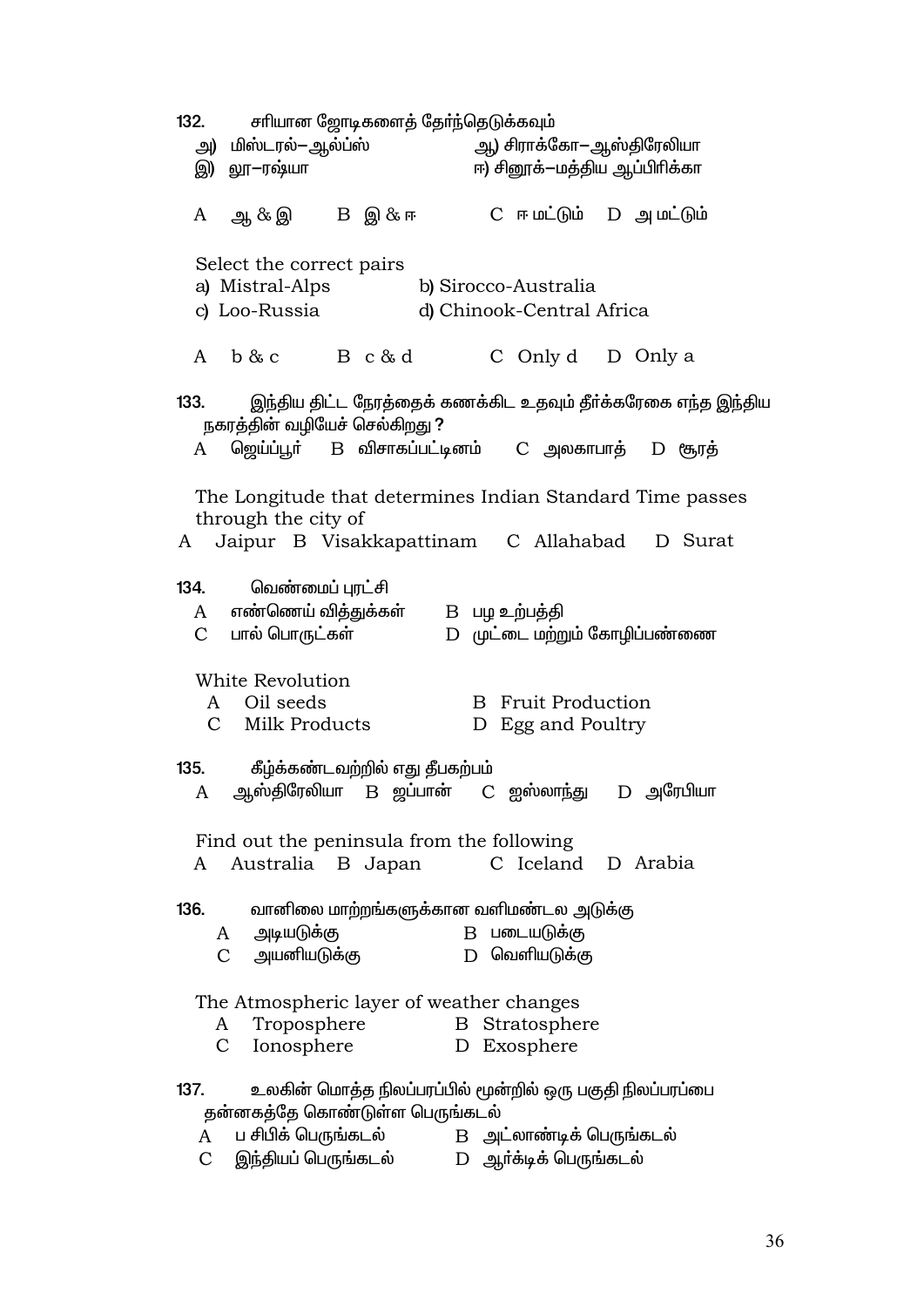Which Ocean has one third of land surface in the world Pacific Ocean **B** Atlantic Ocean  $A$  $C_{\alpha}$ Indian Ocean D Arctic Ocean 138. உலகின் மிகப்பெரிய நீர்ச்சந்தி டேவிஸ் நீர்ச்சந்தி  $B$  பாக் நீர்ச்சந்தி A  $\mathcal{C}$ போரோ நீர்ச்சந்தி  $D$   $L$ ார் $L$ ார் நீர்ச்சந்தி World's largest strait  $\mathbf{A}$ Davis strait **B** Palk strait  $\mathcal{C}$ Borro strait D Tartar strait 139. அதிகமான உப்புத்தன்மை (Salinity) கொண்ட நீா்நிலை  $\mathbf{A}$ காஸ்பியன் கடல்  $B$  வான் ஏரி  $\overline{C}$ சாக்கு ல் D உட்டா எரி The highest salinity is found in the waterbody  $\mathbf{A}$ Caspian sea B Van lake  $\mathcal{C}$ Dead sea D. Lake of Uttah  $140.$ கீழே உள்ள நிலத்தோற்றத்தில் எது பனியாற்றின் செயலினால் உருவானது அல்ல U வடிவ பள்ளத்தாக்கு  $\mathbf B$ சர்க் A  $\mathcal{C}$ தொங்கும் பள்ளத்தாக்கு  $D$ எதுவும் இல்லை Which is not the work of the glacier from the following? U shaped valley  $\mathsf{A}$ **B** Cirque  $\mathcal{C}$ Hanging Valley D None of these 141 கீழ்க்காணும் படம் உணர்த்துவது புவி சூரியன் சூரிய கிரகணம் B பௌர்ணமி  $\overline{A}$ சந்திர கிரகணம்  $\mathcal{C}$  $D$  அமாவாசை The following diagram indicates Earth Sun Moon Solar eclipse B Full moon  $\mathbf{A}$  $\mathcal{C}$ Lunar eclipse D New moon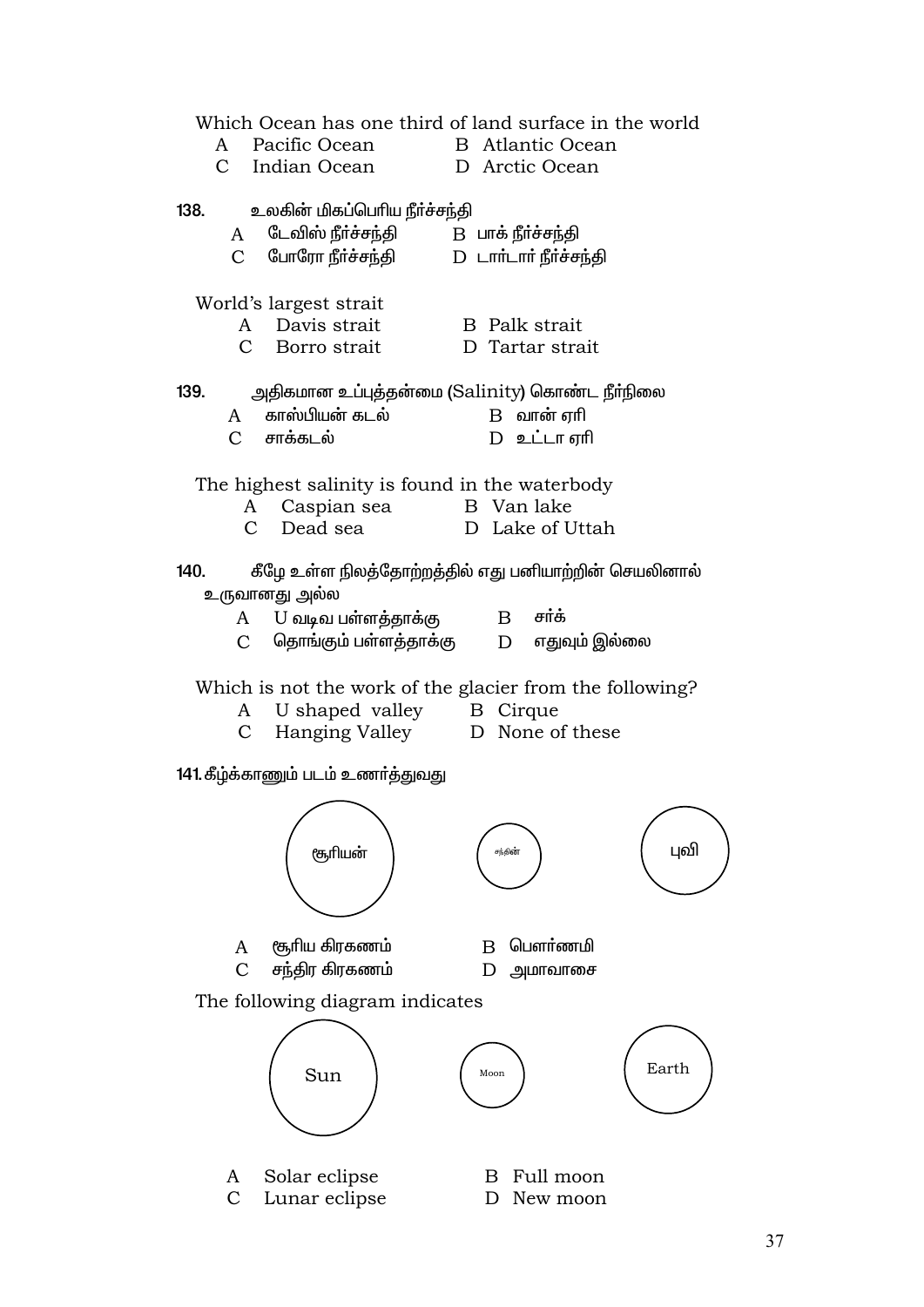| 142.<br>A | நீலம்                                              | $B$ பச்சை                                           | C மஞ்சள் | மலைகளுக்கான உலக அளவில் ஏற்றுக் கொள்ளப்பட்ட நிறம்<br>$D$ $L(\mu L)$ |  |
|-----------|----------------------------------------------------|-----------------------------------------------------|----------|--------------------------------------------------------------------|--|
| A         | Blue                                               | Universally accepted colour for mountain<br>B Green |          | C Yellow D Brown                                                   |  |
| 143.      | பிறைச் சந்திர வடிவ 'பா்கான்-ல்' காற்று வீசும் திசை |                                                     |          |                                                                    |  |
|           | 2                                                  | $\overline{4}$                                      | 1<br>3   |                                                                    |  |
| A         |                                                    | 2                                                   | C 3      | 4                                                                  |  |

On which direction the predominant wind blows in the crescent shaped Barchan